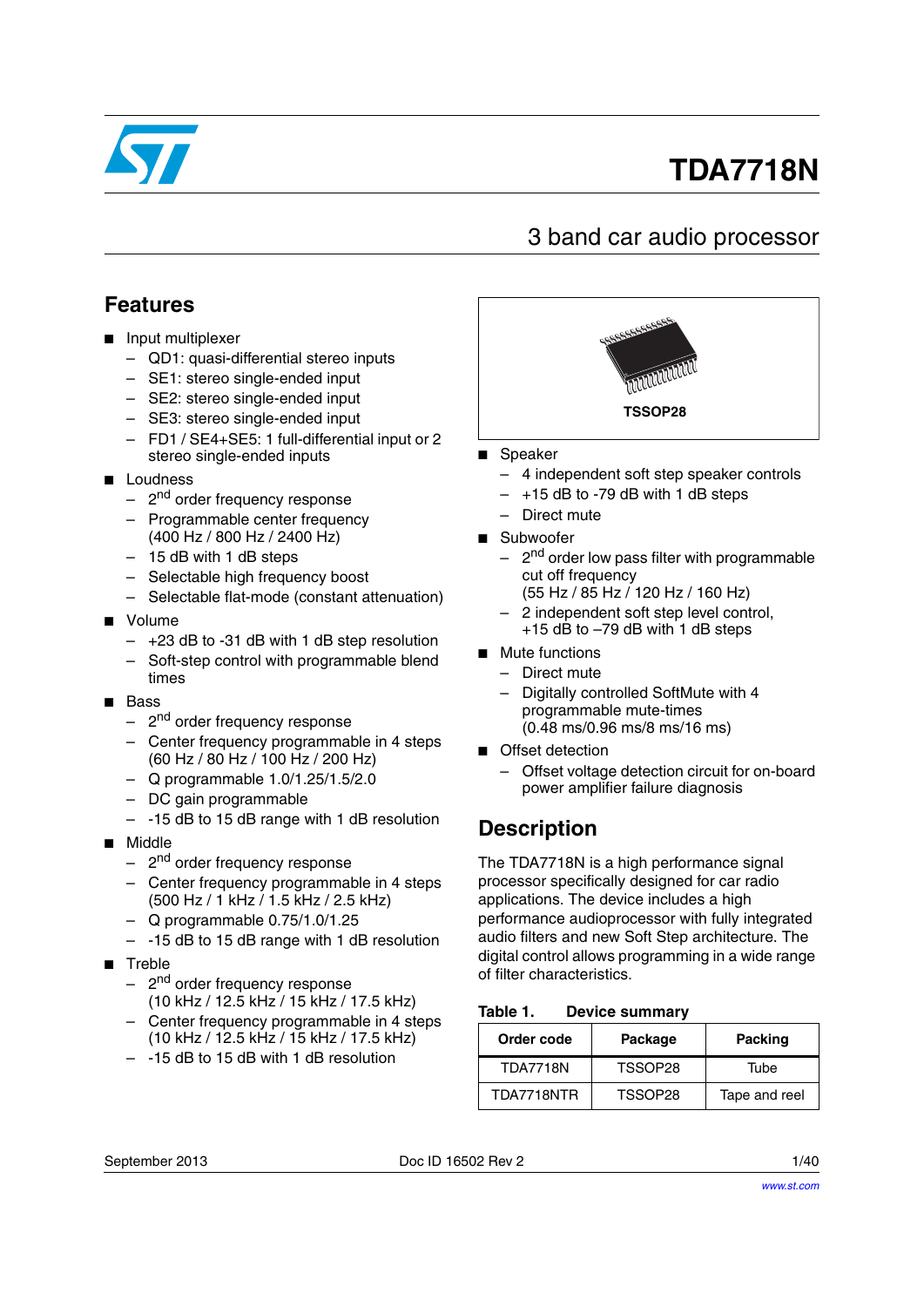# **Contents**

| 1           |     |        |                                                                           |
|-------------|-----|--------|---------------------------------------------------------------------------|
| $\mathbf 2$ |     |        |                                                                           |
|             | 2.1 |        |                                                                           |
|             | 2.2 |        |                                                                           |
| 3           |     |        |                                                                           |
|             | 3.1 |        |                                                                           |
|             | 3.2 |        |                                                                           |
|             | 3.3 |        |                                                                           |
| 4           |     |        |                                                                           |
|             | 4.1 |        |                                                                           |
|             |     | 4.1.1  |                                                                           |
|             |     | 4.1.2  | Single-ended stereo input (SE1, SE2, SE3)  13                             |
|             |     | 4.1.3  | Full-differential stereo input or single-ended input (FD1/QD2/SE4+SE5) 13 |
|             | 4.2 |        |                                                                           |
|             |     | 4.2.1  |                                                                           |
|             |     | 4.2.2  |                                                                           |
|             |     | 4.2.3  |                                                                           |
|             |     | 4.2.4  |                                                                           |
|             | 4.3 |        |                                                                           |
|             | 4.4 |        |                                                                           |
|             | 4.5 |        |                                                                           |
|             |     | 4.5.1  |                                                                           |
|             |     |        |                                                                           |
|             |     | 4.5.3  |                                                                           |
|             |     | 4.5.4  |                                                                           |
|             | 4.6 |        |                                                                           |
|             |     | 4.6.1  |                                                                           |
|             |     | 4.6.2  |                                                                           |
|             |     | 4.6.3  |                                                                           |
|             | 4.7 | Treble |                                                                           |

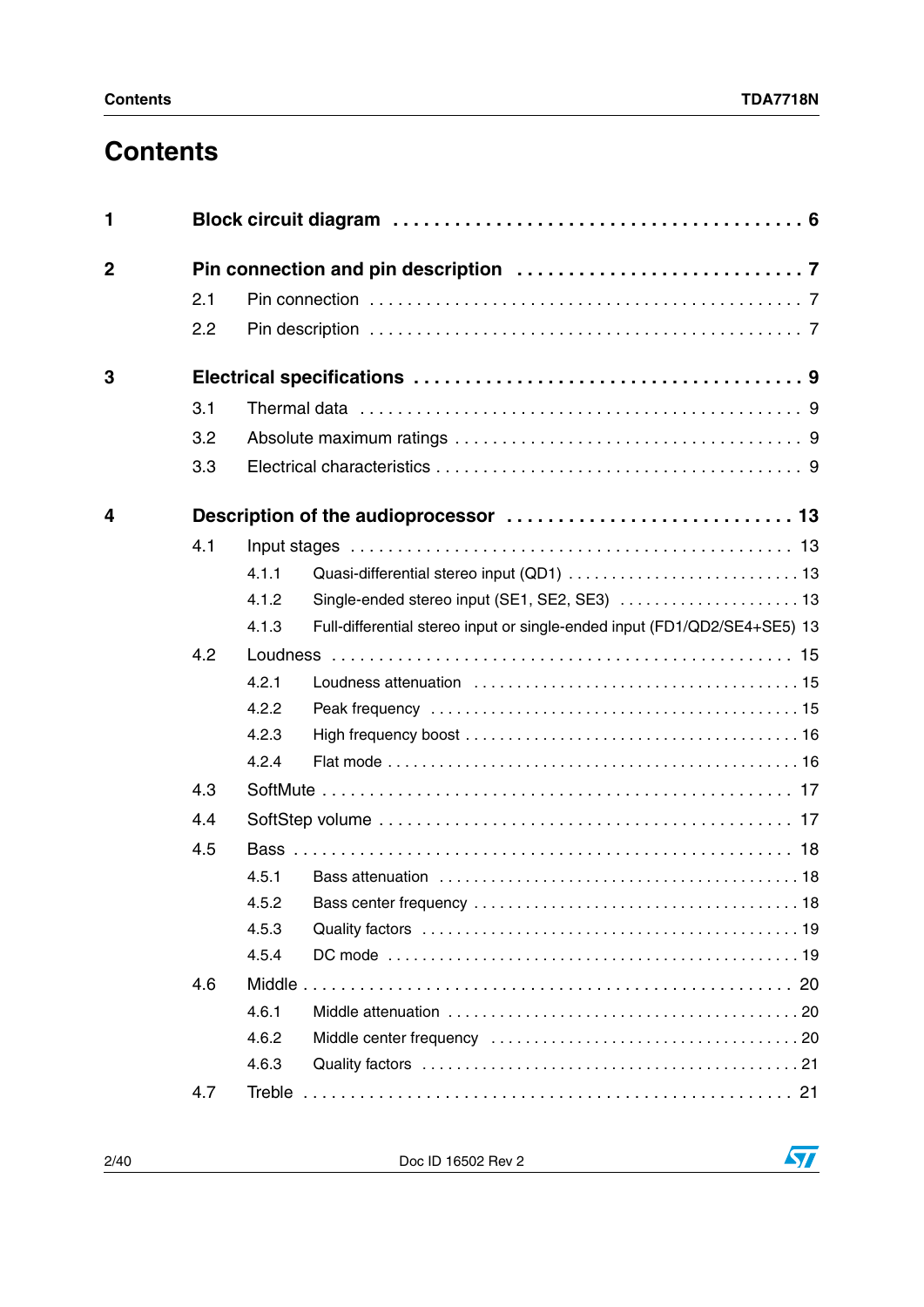| $\overline{7}$ |      |       |  |
|----------------|------|-------|--|
| 6              |      |       |  |
|                | 5.3  |       |  |
|                |      | 5.2.3 |  |
|                |      | 5.2.2 |  |
|                |      | 5.2.1 |  |
|                | 5.2  |       |  |
|                | 5.1  |       |  |
| 5              |      |       |  |
|                | 4.11 |       |  |
|                | 4.10 |       |  |
|                | 4.9  |       |  |
|                | 4.8  |       |  |
|                |      | 4.7.2 |  |
|                |      | 471   |  |

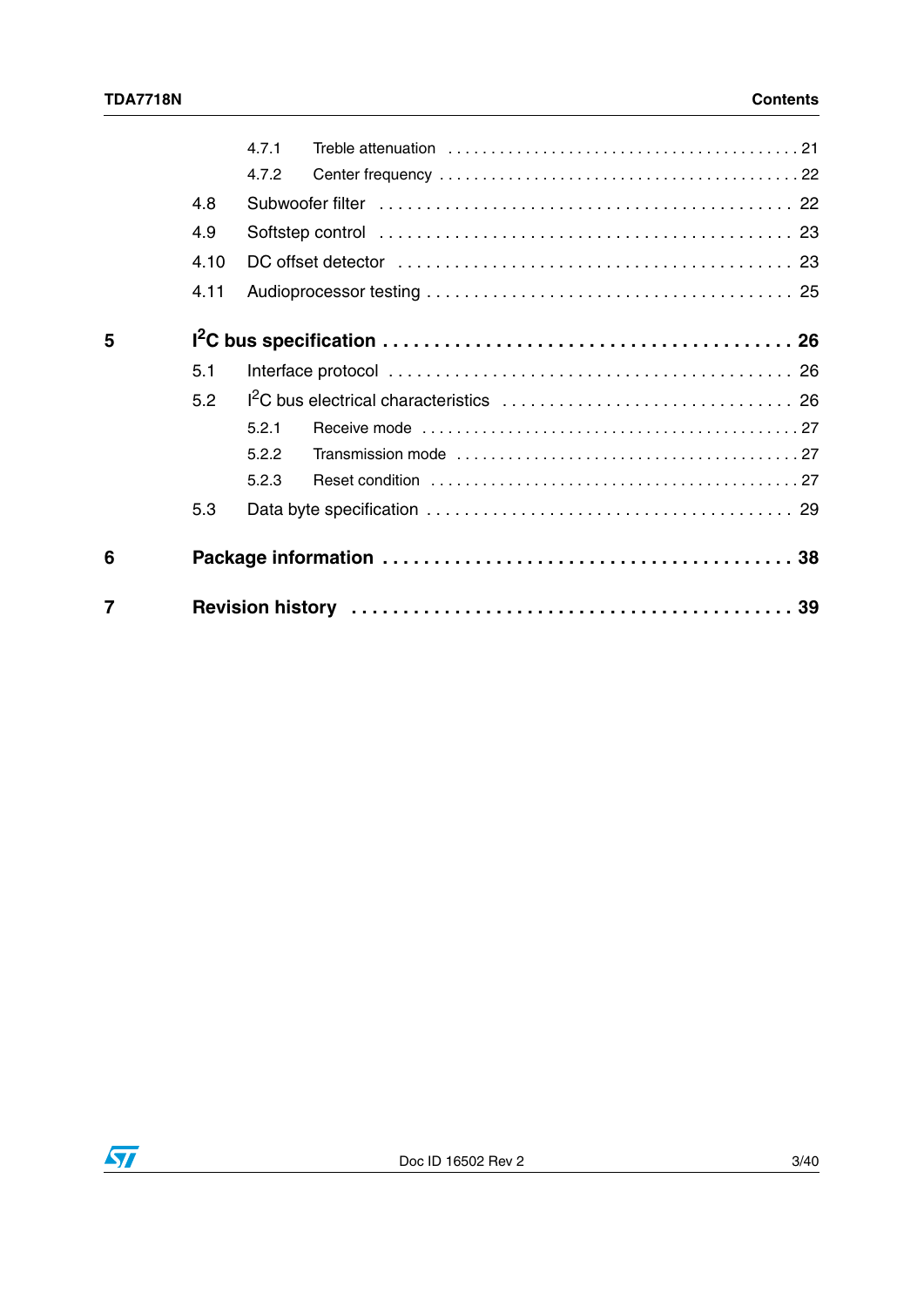# **List of tables**

| Table 1.  |  |
|-----------|--|
| Table 2.  |  |
| Table 3.  |  |
| Table 4.  |  |
| Table 5.  |  |
| Table 6.  |  |
| Table 7.  |  |
| Table 8.  |  |
| Table 9.  |  |
| Table 10. |  |
| Table 11. |  |
| Table 12. |  |
| Table 13. |  |
| Table 14. |  |
| Table 15. |  |
| Table 16. |  |
| Table 17. |  |
| Table 18. |  |
| Table 19. |  |
| Table 20. |  |
| Table 21. |  |
| Table 22. |  |
|           |  |

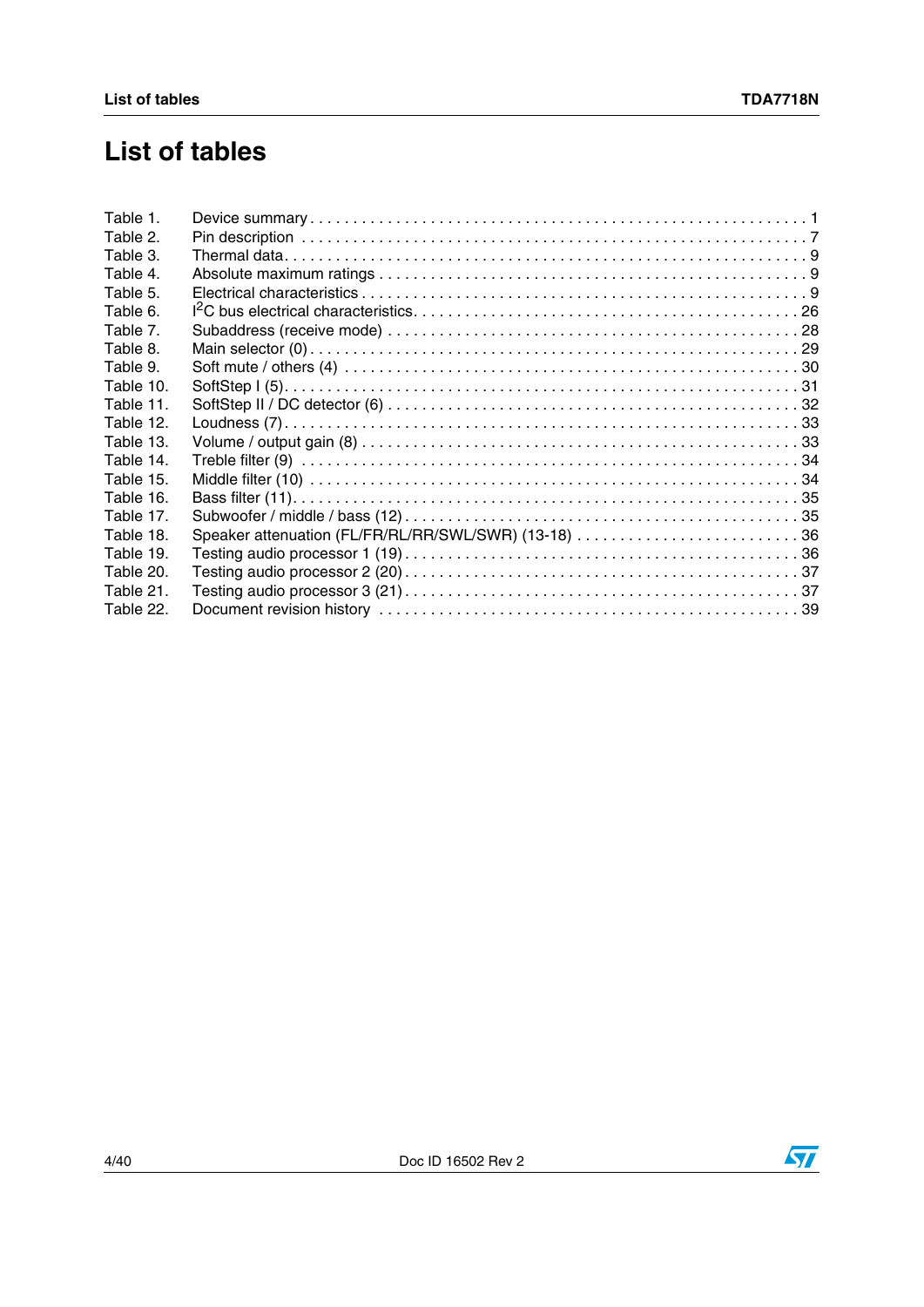# **List of figures**

| Figure 1.  |  |
|------------|--|
| Figure 2.  |  |
| Figure 3.  |  |
| Figure 4.  |  |
| Figure 5.  |  |
| Figure 6.  |  |
| Figure 7.  |  |
| Figure 8.  |  |
| Figure 9.  |  |
| Figure 10. |  |
| Figure 11. |  |
| Figure 12. |  |
| Figure 13. |  |
| Figure 14. |  |
| Figure 15. |  |
| Figure 16. |  |
| Figure 17. |  |
| Figure 18. |  |
| Figure 19. |  |
| Figure 20. |  |
| Figure 21. |  |
| Figure 22. |  |

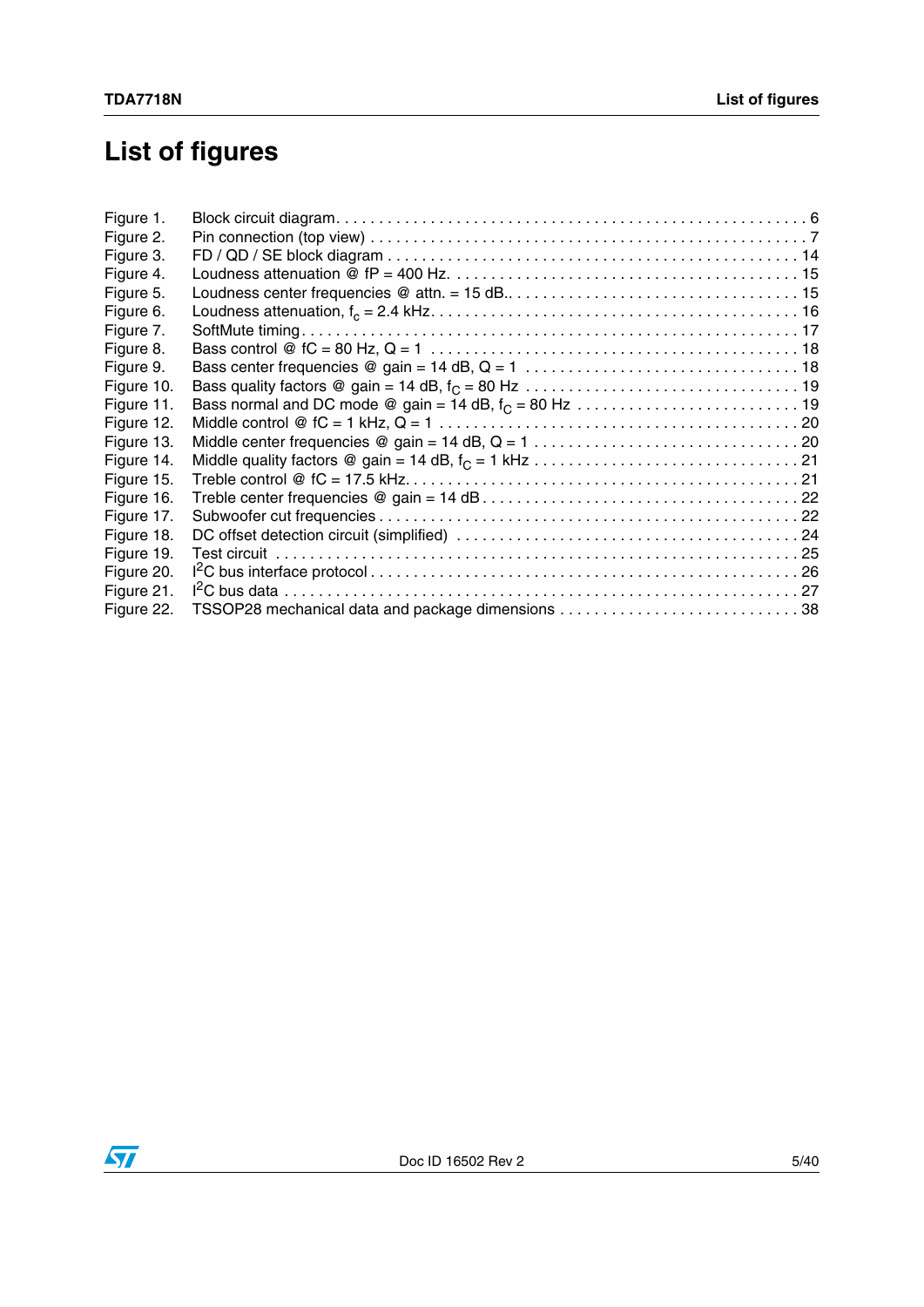<span id="page-5-0"></span>**1 Block circuit diagram**

<span id="page-5-1"></span>



6/40 Doc ID 16502 Rev 2

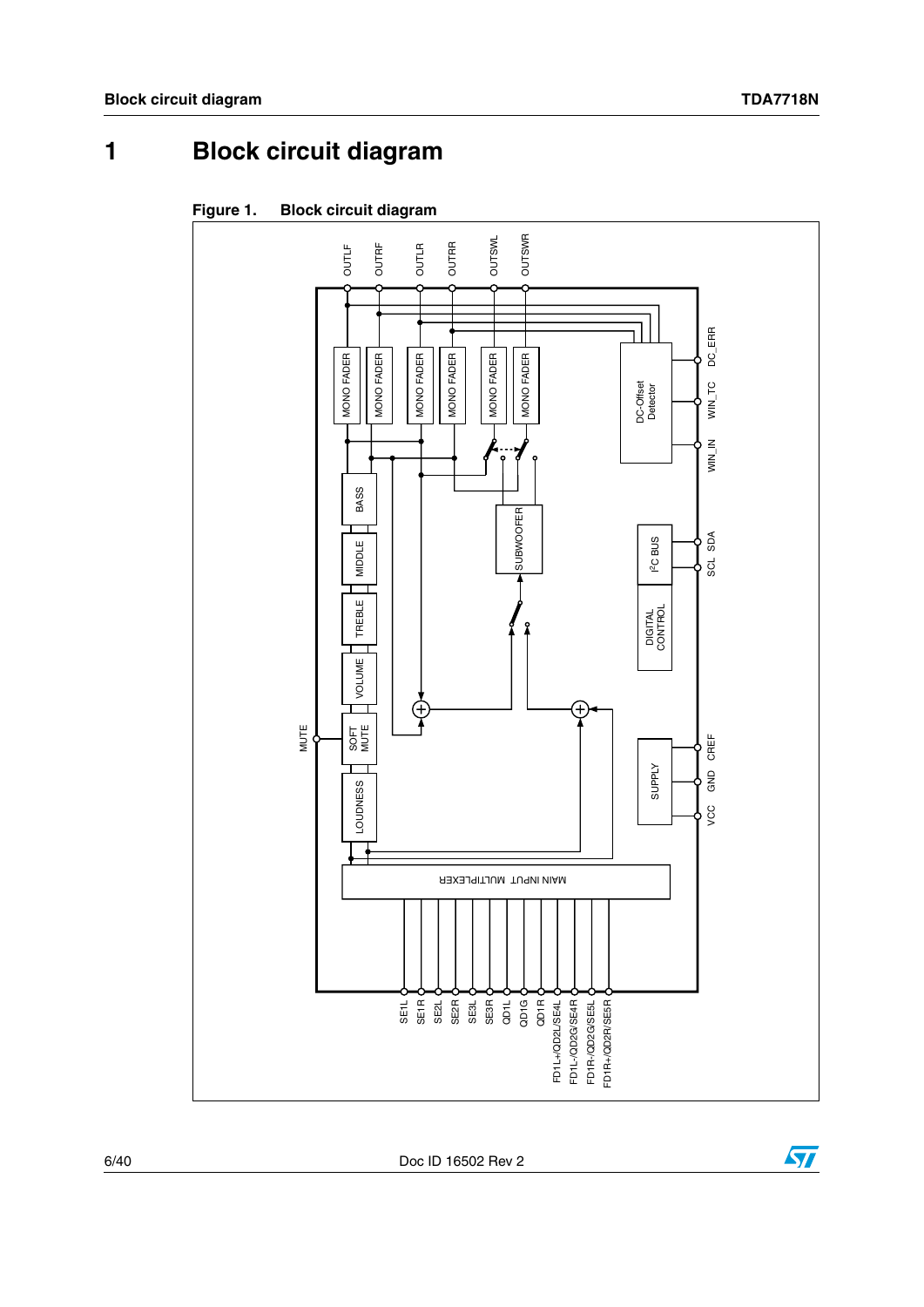# <span id="page-6-0"></span>**2 Pin connection and pin description**

### <span id="page-6-1"></span>**2.1 Pin connection**

<span id="page-6-4"></span>

| SE <sub>1</sub> L               | 1              | 28<br>Winin         |
|---------------------------------|----------------|---------------------|
| SE <sub>1</sub> R               | $\overline{2}$ | <b>DCErr</b><br>27  |
| SE2L                            | 3              | <b>SDA</b><br>26    |
| SE2R                            | 4              | SCL<br>25           |
| SE3L                            | 5              | <b>VCC</b><br>24    |
| SE3R                            | 6              | <b>MUTE</b><br>23   |
| QD1L                            | $\overline{7}$ | <b>WINTC</b><br>22  |
| QD1G<br>- 11                    | 8              | <b>OUTLF</b><br>21  |
| QD1R<br>- 11                    | 9              | OUTLR<br>20         |
| FD1L+/QD2L/SE4L                 | 10             | <b>OUTRR</b><br>19  |
| FD1L-/QD2G/SE4R                 | 11             | <b>OUTRF</b><br>18  |
| FD1R-/QD2G/SE5L                 | 12             | <b>OUTSWL</b><br>17 |
| FD1R+/QD2R/SE5R<br>$\mathbf{u}$ | 13             | <b>OUTSWR</b><br>16 |
| <b>CREF</b>                     | 14             | GND<br>15           |
|                                 |                |                     |
|                                 |                |                     |
|                                 |                |                     |
|                                 |                |                     |

# <span id="page-6-2"></span>**2.2 Pin description**

#### <span id="page-6-3"></span>**Table 2. Pin description**

| No. | Pin name          | <b>Description</b>                                                                   | <b>VO</b> |
|-----|-------------------|--------------------------------------------------------------------------------------|-----------|
|     | SE <sub>1</sub> L | Single-end input left                                                                |           |
| 2   | SE <sub>1</sub> R | Single-end input right                                                               |           |
| 3   | SE <sub>2</sub> L | Single-end input left                                                                |           |
| 4   | SE <sub>2</sub> R | Single-end input right                                                               |           |
| 5   | SE3L              | Single-end input left                                                                |           |
| 6   | SE3R              | Single-end input right                                                               |           |
| 7   | QD1L              | quasi-differential stereo inputs left                                                |           |
| 8   | QD <sub>1</sub> G | quasi-differential stereo inputs common                                              |           |
| 9   | QD1R              | quasi-differential stereo inputs right                                               |           |
| 10  | FD1L+/QD2L/SE4L   | Full differential $+$ input left or quasi-differential left or single-end input left |           |

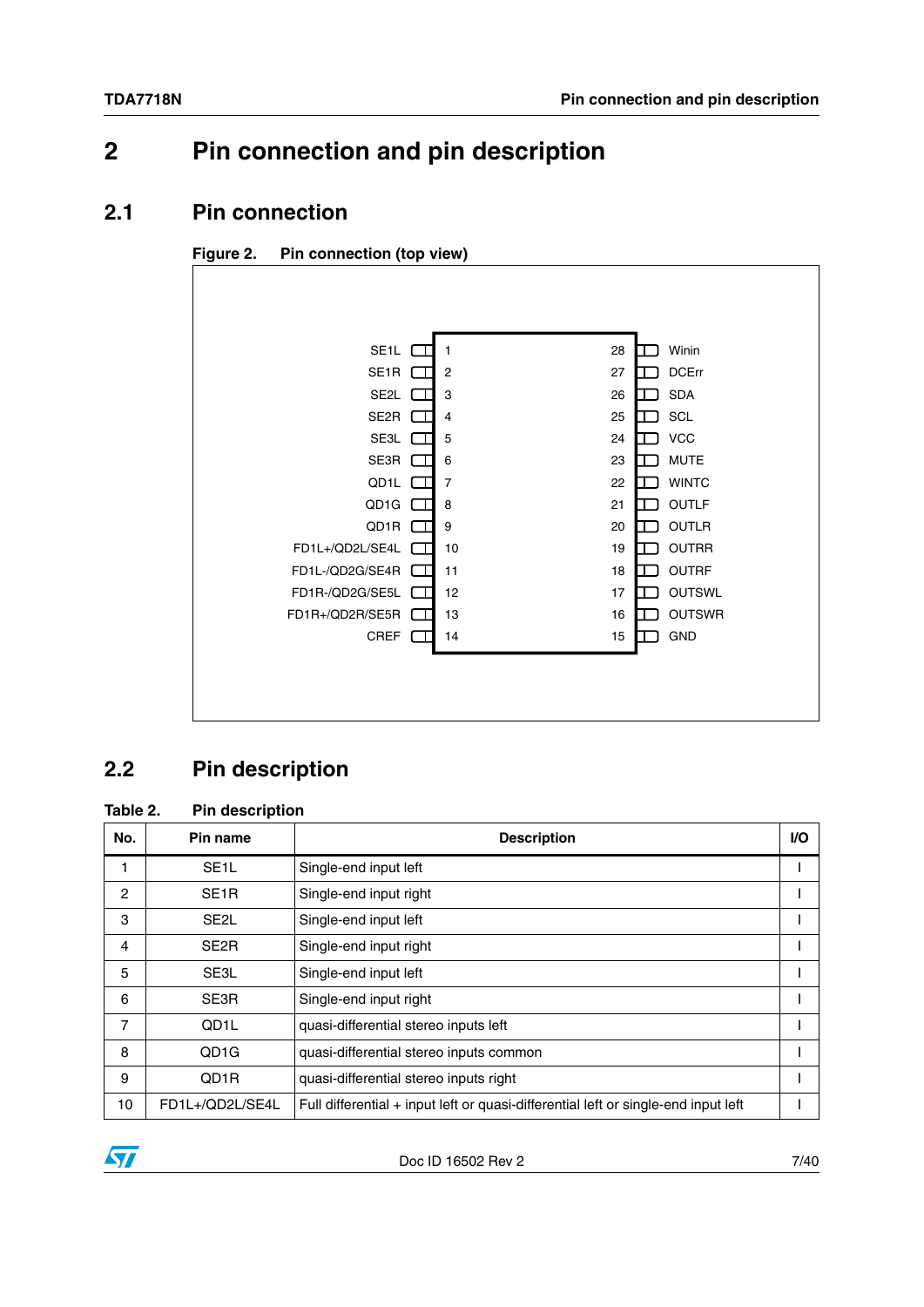| No. | Pin name        | <b>Description</b>                                                                    | <b>VO</b> |
|-----|-----------------|---------------------------------------------------------------------------------------|-----------|
| 11  | FD1L-/QD2G/SE4R | Full differential - input left or quasi-differential ground or single-end input right |           |
| 12  | FD1R-/QD2G/SE5L | Full differential - input right or quasi-differential ground or single-end input left |           |
| 13  | FD1R+/QD2R/SE5R | Full differential + input right or quasi-differential right or single-end input right |           |
| 14  | <b>CREF</b>     | Reference capacitor                                                                   | O         |
| 15  | <b>GND</b>      | Ground                                                                                | S         |
| 16  | <b>OUTSWR</b>   | Subwoofer right output                                                                | O         |
| 17  | <b>OUTSWL</b>   | Subwoofer left output                                                                 | O         |
| 18  | <b>OUTRF</b>    | Front right output                                                                    | O         |
| 19  | <b>OUTRR</b>    | Rear right output                                                                     | O         |
| 20  | <b>OUTLR</b>    | Rear left output                                                                      | O         |
| 21  | <b>OUTLF</b>    | Front left output                                                                     | O         |
| 22  | WinTC           | DC offset detector filter output                                                      | O         |
| 23  | <b>MUTE</b>     | External mute pin                                                                     |           |
| 24  | <b>VCC</b>      | Supply                                                                                | S         |
| 25  | <b>SCL</b>      | $I2C$ bus clock                                                                       |           |
| 26  | <b>SDA</b>      | $I2C$ bus data                                                                        | 1/O       |
| 27  | DC_ERR          | DC offset detector output                                                             | O         |
| 28  | WIN_IN          | DC offset detector input                                                              |           |

#### **Table 2. Pin description (continued)**



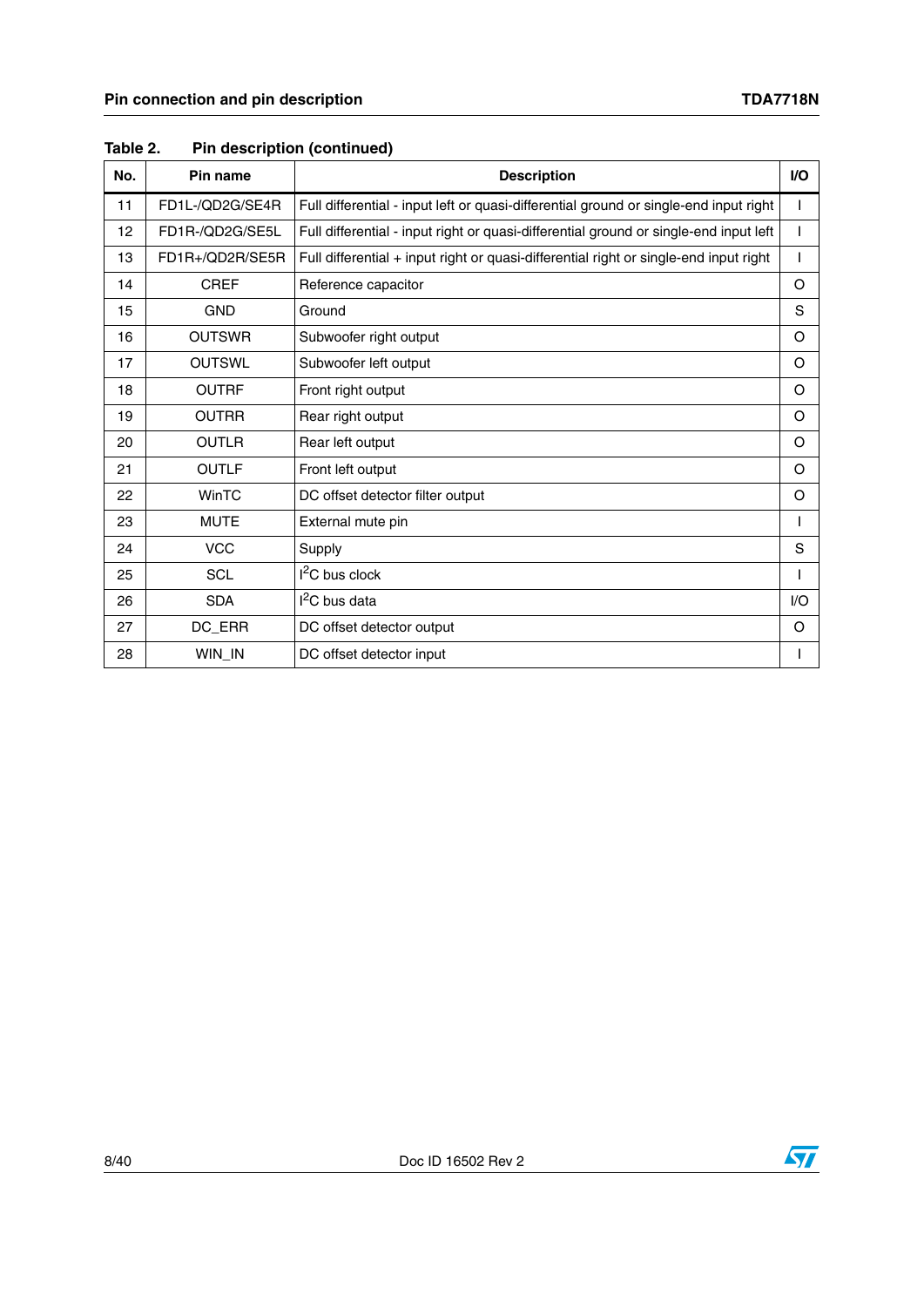# <span id="page-8-0"></span>**3 Electrical specifications**

# <span id="page-8-1"></span>**3.1 Thermal data**

#### <span id="page-8-4"></span>Table 3. **Thermal data**

| <b>Symbol</b>                   | <b>Description</b>                     | Value | Unit |
|---------------------------------|----------------------------------------|-------|------|
| ${\sf H}_{\sf th\text{-}i}$ amb | Thermal resistance junction-to-ambient | 114   | °C/W |

# <span id="page-8-2"></span>**3.2 Absolute maximum ratings**

#### <span id="page-8-5"></span>Table 4. **Absolute maximum ratings**

| Symbol                        | <b>Parameter</b>                      |             | Unit |
|-------------------------------|---------------------------------------|-------------|------|
| $V_{\rm S}$                   | Operating supply voltage              | 10.5        |      |
| $V_{\text{in} \, \text{max}}$ | Maximum voltage for signal input pins |             |      |
| $\mathsf{r}_{\mathsf{amb}}$   | Operating ambient temperature         | $-40$ to 85 | °C   |
| $\mathsf{r}_{\mathsf{stg}}$   | Storage temperature range             | -55 to 150  | °C   |

# <span id="page-8-3"></span>**3.3 Electrical characteristics**

 $V_S = 8.5$  V; T<sub>amb</sub>= 25 °C; R<sub>L</sub>= 10 k $\Omega$ ; all gains = 0 dB; f = 1 kHz; unless otherwise specified

#### <span id="page-8-6"></span>**Table 5. Electrical characteristics**

| Symbol         | <b>Parameter</b>                  | <b>Test condition</b>                          | Min. | Typ. | Max. | <b>Unit</b>      |
|----------------|-----------------------------------|------------------------------------------------|------|------|------|------------------|
| <b>Supply</b>  |                                   |                                                |      |      |      |                  |
| $V_{\rm s}$    | Supply voltage                    |                                                | 7.5  | 8.5  | 10   | v                |
| $I_{\rm s}$    | Supply current                    |                                                | 23   | 29   | 35   | mA               |
| Input selector |                                   |                                                |      |      |      |                  |
| $R_{in}$       | Input resistance                  | All single ended inputs                        | 70   | 100  | 130  | $k\Omega$        |
| $V_{CL}$       | Clipping level                    | Input gain $= 0$ dB                            | 2    |      |      | V <sub>RMS</sub> |
| $S_{IN}$       | Input separation                  |                                                | -    | 95   |      | dB               |
|                | <b>Differential stereo inputs</b> |                                                |      |      |      |                  |
| $R_{in}$       | Input resistance                  | <b>Differential</b>                            | 70   | 100  |      | kΩ               |
| <b>CMRR</b>    | Common mode rejection ratio for   | $V_{CM}$ = 1 $V_{RMS}$ @ 1 kHz                 | 44   | 60   | ۰    | dB               |
|                | main source                       | $V_{CM} = 1 V_{RMS} @ 10 kHz$                  | 44   | 60   | ۰    | dB               |
| $e_{No}$       | Output noise @ speaker outputs    | 20 Hz - 20 kHz, A-weighted;<br>all stages 0 dB | -    | 12   | 22   | μV               |

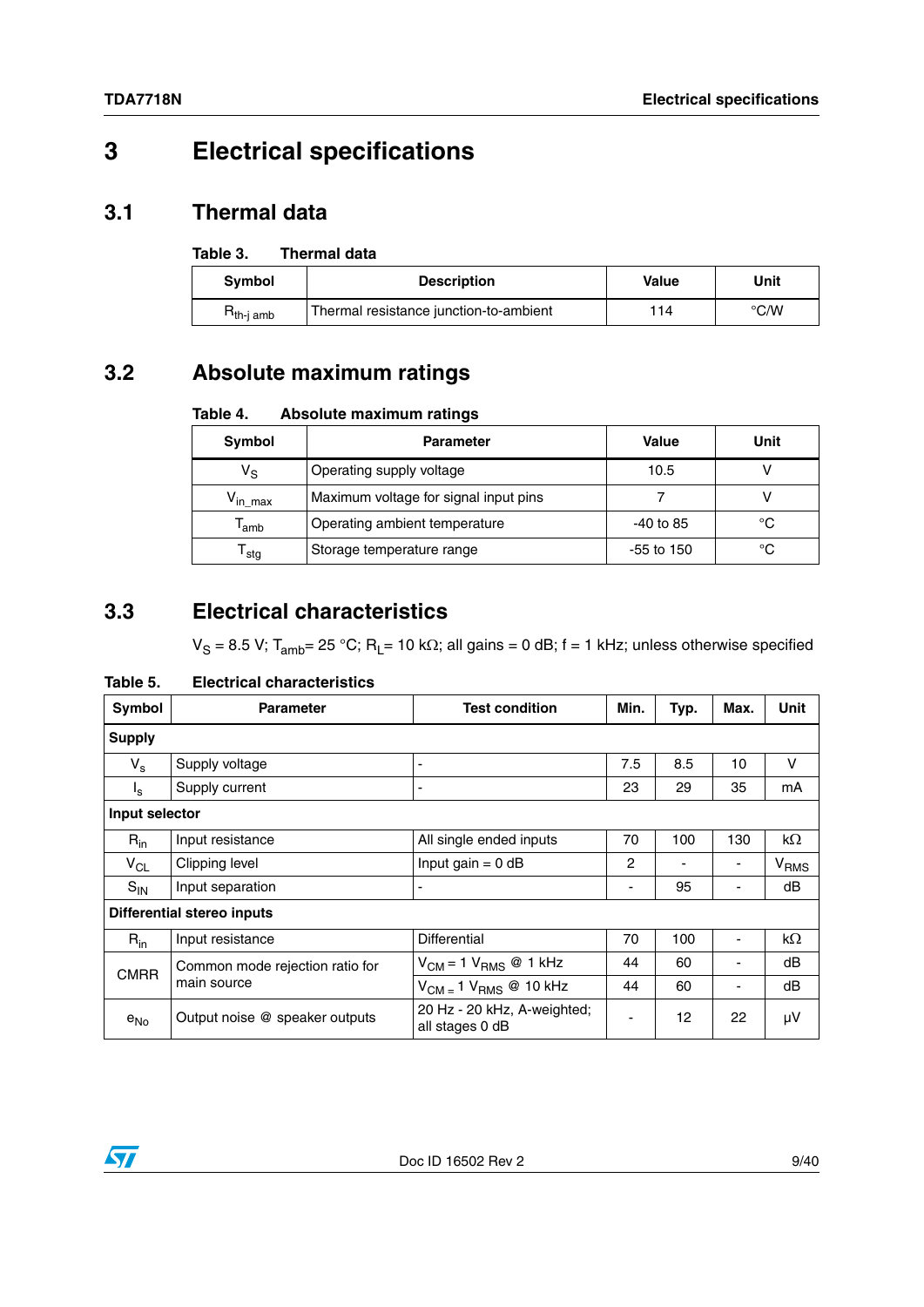| Symbol                       | Parameter                 | `<br><b>Test condition</b>    | Min.                     | Typ.                     | Max.                         | Unit                     |  |
|------------------------------|---------------------------|-------------------------------|--------------------------|--------------------------|------------------------------|--------------------------|--|
| Loudness control             |                           |                               |                          |                          |                              |                          |  |
| $A_{MAX}$                    | Max attenuation           | ÷,                            | 14                       | 15                       | 16                           | dB                       |  |
| A <sub>STEP</sub>            | Step resolution           | $\overline{a}$                | 0.5                      | $\mathbf{1}$             | 1.5                          | dB                       |  |
|                              |                           | $f_{P1}$                      | -                        | 400                      |                              | Hz                       |  |
| f <sub>Peak</sub>            | Peak frequency            | $f_{P2}$                      | ä,                       | 800                      | $\qquad \qquad \blacksquare$ | Hz                       |  |
|                              |                           | $f_{P3}$                      | $\overline{\phantom{a}}$ | 2400                     | $\blacksquare$               | Hz                       |  |
| <b>Volume control</b>        |                           |                               |                          |                          |                              |                          |  |
| $G_{MAX}$                    | Max gain                  | $\blacksquare$                | 22                       | 23                       | 24                           | dB                       |  |
| $A_{MAX}$                    | Max attenuation           | ÷,                            | ÷                        | $-31$                    | $-30$                        | dB                       |  |
| A <sub>STEP</sub>            | Step resolution           | ä,                            | 0.5                      | $\mathbf{1}$             | 1.5                          | dB                       |  |
| $E_A$                        | Attenuation set error     | ä,                            | $-0.75$                  | 0                        | $+0.75$                      | dB                       |  |
| $E_T$                        | Tracking error            | ä,                            | $\overline{\phantom{a}}$ |                          | $\overline{c}$               | dB                       |  |
|                              |                           | Adjacent attenuation steps    | -3                       | 0.1                      | 3                            | mV                       |  |
| $V_{DC}$                     | DC steps                  | From 0 dB to G <sub>MIN</sub> | $-5$                     | 0.5                      | 5                            | mV                       |  |
| Soft mute                    |                           |                               |                          |                          |                              |                          |  |
| A <sub>MUTE</sub>            | Mute attenuation          | ÷,                            | 80                       | 100                      | $\blacksquare$               | dB                       |  |
|                              | Delay time                | T1                            | 0.35                     | 0.48                     | 0.65                         | ms                       |  |
|                              |                           | T <sub>2</sub>                | 0.7                      | 0.96                     | 1.3                          | ms                       |  |
| $T_D$                        |                           | T <sub>3</sub>                | 5.6                      | 7.6                      | 9.6                          | ms                       |  |
|                              |                           | T4                            | 12.3                     | 15.3                     | 18.3                         | ms                       |  |
| $VTH$ Low                    | Low threshold for SM pin  | ÷,                            |                          |                          | $\mathbf{1}$                 | V                        |  |
| V <sub>TH High</sub>         | High threshold for SM pin | $\blacksquare$                | 2.5                      | $\overline{\phantom{a}}$ | ä,                           | V                        |  |
| $R_{PU}$                     | Internal pull-up resistor | ä,                            | 32                       | 45                       | 58                           | $k\Omega$                |  |
| V <sub>PU</sub>              | Internal pull-up voltage  | ÷,                            | 3                        | 3.3                      | 3.6                          | V                        |  |
| <b>Bass control</b>          |                           |                               |                          |                          |                              |                          |  |
|                              |                           | $f_{C1}$                      | $\overline{\phantom{a}}$ | 60                       | $\blacksquare$               | Hz                       |  |
|                              |                           | $f_{C2}$                      | $\overline{\phantom{a}}$ | 80                       | $\blacksquare$               | Hz                       |  |
| Fc                           | Center frequency          | $t_{C3}$                      | -                        | 100                      |                              | Hz                       |  |
|                              |                           | $f_{C4}$                      | ä,                       | 200                      | $\blacksquare$               | Hz                       |  |
|                              |                           | $Q_1$                         | -                        | 1                        |                              |                          |  |
|                              | Quality factor            | $Q_2$                         | ÷,                       | 1.25                     | $\blacksquare$               | ÷,                       |  |
| $\mathsf{Q}_{\mathsf{BASS}}$ |                           | $Q_3$                         | $\overline{\phantom{0}}$ | 1.5                      | $\qquad \qquad \blacksquare$ |                          |  |
|                              |                           | ${\sf Q}_4$                   | ÷.                       | $\overline{c}$           | ÷,                           | $\overline{\phantom{a}}$ |  |
| $C_{\mathsf{RANGE}}$         | Control range             |                               | ±14                      | ±15                      | ±16                          | dB                       |  |
| A <sub>STEP</sub>            | Step resolution           | ÷,                            | 0.5                      | $\mathbf{1}$             | 1.5                          | dB                       |  |
|                              | Bass-DC-gain              | $DC = off$                    | $-1$                     | 0                        | $+1$                         | dB                       |  |
| $DC_{GAN}$                   |                           | DC = on, gain = $\pm 15$ dB   | ±4.3                     | ±4.7                     | ±5.1                         | dB                       |  |

#### **Table 5. Electrical characteristics (continued)**

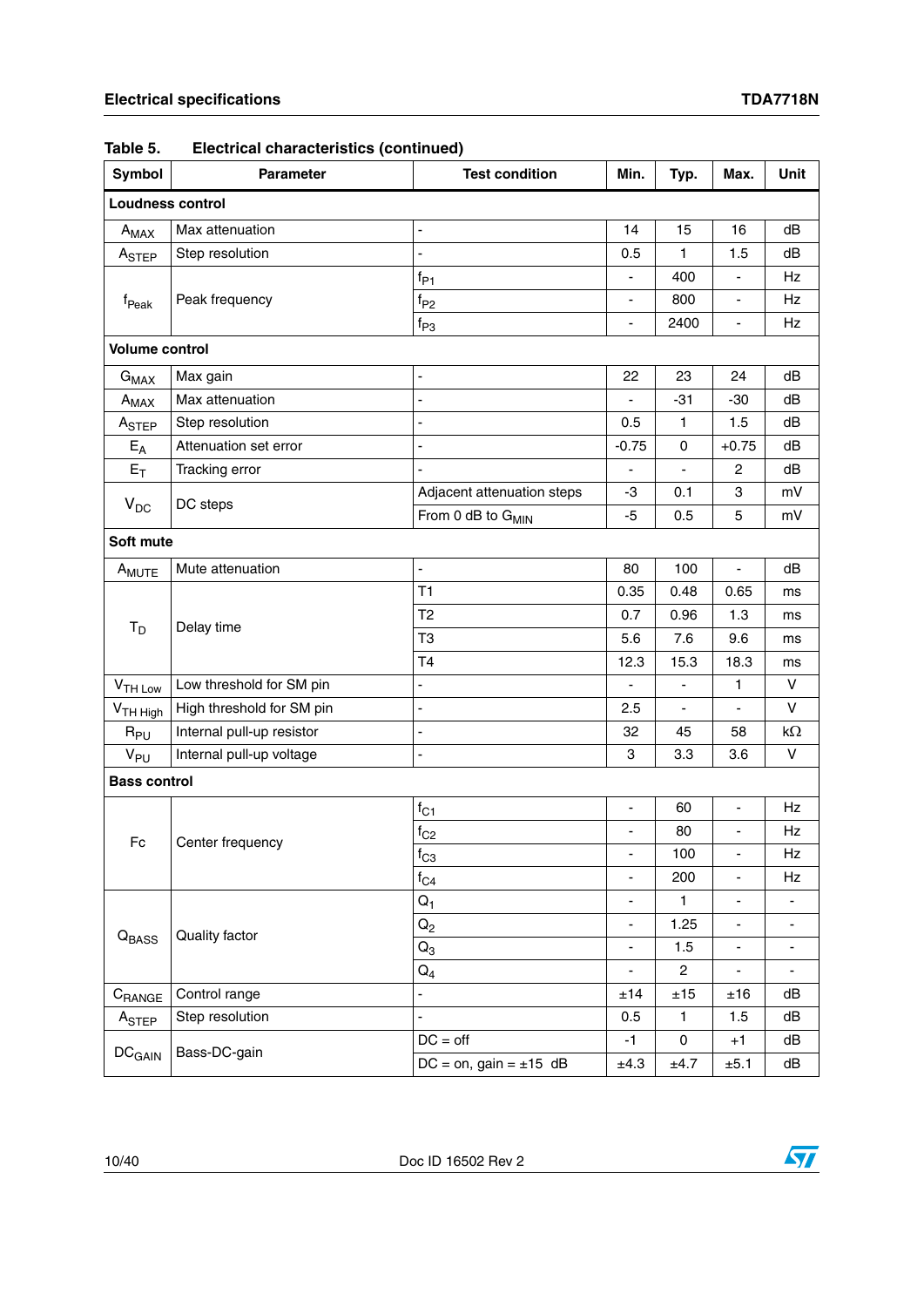| Symbol                     | <b>Parameter</b>         | <b>Test condition</b>      | Min.                         | Typ.                         | Max.                         | Unit                        |  |  |
|----------------------------|--------------------------|----------------------------|------------------------------|------------------------------|------------------------------|-----------------------------|--|--|
| Middle control             |                          |                            |                              |                              |                              |                             |  |  |
| CRANGE                     | Control range            | $\overline{a}$             | ±14                          | ±15                          | ±16                          | dB                          |  |  |
| A <sub>STEP</sub>          | Step resolution          | $\overline{a}$             | 0.5                          | $\mathbf{1}$                 | 1.5                          | dB                          |  |  |
|                            |                          | $f_{C1}$                   |                              | 500                          |                              | Hz                          |  |  |
| $\mathsf{f}_\mathsf{c}$    |                          | $f_{C2}$                   | L,                           | $\mathbf{1}$                 | ä,                           | kHz                         |  |  |
|                            | Center frequency         | $f_{C3}$                   |                              | 1.5                          | $\qquad \qquad \blacksquare$ | kHz                         |  |  |
|                            |                          | $f_{C4}$                   | ÷,                           | 2.5                          | ÷,                           | kHz                         |  |  |
|                            |                          | $Q_1$                      | -                            | 0.75                         |                              |                             |  |  |
| $Q_{MIDDLE}$               | Quality factor           | $Q_2$                      | -                            | $\mathbf{1}$                 | ä,                           |                             |  |  |
|                            |                          | $Q_3$                      | $\qquad \qquad \blacksquare$ | 1.25                         | $\overline{\phantom{0}}$     | ۰                           |  |  |
| <b>Treble control</b>      |                          |                            |                              |                              |                              |                             |  |  |
| CRANGE                     | Clipping level           | ÷,                         | ±14                          | ±15                          | ±16                          | dB                          |  |  |
| A <sub>STEP</sub>          | Step resolution          | 4                          | 0.5                          | 1                            | 1.5                          | dB                          |  |  |
|                            |                          | $f_{C1}$                   |                              | 10                           | ÷,                           | kHz                         |  |  |
|                            |                          | $f_{C2}$                   |                              | 12.5                         | $\qquad \qquad \blacksquare$ | kHz                         |  |  |
| $\mathsf{f}_\mathsf{c}$    | Center frequency         | $f_{C3}$                   | ÷,                           | 15                           | ÷,                           | kHz                         |  |  |
|                            |                          | $f_{C4}$                   |                              | 17.5                         | $\overline{\phantom{a}}$     | kHz                         |  |  |
| <b>Speaker attenuators</b> |                          |                            |                              |                              |                              |                             |  |  |
| $G_{MAX}$                  | Max gain                 | -                          | 14                           | 15                           | 16                           | dB                          |  |  |
| $A_{MAX}$                  | Max attenuation          |                            | ۳                            | $-79$                        | $-74$                        | dB                          |  |  |
| A <sub>STEP</sub>          | Step resolution          | $\overline{a}$             | 0.5                          | 1                            | 1.5                          | dB                          |  |  |
| A <sub>MUTE</sub>          | Mute attenuation         | -                          | 80                           | 90                           | $\overline{\phantom{0}}$     | dB                          |  |  |
| $E_{E}$                    | Attenuation set error    |                            | ÷,                           |                              | $\overline{c}$               | dB                          |  |  |
| $V_{DC}$                   | DC steps                 | Adjacent attenuation steps | $\blacksquare$               | 0.1                          | 5                            | mV                          |  |  |
| <b>Audio outputs</b>       |                          |                            |                              |                              |                              |                             |  |  |
|                            |                          | $d = 0.3$ %; byte8_D6=1    | $\overline{c}$               | $\qquad \qquad \blacksquare$ | $\overline{\phantom{0}}$     | $\mathsf{V}_{\mathsf{RMS}}$ |  |  |
| $V_{CL}$                   | Clipping level           | $d = 1$ %; byte8_D6=0      | 2.2                          | $\blacksquare$               | ÷,                           | $V_{RMS}$                   |  |  |
| $R_{OUT}$                  | Output impedance         |                            | $\overline{\phantom{0}}$     | 30                           | 100                          | 73                          |  |  |
| $R_L$                      | Output load resistance   |                            | $\overline{c}$               | $\overline{\phantom{0}}$     |                              | $k\Omega$                   |  |  |
| $C_L$                      | Output load capacitor    | $\overline{a}$             |                              |                              | 10                           | nF                          |  |  |
| $V_{DC}$                   | DC voltage level         |                            | 3.8                          | 4.0                          | 4.2                          | V                           |  |  |
|                            | <b>Subwoofer lowpass</b> |                            |                              |                              |                              |                             |  |  |
|                            |                          | $f_{LP1}$                  | ÷,                           | 55                           | $\blacksquare$               | Hz                          |  |  |
|                            |                          | $f_{LP2}$                  | ÷,                           | 85                           | ÷,                           | Hz                          |  |  |
| $f_{LP}$                   | Lowpass corner frequency | $f_{LP3}$                  | $\overline{\phantom{0}}$     | 120                          | $\overline{\phantom{a}}$     | Hz                          |  |  |
|                            |                          | $f_{LP4}$                  | ۳                            | 160                          | ÷,                           | Hz                          |  |  |

| <b>Electrical characteristics (continued)</b><br>Table 5. |  |
|-----------------------------------------------------------|--|
|-----------------------------------------------------------|--|

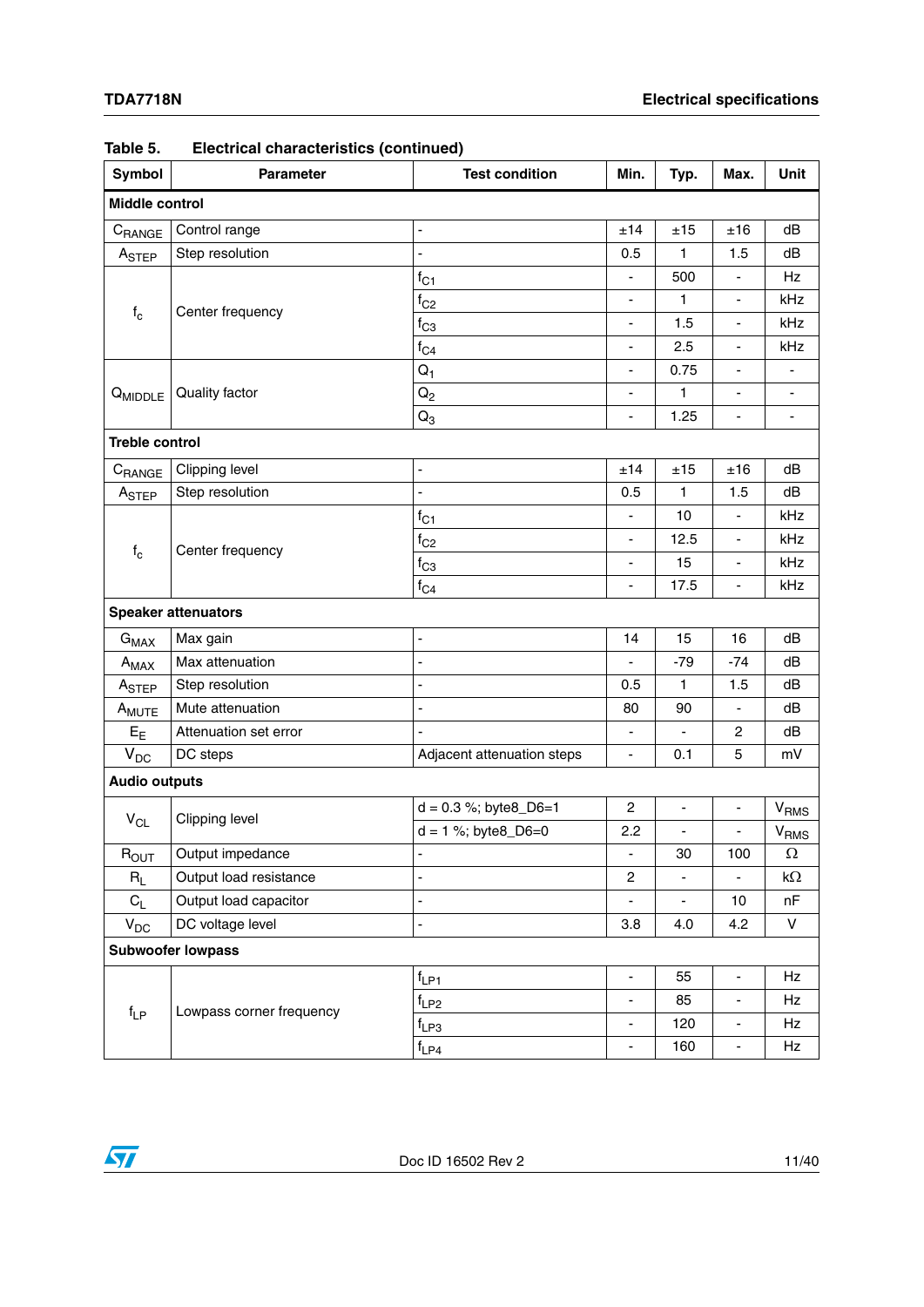| Symbol            | <b>Parameter</b>              | <b>Test condition</b>                                    | Min.                     | Typ.           | Max.                     | <b>Unit</b> |  |  |  |  |  |  |
|-------------------|-------------------------------|----------------------------------------------------------|--------------------------|----------------|--------------------------|-------------|--|--|--|--|--|--|
|                   | DC offset detection circuit   |                                                          |                          |                |                          |             |  |  |  |  |  |  |
|                   |                               | V <sub>1</sub>                                           | ±10                      | ±25            | ±40                      | mV          |  |  |  |  |  |  |
| $V_{th}$          | Zero comp. window size        | V <sub>2</sub>                                           | ±30                      | ±50            | ±70                      | mV          |  |  |  |  |  |  |
|                   |                               | V3                                                       | ±50                      | ±75            | ±100                     | mV          |  |  |  |  |  |  |
|                   |                               | V <sub>4</sub>                                           | ±70                      | ±100           | ±130                     | mV          |  |  |  |  |  |  |
|                   |                               |                                                          | $\overline{2}$           | 11             | 30                       | μs          |  |  |  |  |  |  |
| $t_{sp}$          | Max rejected spike length     |                                                          | 5                        | 22             | 50                       | μs          |  |  |  |  |  |  |
|                   |                               |                                                          | 10                       | 33             | 70                       | <b>US</b>   |  |  |  |  |  |  |
|                   |                               |                                                          | 15                       | 44             | 90                       | μs          |  |  |  |  |  |  |
| <b>CHDCErr</b>    | DCErr charge current          | ÷                                                        | $\overline{2}$           | 5              | 8                        | μA          |  |  |  |  |  |  |
| <b>IDISDCErr</b>  | DCErr discharge current       | ä,                                                       | 4                        | 5              | 9                        | mA          |  |  |  |  |  |  |
| $V_{\text{OutH}}$ | DCErr high voltage            | ÷,                                                       | 3                        | 3.3            | 3.6                      | V           |  |  |  |  |  |  |
| $V_{\text{OutH}}$ | <b>DCErr low voltage</b>      | L,                                                       | $\overline{\phantom{0}}$ | 100            | 300                      | mV          |  |  |  |  |  |  |
| General           |                               |                                                          |                          |                |                          |             |  |  |  |  |  |  |
|                   | Output noise                  | $BW = 20$ Hz to 20 kHz A-<br>Weighted, all gain $= 0$ dB | $\overline{\phantom{0}}$ | 12             | 22                       | μV          |  |  |  |  |  |  |
| $e_{NO}$          |                               | BW=20 Hz - 20 kHz A-<br>Weighted, Output muted           |                          | $\overline{7}$ | 12                       | μV          |  |  |  |  |  |  |
| S/N               | Signal to noise ratio         | all gain = 0 dB, A-weighted;<br>$V_0 = 2 V_{RMS}$        | 98                       | 104            | $\overline{\phantom{a}}$ | dB          |  |  |  |  |  |  |
| D                 | <b>Distortion</b>             | $V_{IN}$ =1 $V_{RMS}$ all stages 0 dB                    | ÷,                       | 0.01           | 0.1                      | $\%$        |  |  |  |  |  |  |
| $S_C$             | Channel separation left/right |                                                          | $\overline{\phantom{a}}$ | 90             | -                        | dB          |  |  |  |  |  |  |

**Table 5. Electrical characteristics (continued)**



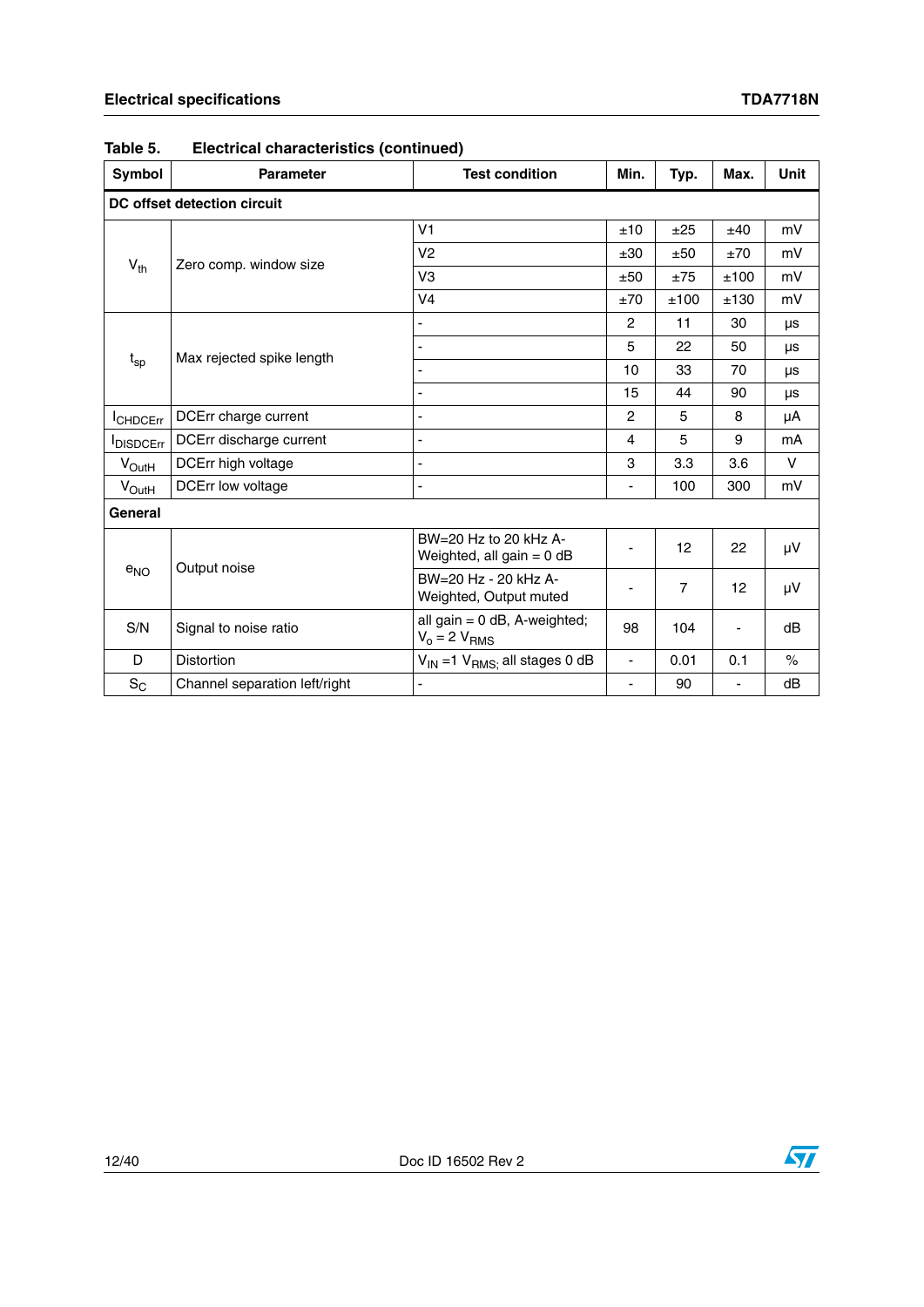# <span id="page-12-0"></span>**4 Description of the audioprocessor**

### <span id="page-12-1"></span>**4.1 Input stages**

One quasi-differential stereo input, one full-differential stereo input and maximum five single-ended inputs are available.

#### <span id="page-12-2"></span>**4.1.1 Quasi-differential stereo input (QD1)**

The QD input is implemented as a buffered quasi-differential stereo stage with 100 k $\Omega$  inputimpedance at each input. There is -3 dB attenuation at QD input stage.

#### <span id="page-12-3"></span>**4.1.2 Single-ended stereo input (SE1, SE2, SE3)**

The input-impedance at each input is 100  $k\Omega$  and the attenuation is fixed to -3 dB for incoming signals.

#### <span id="page-12-4"></span>**4.1.3 Full-differential stereo input or single-ended input (FD1/QD2/SE4+SE5)**

This device provides a full-differential stereo input stage (FD1) or 2<sup>nd</sup> quasi-differential stereo input stage. The full differential is a buffered full-differential stereo stage with 100 k $\Omega$ input-impedance at each input. When using as QD2 application, it needs to connect the two QD2G pins together from external and the input impedance at QDG becomes 50  $k\Omega$ . This stage can be also configured as 2 single-ended stereo input stages (SE4 and SE5). The configuration is done with the input selector control bits and the selection of FD1 and QD2 is controlled by a separate bit. There is -3 dB attenuation at the input stage. *[Figure 3](#page-13-0)* shows the block diagram of this input stage.

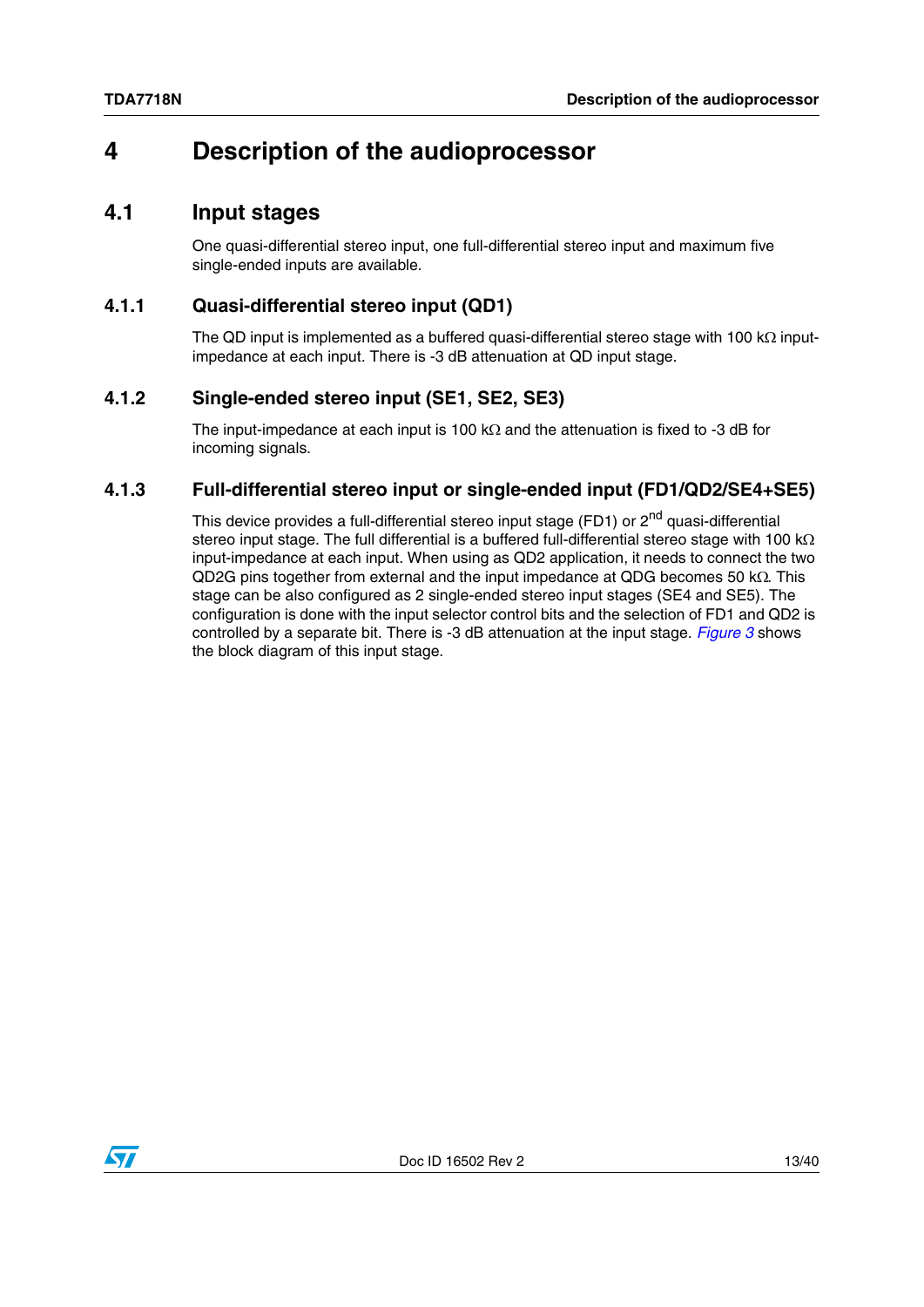

<span id="page-13-0"></span>**Figure 3. FD / QD / SE block diagram**



14/40 Doc ID 16502 Rev 2

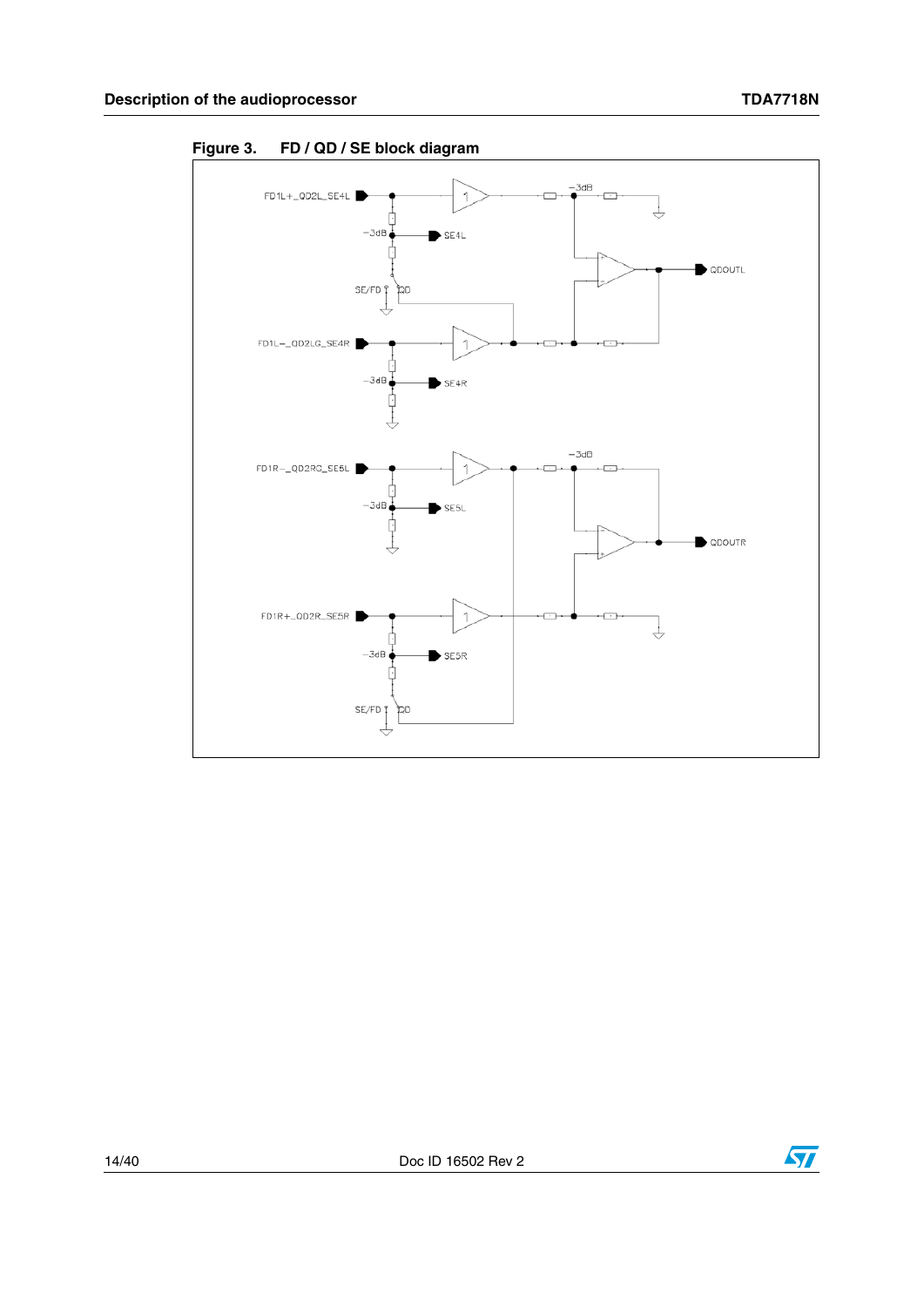# <span id="page-14-0"></span>**4.2 Loudness**

There are four parameters programmable in the loudness stage.

#### <span id="page-14-1"></span>**4.2.1 Loudness attenuation**

*[Figure 4](#page-14-3)* shows the attenuation as a function of frequency at  $f_P = 400$  Hz.



<span id="page-14-3"></span>

#### <span id="page-14-2"></span>**4.2.2 Peak frequency**

*[Figure 5](#page-14-4)* shows the four possible peak-frequencies at 400, 800 and 2400 Hz.

<span id="page-14-4"></span>



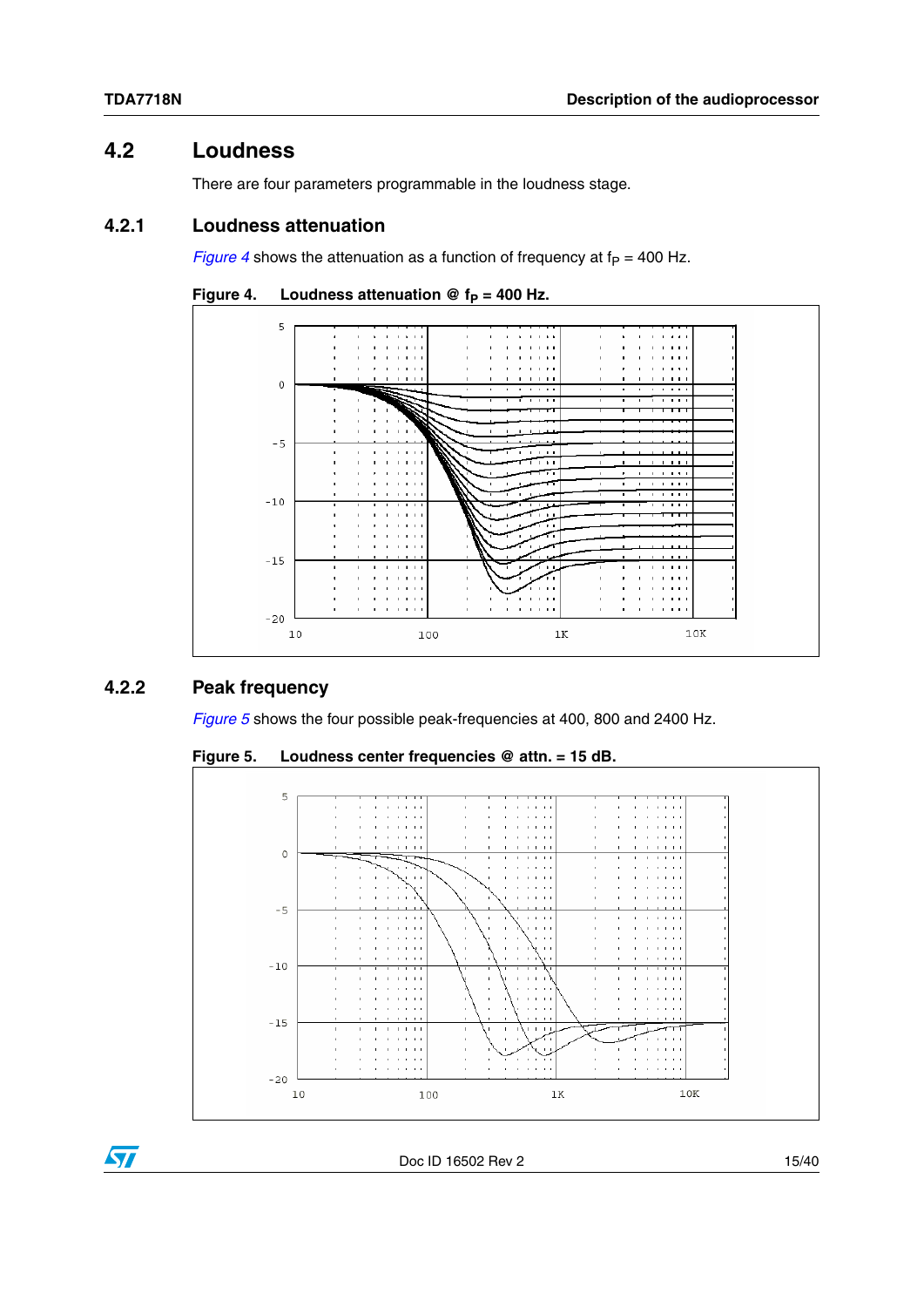### <span id="page-15-0"></span>**4.2.3 High frequency boost**

*[Figure 6](#page-15-2)* shows the different Loudness shapes in low and high frequency boost.



<span id="page-15-2"></span>

#### <span id="page-15-1"></span>**4.2.4 Flat mode**

In flat mode the loudness stage works as a 0 dB to -15 dB attenuator.

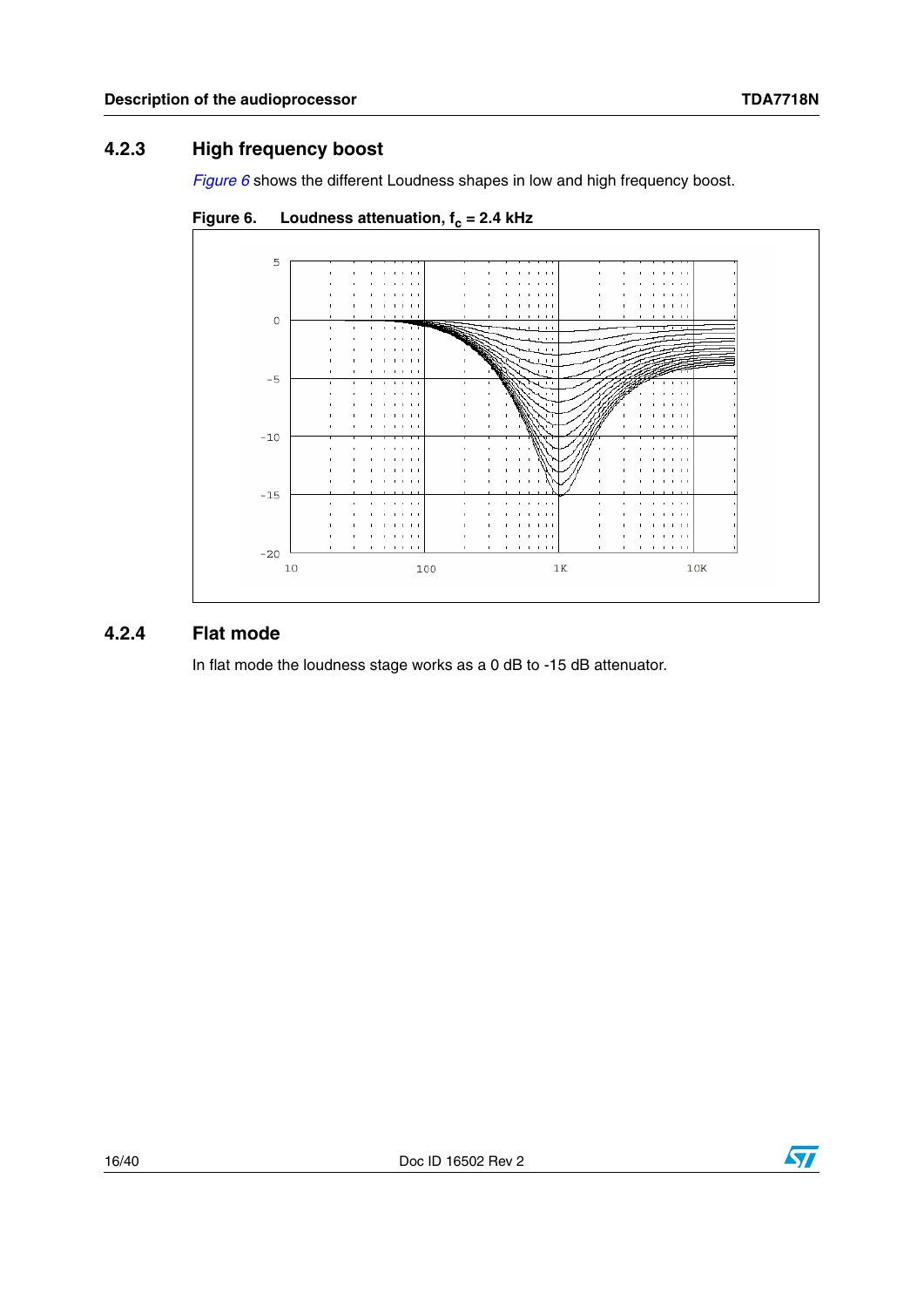### <span id="page-16-0"></span>**4.3 SoftMute**

The digitally controlled SoftMute stage allows muting/demuting the signal with a  $I^2C$  bus programmable slope. The mute process can either be activated by the SoftMute pin or by the  $I<sup>2</sup>C$  bus. This slope is realized in a special S-shaped curve to mute slow in the critical regions (see *[Figure 7](#page-16-2)*).

For timing purposes the bit 0 of the  $I^2C$  bus output register is set to 1 from the start of muting until the end of demuting.

<span id="page-16-2"></span>**Figure 7. SoftMute timing**



*Note: Please notice that a started mute-action is always terminated and could not be interrupted by a change of the mute –signal.*

# <span id="page-16-1"></span>**4.4 SoftStep volume**

When the volume-level is changed audible clicks could appear at the output. The root cause of those clicks could either be a DC-offset before the volume-stage or the sudden change of the envelope of the audio signal. With the SoftStep-feature both kinds of clicks could be reduced to a minimum and are no more audible. The blend-time from one step to the next is programmable as 5 ms or 10 ms. The SoftStep control is described in detail in *[Chapter 4.9](#page-22-0)*.

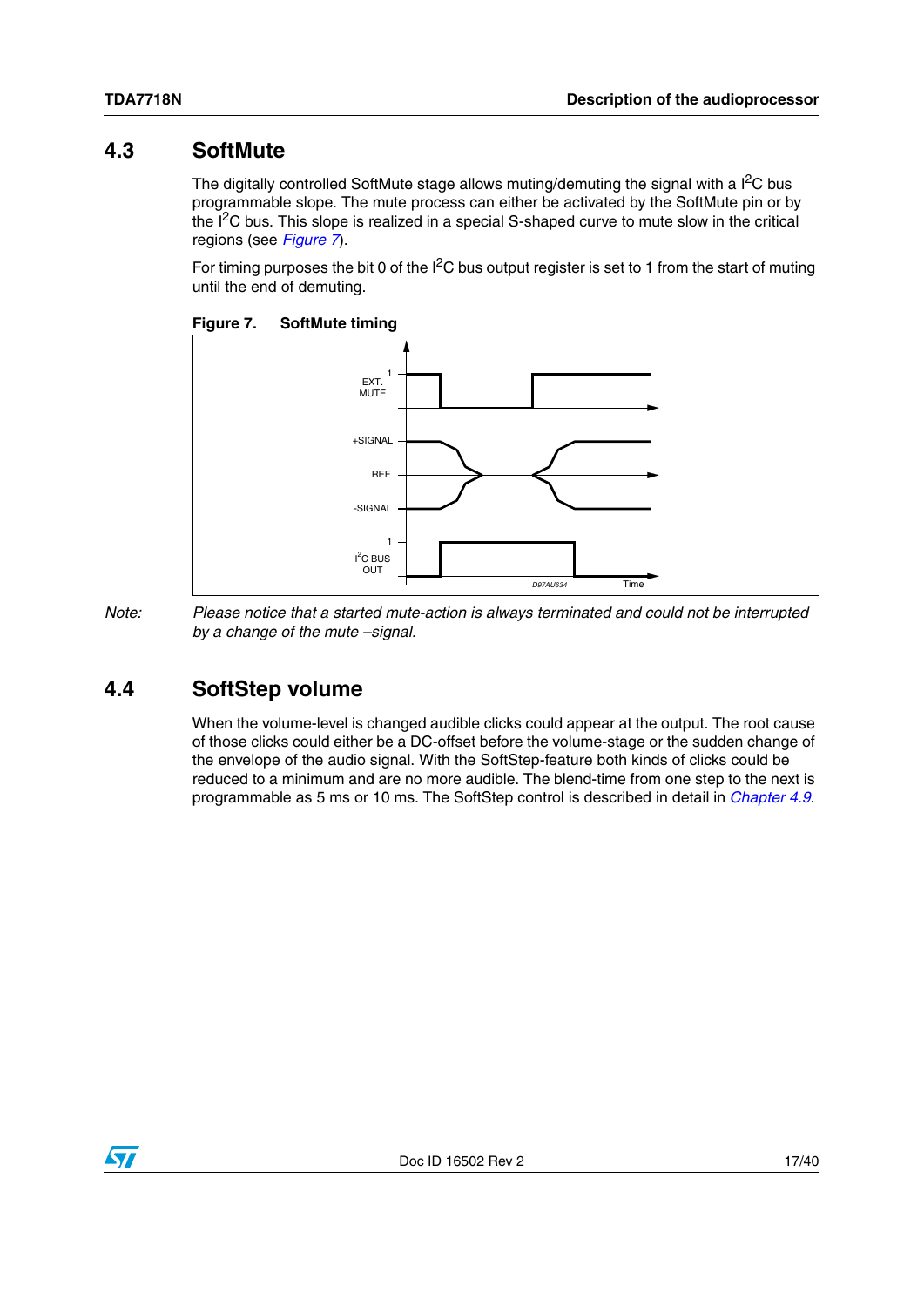#### <span id="page-17-0"></span>**4.5 Bass**

There are four parameters programmable in the bass stage:

#### <span id="page-17-1"></span>**4.5.1 Bass attenuation**

*[Figure 8](#page-17-3)* shows the attenuation as a function of frequency at a center frequency of 80 Hz.

<span id="page-17-3"></span>

#### <span id="page-17-2"></span>**4.5.2 Bass center frequency**

*[Figure 9](#page-17-4)* shows the four possible center frequencies 60, 80, 100 and 200 Hz.



<span id="page-17-4"></span>**Figure 9. Bass center frequencies @ gain = 14 dB, Q = 1**

18/40 Doc ID 16502 Rev 2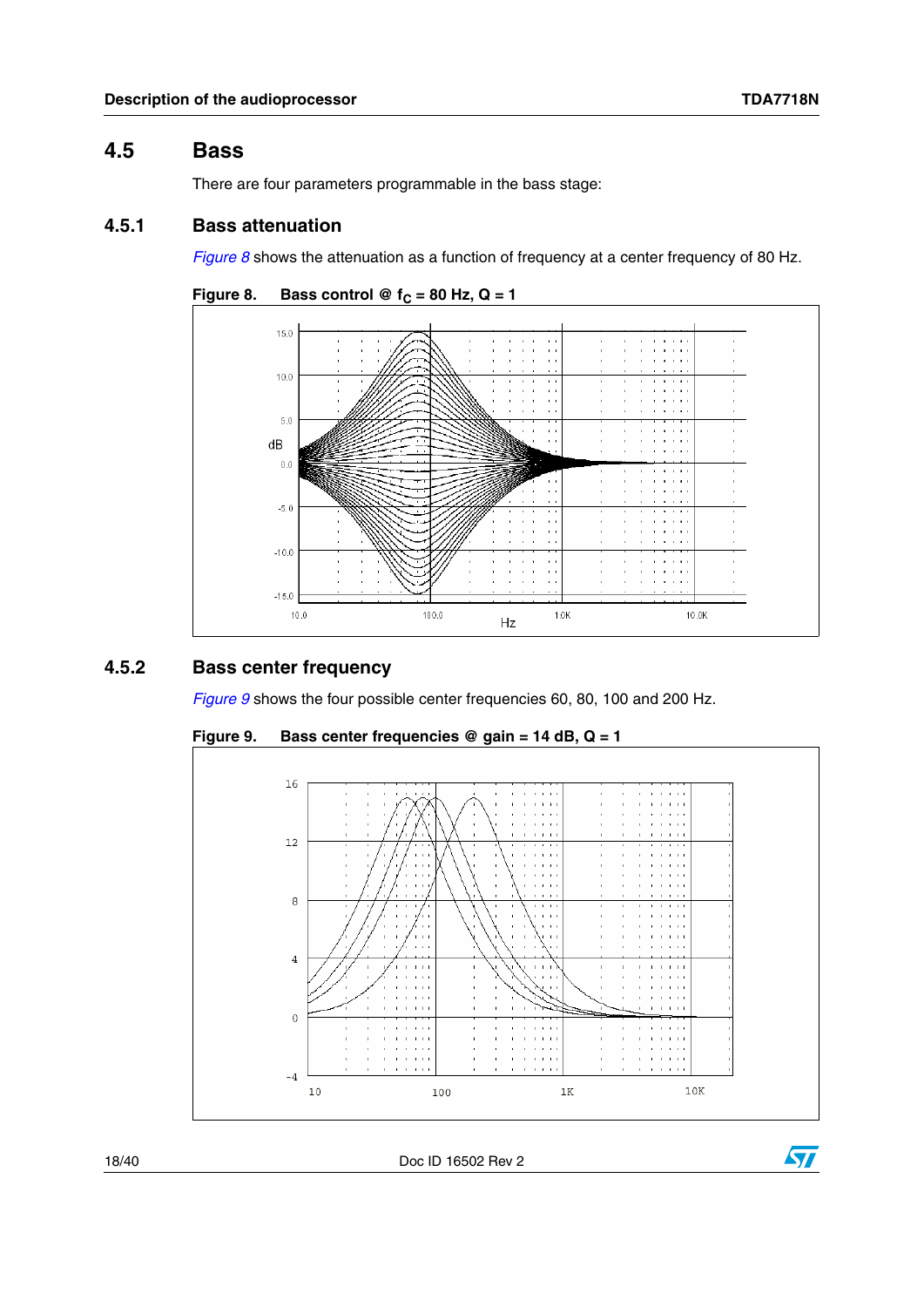#### <span id="page-18-0"></span>**4.5.3 Quality factors**

*[Figure 10](#page-18-2)* shows the four possible quality factors 1, 1.25, 1.5 and 2.

<span id="page-18-2"></span>



#### <span id="page-18-1"></span>**4.5.4 DC mode**

In this mode the DC-gain is increased by 4.4 dB. In addition the programmed center frequency and quality factor is decreased by 25 % which can be used to reach alternative center frequencies or quality factors.



<span id="page-18-3"></span>Figure 11. Bass normal and DC mode @ gain = 14 dB,  $f_C = 80$  Hz

1. The center frequency, Q and DC-mode can be set fully independently.

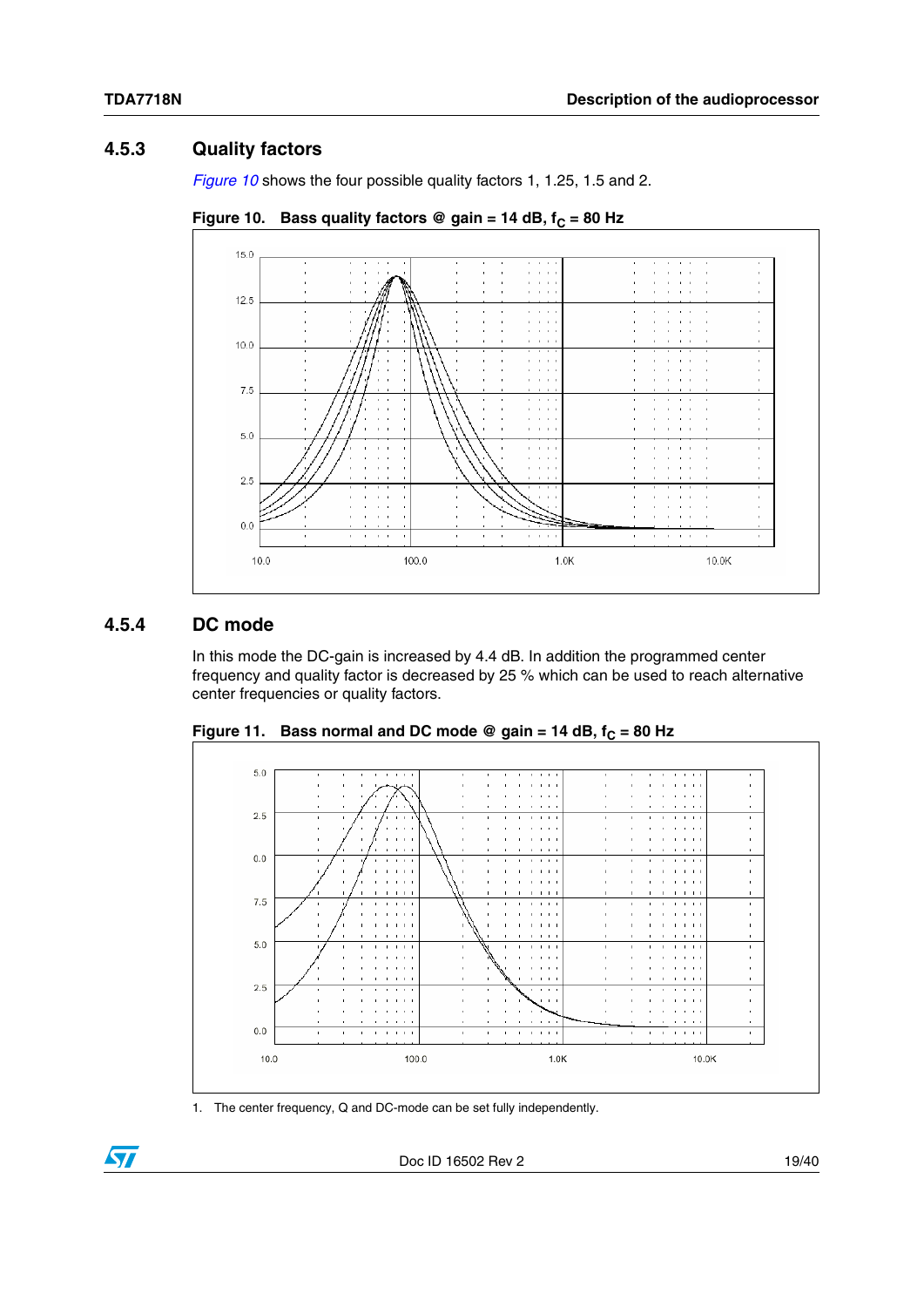### <span id="page-19-0"></span>**4.6 Middle**

There are three parameters programmable in the middle stage:

#### <span id="page-19-1"></span>**4.6.1 Middle attenuation**

*[Figure 12](#page-19-3)* shows the attenuation as a function of frequency at a center frequency of 1 kHz.

```
Figure 12. Middle control @ f_C = 1 kHz, Q = 1
```


#### <span id="page-19-2"></span>**4.6.2 Middle center frequency**

*[Figure 13](#page-19-4)* shows the four possible center frequencies 500 Hz, 1 kHz, 1.5 kHz and 2.5 kHz.

<span id="page-19-4"></span>



20/40 Doc ID 16502 Rev 2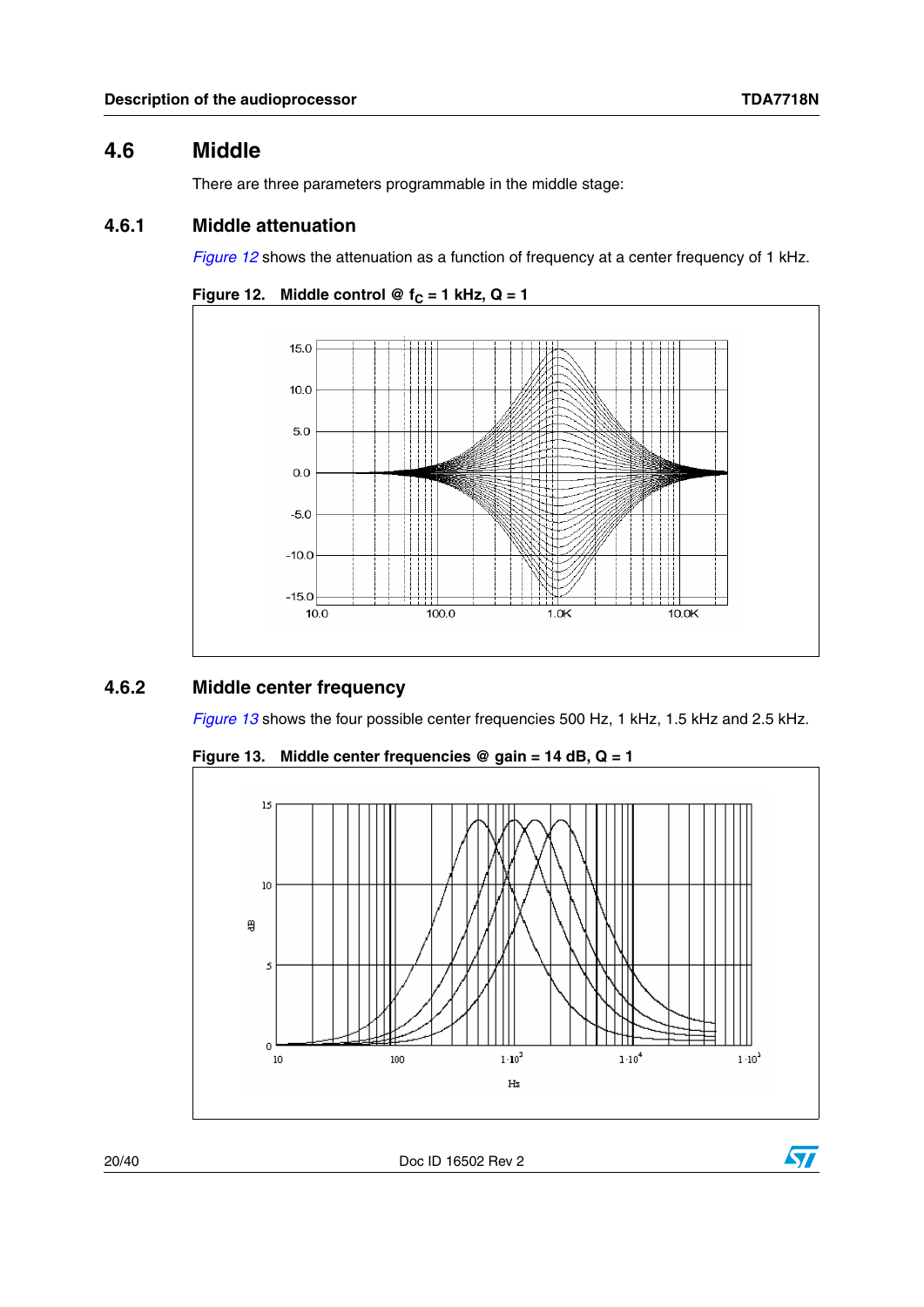## <span id="page-20-0"></span>**4.6.3 Quality factors**

*[Figure 14](#page-20-3)* shows the three possible quality factors 0.75, 1 and 1.25.

<span id="page-20-3"></span>



# <span id="page-20-1"></span>**4.7 Treble**

There are two parameters programmable in the treble stage:

#### <span id="page-20-2"></span>**4.7.1 Treble attenuation**

*[Figure 15](#page-20-4)* shows the attenuation as a function of frequency at a center frequency of 17.5 kHz.

<span id="page-20-4"></span>Figure 15. Treble control @  $f_C = 17.5$  kHz.



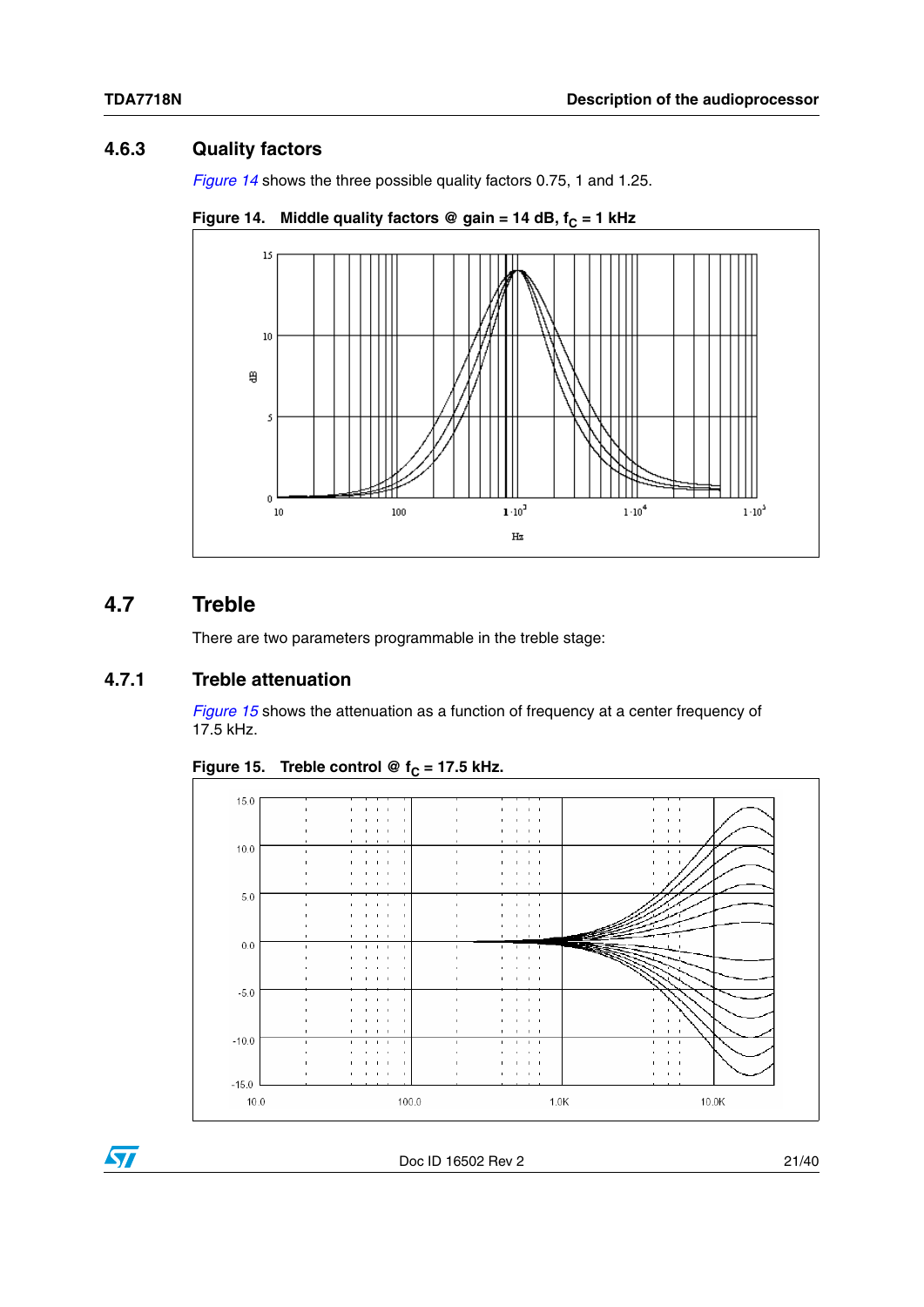#### <span id="page-21-0"></span>**4.7.2 Center frequency**

*[Figure 16](#page-21-2)* shows the four possible center frequencies 10 k, 12.5 k, 15 k and 17.5 kHz.



<span id="page-21-2"></span>**Figure 16. Treble center frequencies @ gain = 14 dB**

## <span id="page-21-1"></span>**4.8 Subwoofer filter**

The subwoofer lowpass filter has Butterworth characteristics with programmable cut-off frequency (55 Hz / 85 Hz / 120 Hz / 160 Hz). The output phase can be selected between 0 deg and 180 deg. The input of subwoofer takes signal from bass filter output or output of input mux.



<span id="page-21-3"></span>**Figure 17. Subwoofer cut frequencies**

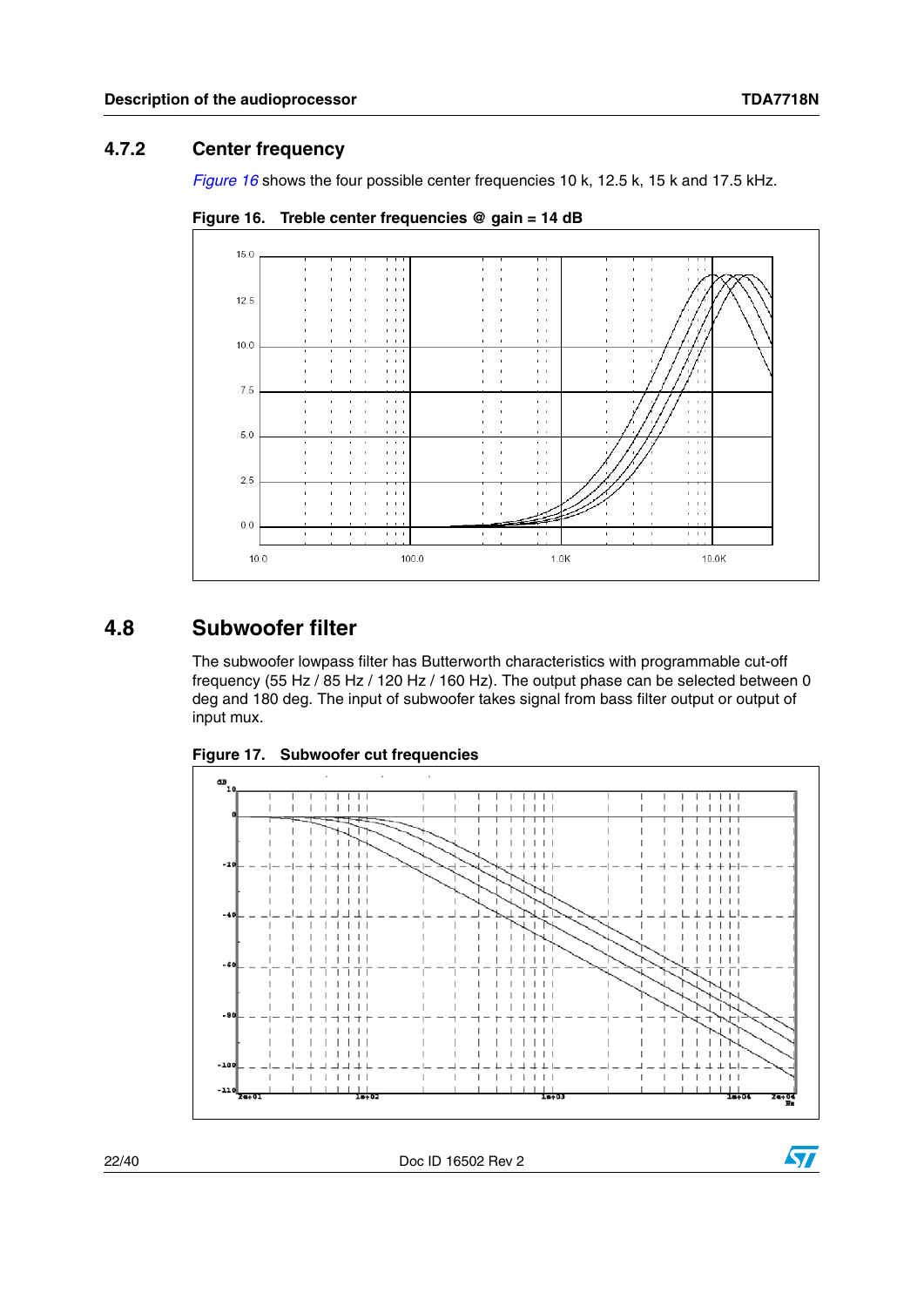#### <span id="page-22-0"></span>**4.9 Softstep control**

In this device, the softstep function is available for volume, speaker, loudness, treble, middle and bass block. With softstep function, the audible noise of DC offset or the sudden change of signal can be avoided when adjusting gain setting of the block.

For each block, the softstep function is controlled by softstep on/off control bit in the control table. The softstep transient time selection (5 ms or 10 ms) is common for all blocks and it is controlled by softstep time control bit. The softstep operation of all blocks has a common centralized control. In this case, a new softstep operation can not be started before the completion previous softstep.

There are two different modes to activate the softstep operation. The softstep operation can be started right after I<sup>2</sup>C data sending, or the softstep can be activated in parallel after data sending of several different blocks. The two modes are controlled by the 'act bit' (it is normally bit7 of the byte.) of each byte. When act bit is '0', which means action, the softstep is activated right after the date byte is sent. When the act bit is '1', which means wait, the block goes to wait for softstep status. In this case, the block will wait for some other block to activate the operation. The softstep operation of all blocks in wait status will be done together with the block which activate the softstep. With this mode, all specific blocks can do the softstep in parallel. This avoids waiting when the softstep is operated one by one.

| Chip Addr   Sub Addr   0xxxxxxx |  |              |
|---------------------------------|--|--------------|
|                                 |  | $\mathbf{r}$ |

 $| \hat{ } |$  Softstep start here



### <span id="page-22-1"></span>**4.10 DC offset detector**

Using the DC offset detection circuit (*[Figure 18](#page-23-0)*) an offset voltage difference between the audio power amplifier and the APR's Front and Rear outputs can be detected, preventing serious damage to the loudspeakers. The circuit compares whether the signal crosses the zero level inside the audio power at the same time as in the speaker cell. The output of the zero-window-comparator of the power amplifier must be connected with the WinIn-input of the APR. The WinIn-input has an internal pull-up resistor connected to 5.5 V. It is recommended to drive this pin with open-collector outputs only.

To compensate for errors at low frequencies the WinTC-pin are implemented, with external capacitors introducing the same delay  $\tau = 7.5$  k $\Omega$  \* C<sub>ext</sub> as the AC-coupling between the APR and the power amplifier introduces. For the zero window comparators, the time constant for spike rejection as well as the threshold are programmable.

For electrical characteristics see *[Chapter 3 on page 9](#page-8-0)*.

A low-active DC-offset error signal appears at the DCErr output if the next conditions are both true:

- a) Front and rear outputs are inside zero crossing windows.
- b) The Input voltage VWinIn is logic low whenever at least one output of the power amplifier is outside the zero crossing windows.

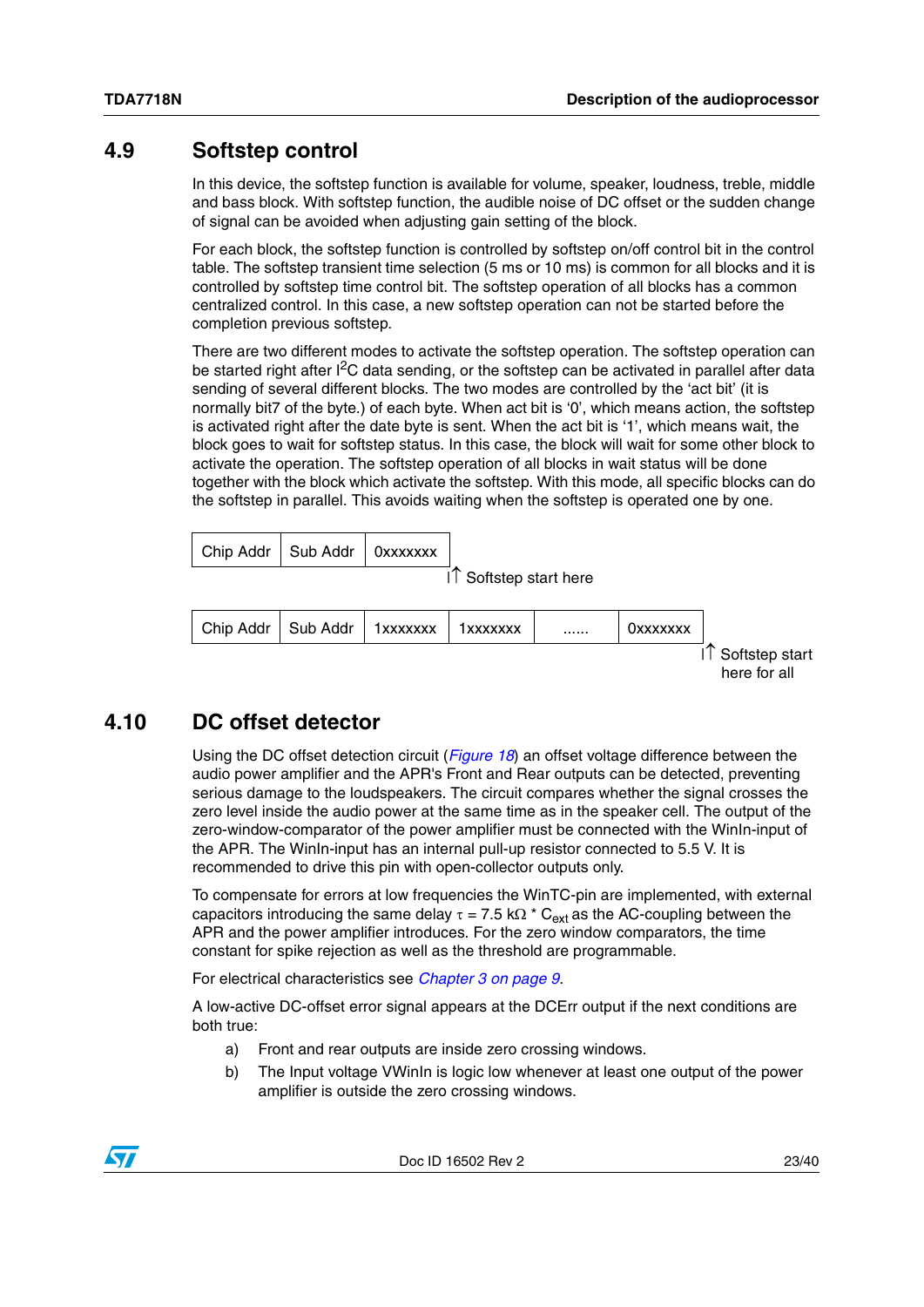After power-on, the external attached capacitor is rapidly charged (fast-charge) to overcome a false indication.



<span id="page-23-0"></span>**Figure 18. DC offset detection circuit (simplified)**

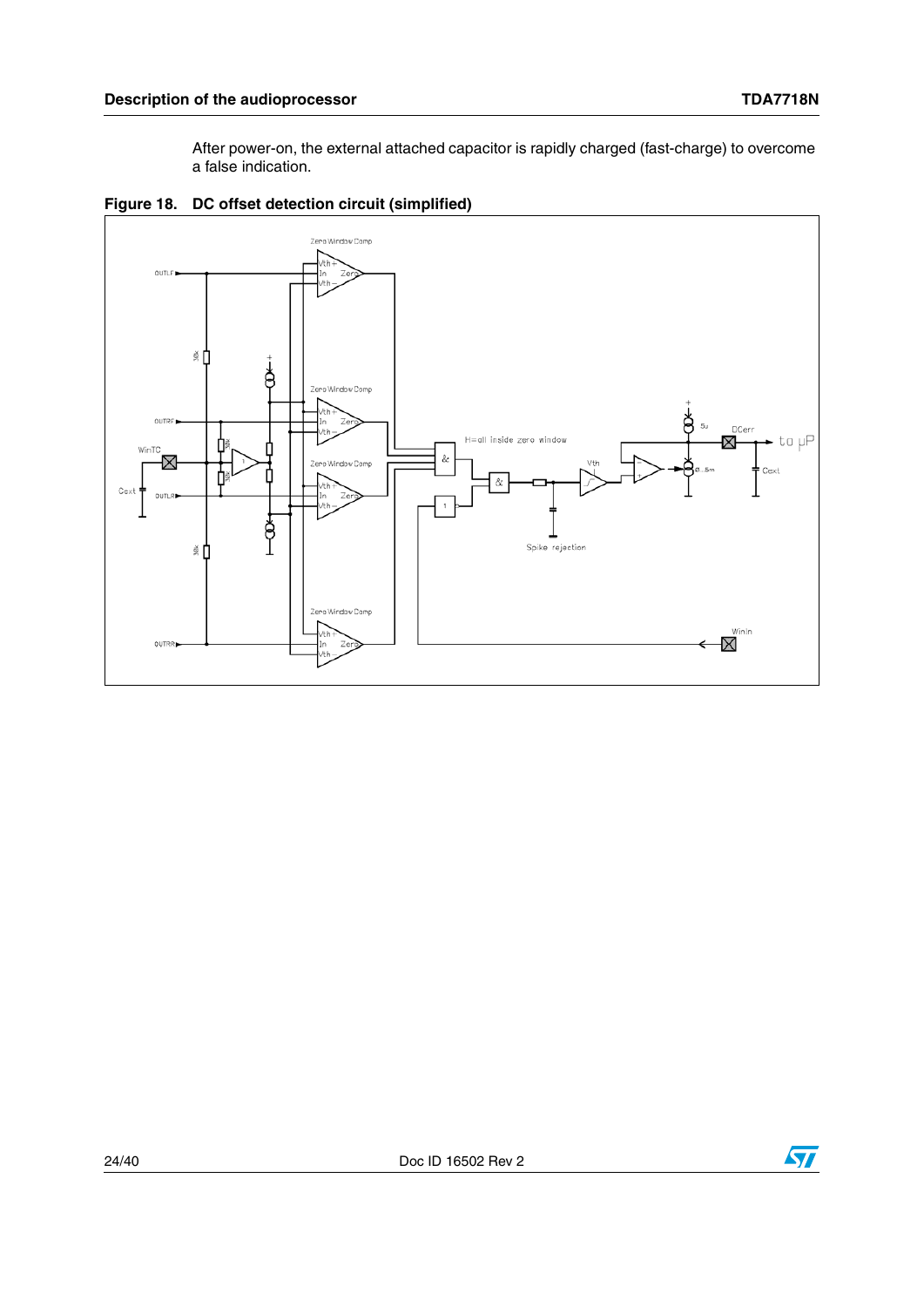# <span id="page-24-0"></span>**4.11 Audioprocessor testing**

In the test mode, which can be activated by setting bit D7 of the  $I<sup>2</sup>C$  subaddress byte and bit D0 of the testing audioprocessor byte, several internal signals are available at the SE1L pin. In this mode, the input resistance of 100 k $\Omega$  is disconnected from the pin. Internal signals available for testing are listed in the data-byte specification.

<span id="page-24-1"></span>



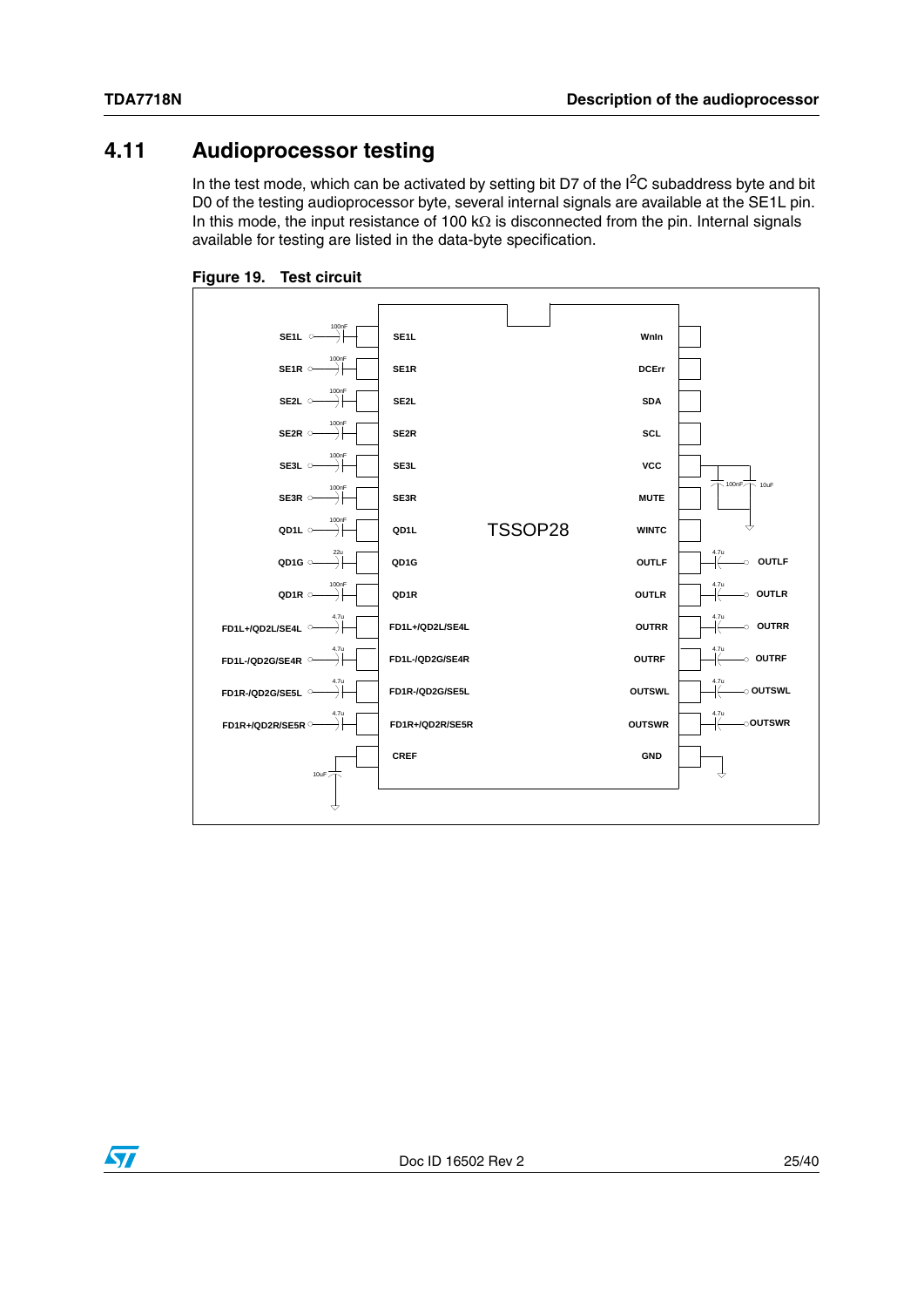# <span id="page-25-0"></span>**5 I2C bus specification**

## <span id="page-25-1"></span>**5.1 Interface protocol**

The interface protocol comprises:

- a start condition (S)
- a chip address byte (the LSB determines read/write transmission)
- a subaddress byte
- $a$  sequence of data (N-bytes + acknowledge)
- $a$  stop condition (P)
- the max. clock speed is 400 kbit/s
- 3.3 V logic compatible

#### <span id="page-25-4"></span>**Figure 20. I2C bus interface protocol**



2. ACK = Acknowledge

# <span id="page-25-2"></span>**5.2 I2C bus electrical characteristics**

#### <span id="page-25-3"></span>Table 6. **T**<sup>2</sup>C bus electrical characteristics

| Symbol              | <b>Parameter</b>          | Min      | Max | Unit       |
|---------------------|---------------------------|----------|-----|------------|
| $f_{\rm SCL}$       | SCL clock frequency       |          | 400 | <b>kHz</b> |
| VIH.                | High level input voltage  | 2.4      | ۰   | v          |
| <b>VIL</b>          | Low level input voltage   |          | 0.8 | $\vee$     |
| <sup>t</sup> HD,STA | Hold time for START       | 0.6      |     | μs         |
| t <sub>SU,STO</sub> | Setup time for STOP       | 0.6      |     | μs         |
| $t_{LOW}$           | Low period for SCL clock  | 1.3      |     | μs         |
| <sup>t</sup> HIGH   | High period for SCL clock | 0.6      |     | μs         |
| tF                  | Fall time for SCL/SDA     |          | 300 | ns         |
| $t_{\mathsf{R}}$    | Rise time for SCL/SDA     |          | 300 | ns         |
| <sup>t</sup> HD,DAT | Data hold time            | $\Omega$ |     | ns         |
| <sup>t</sup> SU.DAT | Data setup time           | 100      |     | ns         |

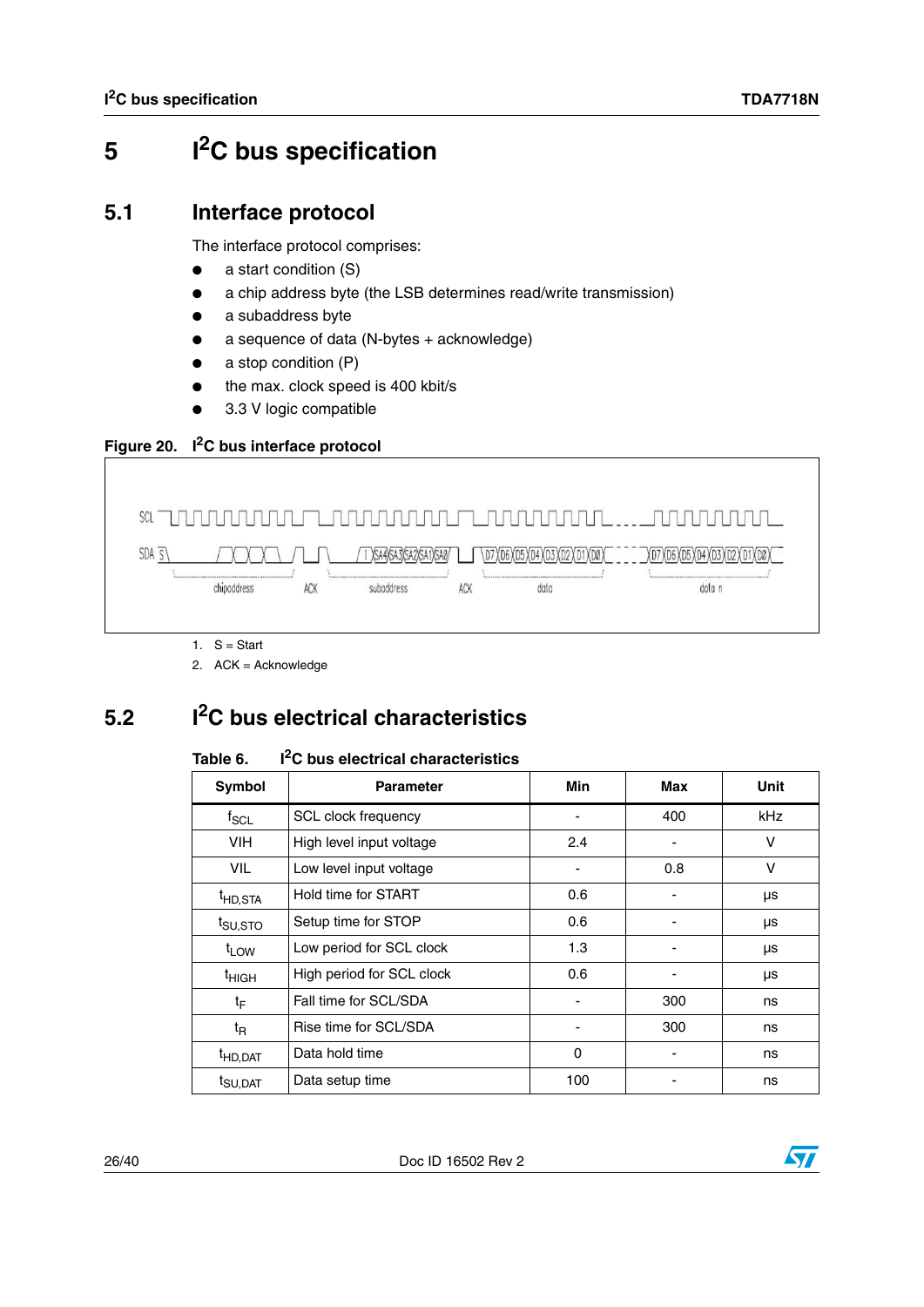#### <span id="page-26-3"></span>**Figure 21. I2C bus data**



#### <span id="page-26-0"></span>**5.2.1 Receive mode**



S = Start

 $R/W =$  "0" -> Receive Mode (Chip can be programmed by  $\mu P$ )

"1" -> Transmission Mode (Data could be received by µP)

ACK = Acknowledge

 $P = Stop$ 

TS = Testing mode

AI = Auto increment

#### <span id="page-26-1"></span>**5.2.2 Transmission mode**

|  |  |  |  |  |  |  | R/W | ACK |  | $\cdot$ |  | $\cdot$ |  | $\cdot$ | . .<br>ىر | SM | ۸CK<br>Δ |  |
|--|--|--|--|--|--|--|-----|-----|--|---------|--|---------|--|---------|-----------|----|----------|--|
|--|--|--|--|--|--|--|-----|-----|--|---------|--|---------|--|---------|-----------|----|----------|--|

SM = Soft mute activated for main channel

BZ = Softstep Busy ('0' = Busy)

 $X = Not used$ 

The transmitted data is automatic updated after each ACK. Transmission can be repeated without new chip address.

#### <span id="page-26-2"></span>**5.2.3 Reset condition**

A Power-On-Reset is invoked if the supply voltage is below than 3.5 V. After that the registers are initialized to the default data written in following tables.

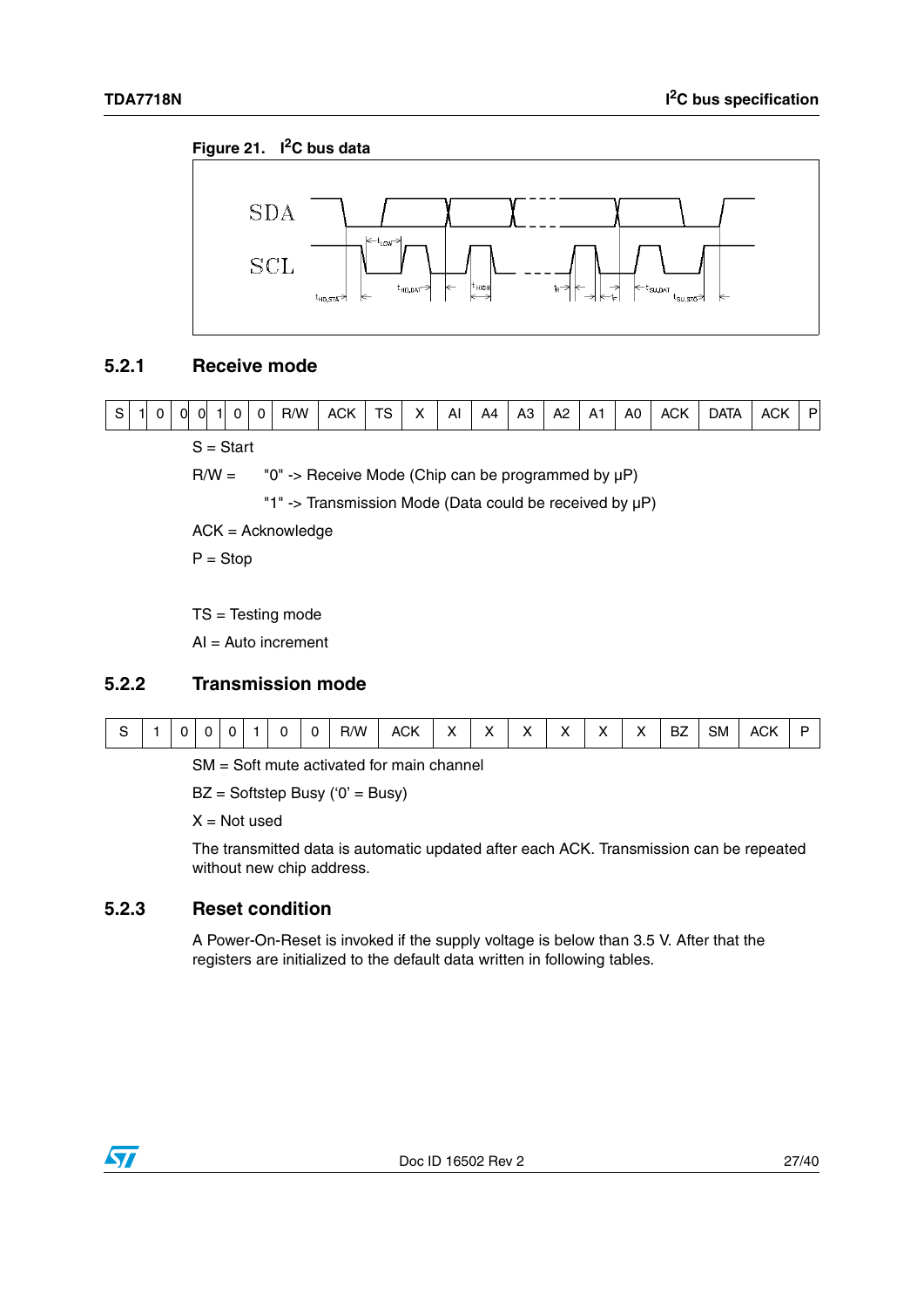| <b>MSB</b>               |                              |                              |                |                          |                |               | <b>LSB</b>     |                                  |
|--------------------------|------------------------------|------------------------------|----------------|--------------------------|----------------|---------------|----------------|----------------------------------|
| 12                       | $\mathbf{I}$                 | $\overline{10}$              | A4             | A3                       | A2             | A1            | A <sub>0</sub> | <b>Function</b>                  |
| 0<br>1                   |                              |                              |                | ۰                        |                |               | $\blacksquare$ | <b>Testing mode</b><br>Off<br>On |
|                          | X                            | $\blacksquare$               | $\blacksquare$ | $\blacksquare$           | $\blacksquare$ | $\frac{1}{2}$ | $\blacksquare$ | Not used                         |
| ÷,                       | ä,                           | 0<br>1                       | $\blacksquare$ | $\overline{\phantom{0}}$ | $\blacksquare$ | ÷,            | ÷,             | Auto increment mode<br>Off<br>On |
| ÷                        | ÷,                           | $\overline{a}$               | 0              | $\mathsf 0$              | 0              | 0             | $\mathbf 0$    | Main selector                    |
| ÷,                       | $\overline{a}$               | ÷,                           | 0              | $\pmb{0}$                | $\mathsf 0$    | $\mathsf 0$   | 1              | Not used                         |
| $\overline{\phantom{a}}$ | ÷                            | ÷,                           | $\mathbf 0$    | $\mathbf 0$              | $\mathbf 0$    | 1             | $\mathbf 0$    | Not used                         |
|                          | ÷                            | ÷,                           | $\pmb{0}$      | 0                        | 0              | 1             | 1              | Not used                         |
|                          | ä,                           | $\blacksquare$               | 0              | 0                        | 1              | 0             | 0              | Soft mute / others               |
| $\overline{\phantom{a}}$ | ÷,                           | $\overline{a}$               | 0              | 0                        | 1              | 0             | 1              | Soft step I                      |
| $\overline{\phantom{a}}$ | ÷                            | $\blacksquare$               | 0              | $\mathsf 0$              | $\mathbf{1}$   | $\mathbf{1}$  | 0              | Soft step II / DC-detector       |
|                          | ÷,                           | ÷,                           | 0              | $\mathsf 0$              | 1              | 1             | $\mathbf{1}$   | Loudness                         |
| ä,                       | ÷                            | $\blacksquare$               | $\pmb{0}$      | 1                        | 0              | 0             | $\mathsf 0$    | Volume / output gain             |
| ÷,                       | ä,                           | $\overline{\phantom{a}}$     | 0              | 1                        | 0              | 0             | 1              | Treble                           |
| $\blacksquare$           | $\qquad \qquad \blacksquare$ | ÷,                           | $\pmb{0}$      | $\mathbf{1}$             | 0              | 1             | $\pmb{0}$      | Middle                           |
| $\blacksquare$           | $\overline{a}$               | ÷,                           | $\mathbf 0$    | $\mathbf{1}$             | $\mathsf 0$    | $\mathbf{1}$  | $\mathbf{1}$   | <b>Bass</b>                      |
| $\overline{\phantom{a}}$ | $\overline{\phantom{0}}$     | $\qquad \qquad \blacksquare$ | 0              | 1                        | 1              | 0             | 0              | Subwoofer / middle / bass        |
| ÷,                       | $\overline{\phantom{a}}$     | $\blacksquare$               | $\mathbf 0$    | 1                        | 1              | 0             | $\mathbf{1}$   | Speaker attenuator left front    |
| ÷                        | ÷,                           | $\overline{a}$               | 0              | 1                        | 1              | 1             | 0              | Speaker attenuator right front   |
| ä,                       | $\overline{a}$               | ÷,                           | 0              | 1                        | 1              | $\mathbf{1}$  | 1              | Speaker attenuator left rear     |
| $\overline{\phantom{a}}$ | $\overline{a}$               | ÷,                           | $\mathbf{1}$   | 0                        | 0              | 0             | $\pmb{0}$      | Speaker attenuator right rear    |
| $\overline{\phantom{a}}$ | ä,                           | ÷,                           | $\mathbf{1}$   | $\mathsf{O}\xspace$      | 0              | 0             | 1              | Subwoofer attenuator left        |
| ÷,                       | $\overline{a}$               | $\blacksquare$               | 1              | 0                        | 0              | 1             | 0              | Subwoofer attenuator right       |
| $\overline{\phantom{a}}$ | $\overline{\phantom{a}}$     | ä,                           | $\mathbf{1}$   | $\mathsf{O}\xspace$      | 0              | 1             | $\mathbf{1}$   | Testing audio processor 1        |
|                          | ÷,                           | ÷,                           | $\mathbf{1}$   | $\mathsf 0$              | 1              | 0             | $\mathsf 0$    | Testing audio processor 2        |
| ä,                       | ÷,                           | ä,                           | $\mathbf{1}$   | 0                        | $\mathbf{1}$   | 0             | $\mathbf{1}$   | Testing audio processor 3        |

### <span id="page-27-0"></span>**Table 7. Subaddress (receive mode)**



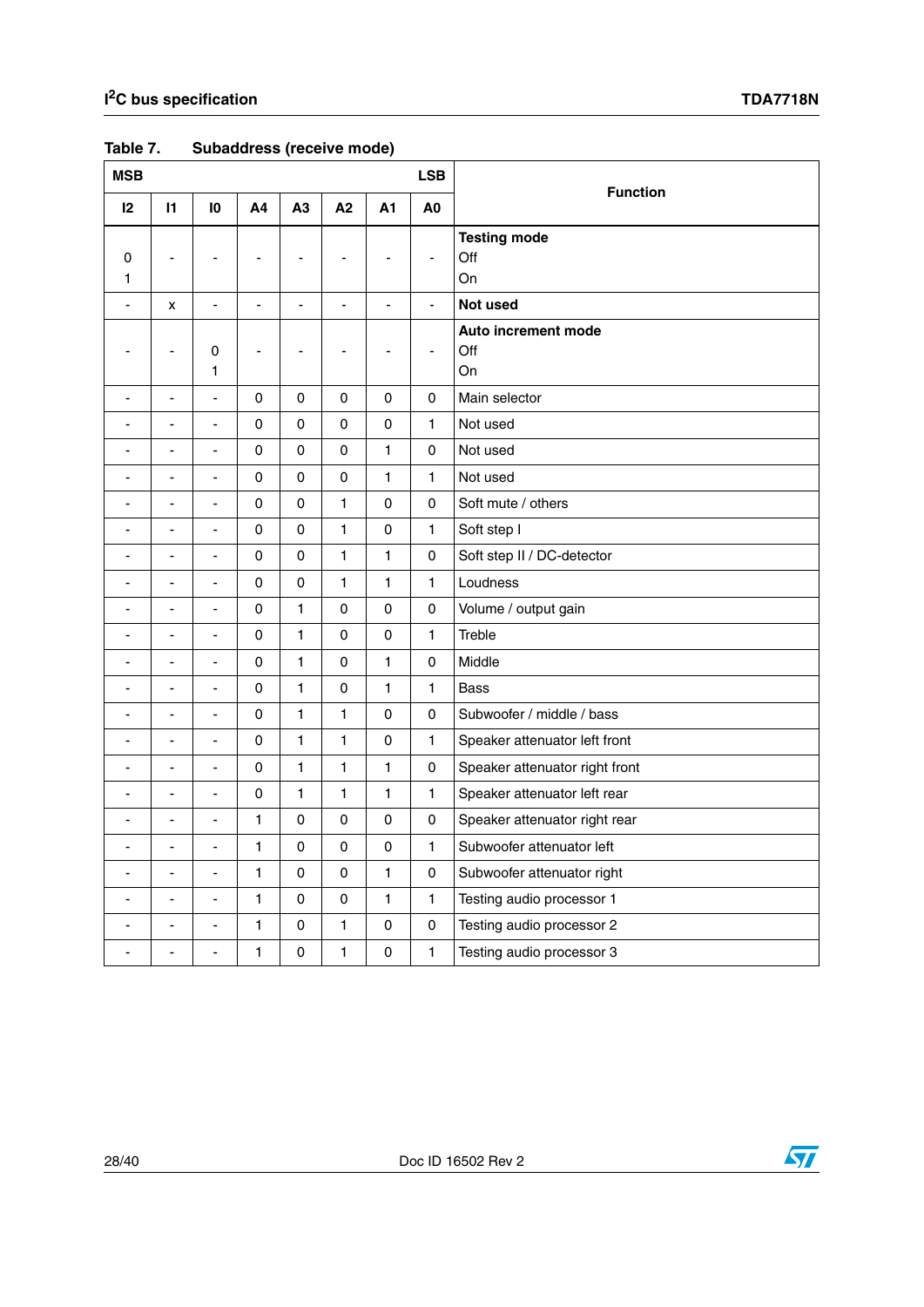# <span id="page-28-0"></span>**5.3 Data byte specification**

#### <span id="page-28-1"></span>**Table 8. Main selector (0)**

| <b>MSB</b> |                |                |                |                |                |                | <b>LSB</b>     | <b>Function</b>               |  |  |  |
|------------|----------------|----------------|----------------|----------------|----------------|----------------|----------------|-------------------------------|--|--|--|
| D7         | D <sub>6</sub> | D <sub>5</sub> | D <sub>4</sub> | D <sub>3</sub> | D <sub>2</sub> | D <sub>1</sub> | D <sub>0</sub> |                               |  |  |  |
|            |                |                |                |                |                |                |                | <b>Main source selector</b>   |  |  |  |
|            |                |                |                |                | 0              | $\mathbf 0$    | 0              | SE <sub>1</sub>               |  |  |  |
|            |                |                |                |                | 0              | 0              | 1              | SE3                           |  |  |  |
|            |                |                |                |                | 0              | 1              | 0              | QD1                           |  |  |  |
|            |                |                |                |                | 0              | 1              | 1              | QD2 / FD1                     |  |  |  |
|            |                |                |                |                | 1              | 0              | 0              | SE <sub>2</sub>               |  |  |  |
|            |                |                |                |                | 1              | 0              | 1              | SE4                           |  |  |  |
|            |                |                |                |                | 1              | 1              | 0              | SE <sub>5</sub>               |  |  |  |
|            |                |                |                |                | 1              | 1              | 1              | Mute                          |  |  |  |
|            |                |                |                |                |                |                |                | FD / QD2 selection            |  |  |  |
|            |                |                |                | $\mathbf 0$    |                |                | $\blacksquare$ | <b>FD</b>                     |  |  |  |
|            |                |                |                | 1              |                |                |                | QD2                           |  |  |  |
|            |                |                |                |                |                |                |                | Main source input gain select |  |  |  |
|            |                |                | 0              |                |                |                |                | $0$ dB                        |  |  |  |
|            |                |                | $\mathbf{1}$   |                |                |                |                | 3 dB                          |  |  |  |
|            |                |                |                |                |                |                |                | <b>Subwoofer flat</b>         |  |  |  |
|            |                | $\mathbf 0$    |                |                |                |                |                | Off                           |  |  |  |
|            |                | 1              |                |                |                |                |                | On                            |  |  |  |
| x          | $\mathsf{x}$   | ٠              | ٠              |                |                | ٠              | ٠              | Not used                      |  |  |  |

**Not used (1-3)**

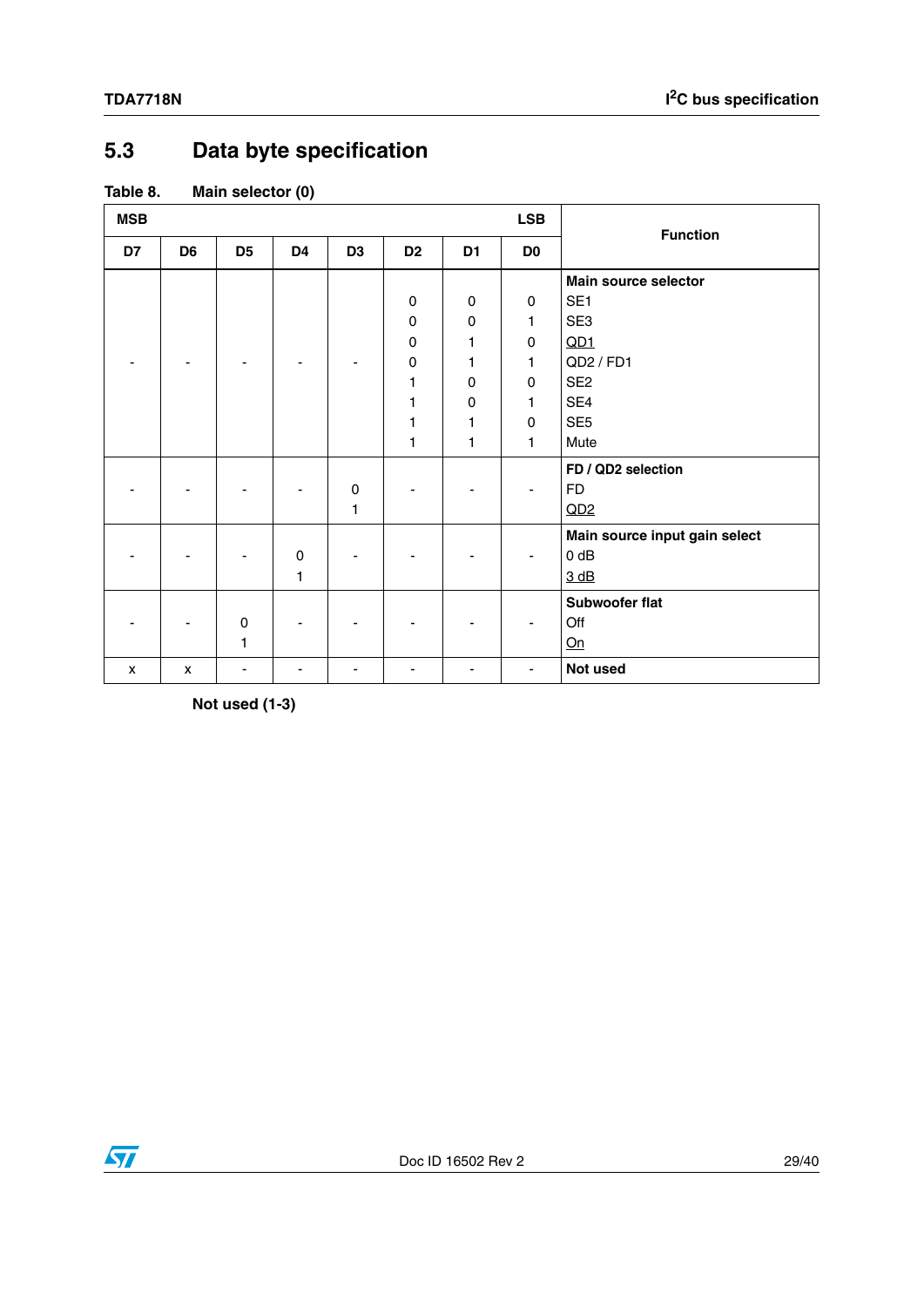| <b>MSB</b>    |                  |                  |                  |                  |                                                 |                | <b>LSB</b>     | <b>Function</b>                                               |
|---------------|------------------|------------------|------------------|------------------|-------------------------------------------------|----------------|----------------|---------------------------------------------------------------|
| D7            | D <sub>6</sub>   | D <sub>5</sub>   | D <sub>4</sub>   | D <sub>3</sub>   | D <sub>2</sub>                                  | D <sub>1</sub> | D <sub>0</sub> |                                                               |
|               |                  |                  |                  |                  |                                                 |                | $\pmb{0}$<br>1 | Soft mute<br>Qn<br>Off                                        |
|               |                  |                  |                  |                  |                                                 | $\pmb{0}$<br>1 | $\blacksquare$ | Pin influence for mute<br>Pin and IIC<br><b>IIC</b>           |
|               |                  |                  |                  | 0<br>0<br>1<br>1 | $\mathbf 0$<br>1<br>$\mathbf 0$<br>$\mathbf{1}$ |                | $\blacksquare$ | Soft mute time<br>$0.48$ ms<br>0.96 ms<br>7.68 ms<br>15.36 ms |
|               |                  |                  | $\mathbf 0$<br>1 |                  |                                                 |                |                | Subwoofer input source<br>Input mux<br><b>Bass output</b>     |
|               |                  | $\mathsf 0$<br>1 |                  |                  |                                                 |                | $\blacksquare$ | Subwoofer enable (OUTSWL & OUTSWR)<br>On<br>$Off$             |
|               | $\mathsf 0$<br>1 |                  |                  |                  |                                                 |                | $\blacksquare$ | <b>Fast charge</b><br>On<br>$Off$                             |
| $\Omega$<br>1 |                  |                  |                  |                  |                                                 |                |                | <b>Anti-alias filter</b><br>On<br>Off (bypass)                |

# <span id="page-29-0"></span>**Table 9. Soft mute / others (4)**

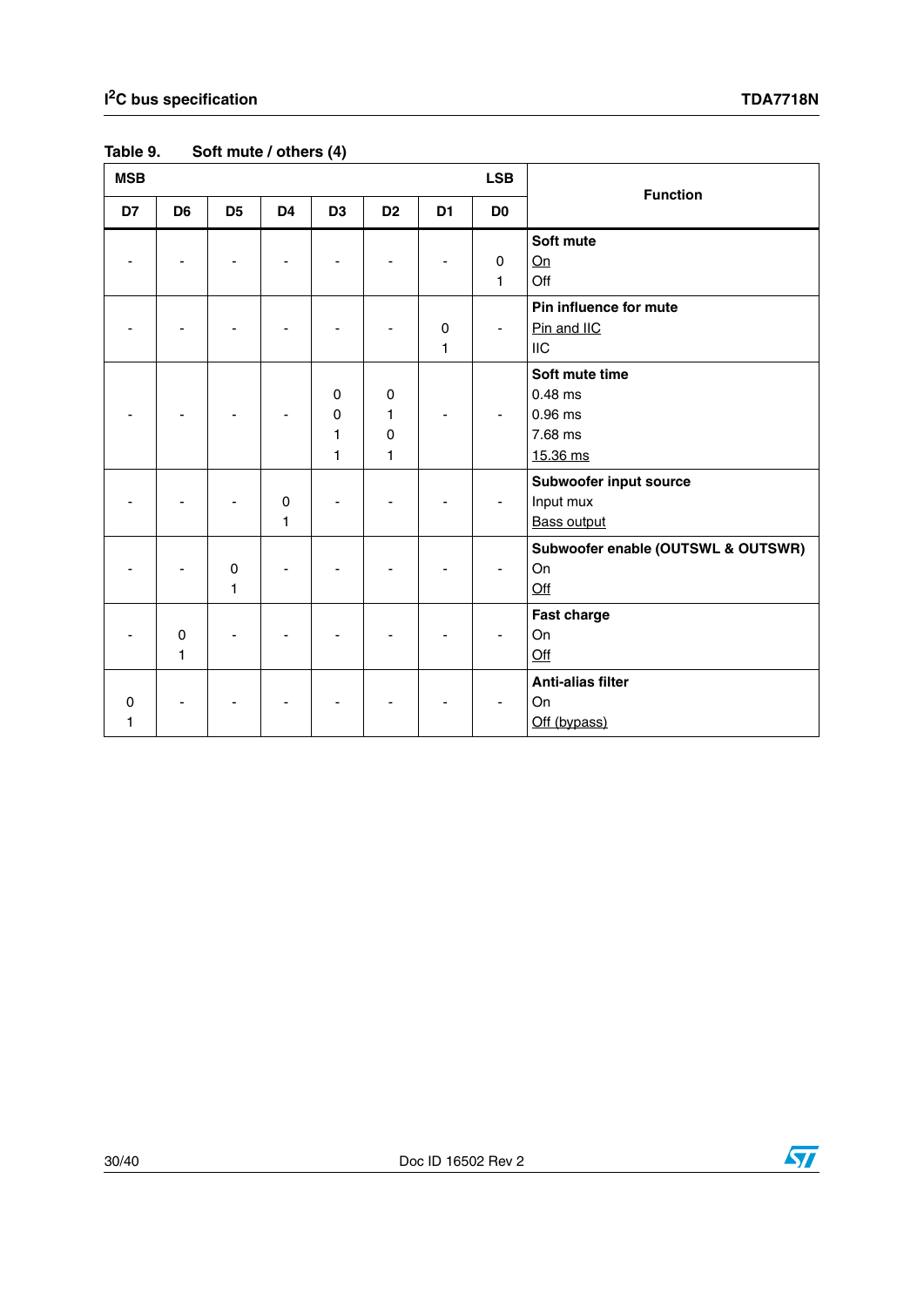### <span id="page-30-0"></span>**Table 10. SoftStep I (5)**

| <b>MSB</b>       |                |                             |                             |                |                             |                   | <b>LSB</b>                  | <b>Function</b>                      |
|------------------|----------------|-----------------------------|-----------------------------|----------------|-----------------------------|-------------------|-----------------------------|--------------------------------------|
| D7               | D <sub>6</sub> | D <sub>5</sub>              | D <sub>4</sub>              | D <sub>3</sub> | D <sub>2</sub>              | D <sub>1</sub>    | D <sub>0</sub>              |                                      |
|                  |                |                             |                             |                |                             |                   | $\mathbf 0$<br>$\mathbf{1}$ | Loudness soft step<br>On<br>$Off$    |
|                  |                |                             |                             |                |                             | 0<br>$\mathbf{1}$ | $\overline{\phantom{a}}$    | Volume soft step<br>On<br>Off        |
|                  |                |                             |                             |                | $\mathsf 0$<br>$\mathbf{1}$ |                   | $\blacksquare$              | Treble soft step<br>On<br>Qff        |
|                  |                |                             |                             | $\pmb{0}$<br>1 |                             |                   | $\overline{\phantom{a}}$    | Middle soft step<br>On<br>Qff        |
|                  |                |                             | $\mathbf 0$<br>$\mathbf{1}$ |                |                             |                   | $\blacksquare$              | <b>Bass soft step</b><br>On<br>$Off$ |
|                  |                | $\mathsf 0$<br>$\mathbf{1}$ |                             |                |                             |                   | $\blacksquare$              | Speaker LF soft step<br>On<br>Off    |
|                  | $\pmb{0}$<br>1 |                             |                             |                |                             |                   | $\blacksquare$              | Speaker RF soft step<br>On<br>Qff    |
| $\mathbf 0$<br>1 |                |                             |                             |                |                             |                   |                             | Speaker LR soft step<br>On<br>Off    |

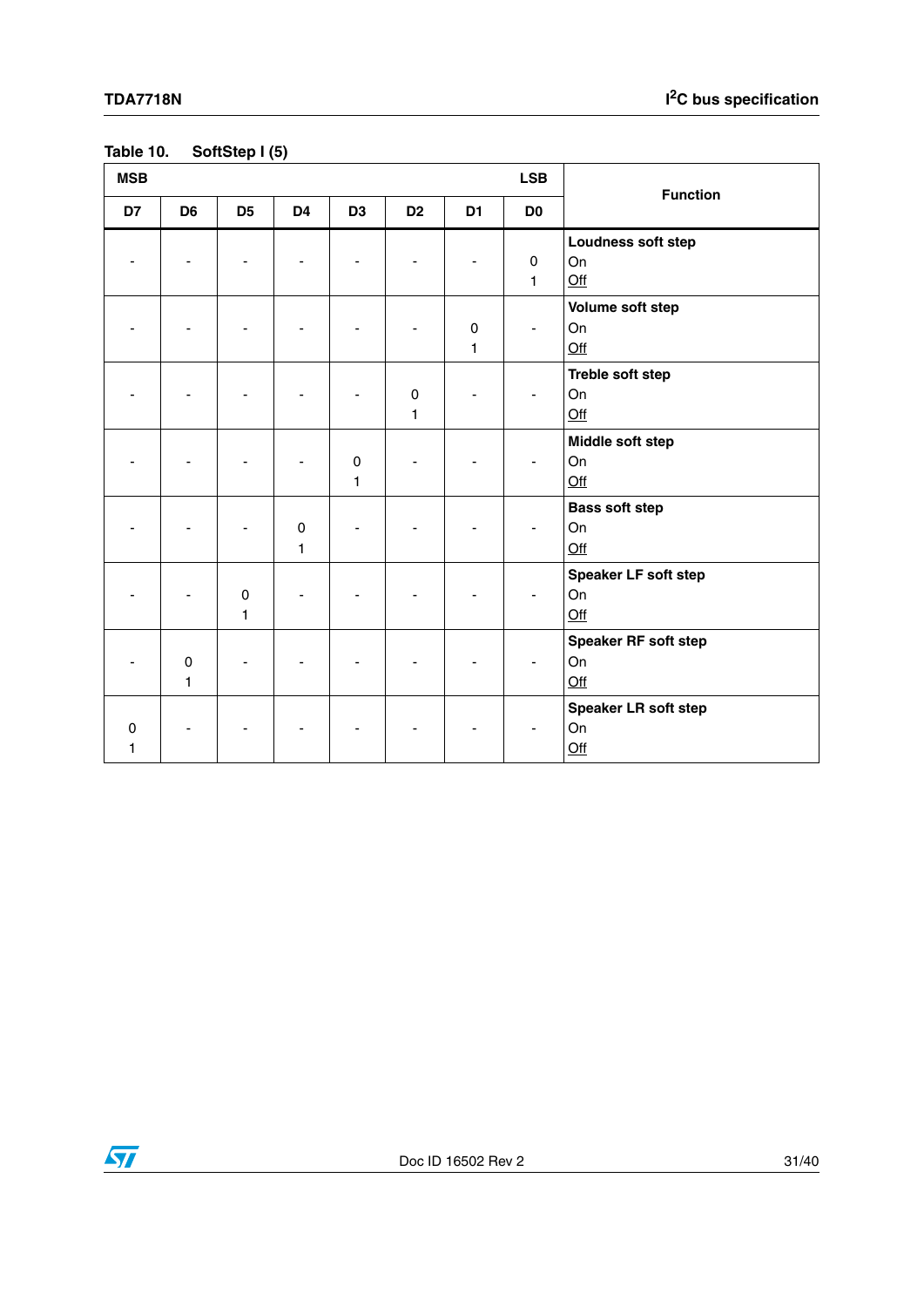| <b>MSB</b>         |                                      |                                                        |                            |                |                |                  | <b>LSB</b>       | <b>Function</b>                                                                       |
|--------------------|--------------------------------------|--------------------------------------------------------|----------------------------|----------------|----------------|------------------|------------------|---------------------------------------------------------------------------------------|
| D7                 | D <sub>6</sub>                       | D <sub>5</sub>                                         | D <sub>4</sub>             | D <sub>3</sub> | D <sub>2</sub> | D <sub>1</sub>   | D <sub>0</sub>   |                                                                                       |
|                    |                                      |                                                        |                            |                |                |                  | $\mathbf 0$<br>1 | <b>Speaker RR soft step</b><br>On<br>Off                                              |
|                    |                                      |                                                        |                            |                |                | $\mathbf 0$<br>1 | $\blacksquare$   | Subwoofer left soft step<br>On<br>$Off$                                               |
|                    |                                      |                                                        |                            |                | $\pmb{0}$<br>1 |                  |                  | Subwoofer right soft step<br>On<br>Qff                                                |
|                    |                                      |                                                        |                            | 0<br>1         |                |                  |                  | Soft step time<br>5 ms<br>$10 \text{ ms}$                                             |
|                    |                                      | $\pmb{0}$<br>$\pmb{0}$<br>$\mathbf{1}$<br>$\mathbf{1}$ | 0<br>1<br>$\mathbf 0$<br>1 |                |                |                  |                  | Zero-comparator window size<br>$±100$ mV<br>$±75$ mV<br>$±50$ mV<br>$±25$ mV          |
| $\Omega$<br>0<br>1 | $\mathbf 0$<br>1<br>$\mathbf 0$<br>1 |                                                        |                            |                |                |                  |                  | Spike rejection time constant<br>$11 \mu s$<br>$22 \mu s$<br>$33 \mu s$<br>$44 \mu s$ |

### <span id="page-31-0"></span>**Table 11. SoftStep II / DC detector (6)**

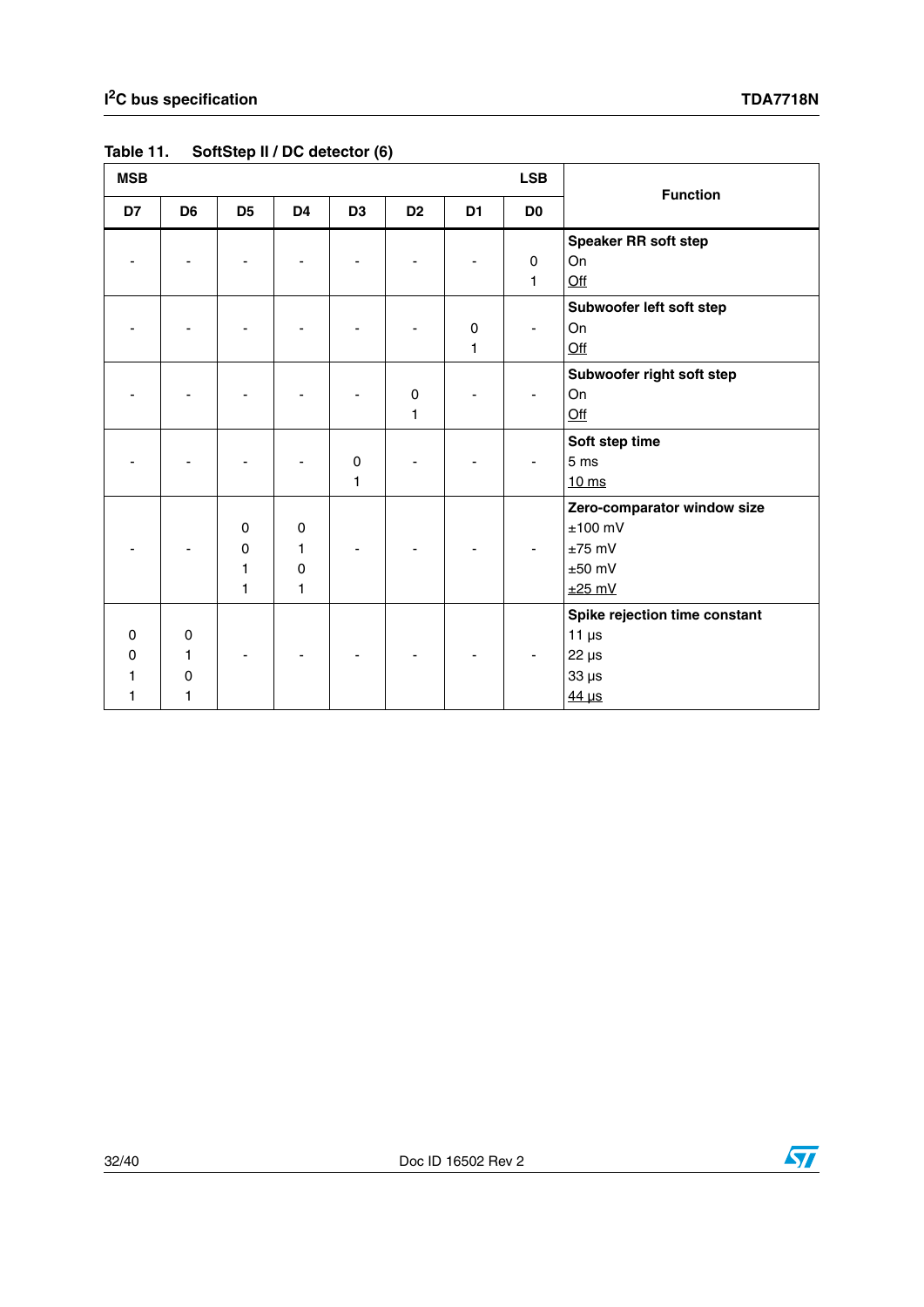| <b>MSB</b> |                |                |                          |                |                     |                | <b>LSB</b>     | <b>Function</b>         |  |  |
|------------|----------------|----------------|--------------------------|----------------|---------------------|----------------|----------------|-------------------------|--|--|
| D7         | D <sub>6</sub> | D <sub>5</sub> | D <sub>4</sub>           | D <sub>3</sub> | D <sub>2</sub>      | D <sub>1</sub> | D <sub>0</sub> |                         |  |  |
|            |                |                |                          |                |                     |                |                | <b>Attenuation</b>      |  |  |
|            |                |                |                          | $\pmb{0}$      | $\mathsf{O}\xspace$ | $\pmb{0}$      | $\pmb{0}$      | $0$ dB                  |  |  |
|            |                |                |                          | $\pmb{0}$      | $\mathsf{O}\xspace$ | $\pmb{0}$      | $\mathbf{1}$   | $-1$ dB                 |  |  |
|            |                |                | $\overline{\phantom{a}}$ | ÷              | ÷                   | ÷              | ÷              | $\ddot{\cdot}$          |  |  |
|            |                |                |                          | 1              | 1                   | 1              | $\mathbf 0$    | $-14$ dB                |  |  |
|            |                |                |                          | 1              | 1                   | 1              | 1              | $-15dB$                 |  |  |
|            |                |                |                          |                |                     |                |                | <b>Center frequency</b> |  |  |
|            |                | 0              | 0                        |                |                     |                |                | Flat                    |  |  |
|            |                | 0              | 1                        |                |                     |                |                | 400 Hz                  |  |  |
|            |                | $\mathbf{1}$   | $\pmb{0}$                |                |                     |                |                | 800 Hz                  |  |  |
|            |                | $\mathbf{1}$   | $\mathbf{1}$             |                |                     |                |                | 2400 Hz                 |  |  |
|            |                |                |                          |                |                     |                |                | <b>High boost</b>       |  |  |
|            | $\mathbf 0$    |                |                          |                |                     |                |                | On                      |  |  |
|            | 1              |                |                          |                |                     |                |                | $Off$                   |  |  |
|            |                |                |                          |                |                     |                |                | Soft step action        |  |  |
| $\Omega$   |                |                |                          |                |                     |                |                | Act                     |  |  |
| 1          |                |                |                          |                |                     |                |                | Wait                    |  |  |

#### <span id="page-32-0"></span>**Table 12. Loudness (7)**

<span id="page-32-1"></span>

| Table 13. | Volume / output gain (8) |  |
|-----------|--------------------------|--|
|-----------|--------------------------|--|

| <b>MSB</b> |                |                      |                |                | <b>LSB</b>     | <b>Function</b> |                |                  |
|------------|----------------|----------------------|----------------|----------------|----------------|-----------------|----------------|------------------|
| D7         | D <sub>6</sub> | D <sub>5</sub>       | D <sub>4</sub> | D <sub>3</sub> | D <sub>2</sub> | D <sub>1</sub>  | D <sub>0</sub> |                  |
|            |                |                      |                |                |                |                 |                | Gain/attenuation |
|            |                | $\pmb{0}$            | $\pmb{0}$      | $\pmb{0}$      | $\mathsf 0$    | $\pmb{0}$       | 0              | $+0$ dB          |
|            |                | $\pmb{0}$            | 0              | $\pmb{0}$      | $\mathsf 0$    | $\pmb{0}$       | 1              | $+1$ dB          |
|            |                | $\cdot$              | ÷              | ٠              |                | ÷               | ÷              | ÷                |
|            |                | $\pmb{0}$            | $\mathsf 0$    | 1              | 1              | 1               | 1              | $+15$ dB         |
|            |                | $\mathbf 0$          | 1              | $\pmb{0}$      | $\mathbf 0$    | $\pmb{0}$       | 0              | $+16$ dB         |
|            |                | ÷                    | $\cdot$        | ٠<br>$\cdot$   | ٠              | ÷               | ÷              | ÷                |
|            |                | $\pmb{0}$            | 1              | 0              | 1              | 1               | 1              | $+23$ dB         |
|            |                | $\pmb{0}$            | 1              | 1              | $\pmb{0}$      | $\pmb{0}$       | 0              | Not used         |
|            |                | $\ddot{\phantom{a}}$ | ÷              | ÷              | ٠              | ÷               | ÷              | ÷                |
|            |                | $\pmb{0}$            | 1              | 1              | 1              | 1               | 1              | Not used         |
|            |                | 1                    | 0              | 0              | 0              | 0               | 0              | $-0$ dB          |
|            |                | $\ddot{\cdot}$       | ÷              | ÷              |                | ÷               | ÷              | $\ddot{\cdot}$   |
|            |                | 1                    | $\mathsf 0$    | 1              | 1              | 1               | 1              | $-15dB$          |
|            |                | ÷                    | ÷              | ÷              |                | ÷               | ÷              | ÷                |
|            |                | 1                    | 1              | $\mathbf{1}$   | $\mathbf{1}$   | 1               | 1              | $-31$ dB         |
|            |                |                      |                |                |                |                 |                | Output gain      |
|            | 0              |                      | $\overline{a}$ |                |                |                 | $\overline{a}$ | 1 dB             |
|            | 1              |                      |                |                |                |                 |                | $0$ dB           |
|            |                |                      |                |                |                |                 |                | Soft step action |
| 0<br>1     |                |                      |                |                |                |                 |                | Act              |
|            |                |                      |                |                |                |                 |                | <b>Wait</b>      |

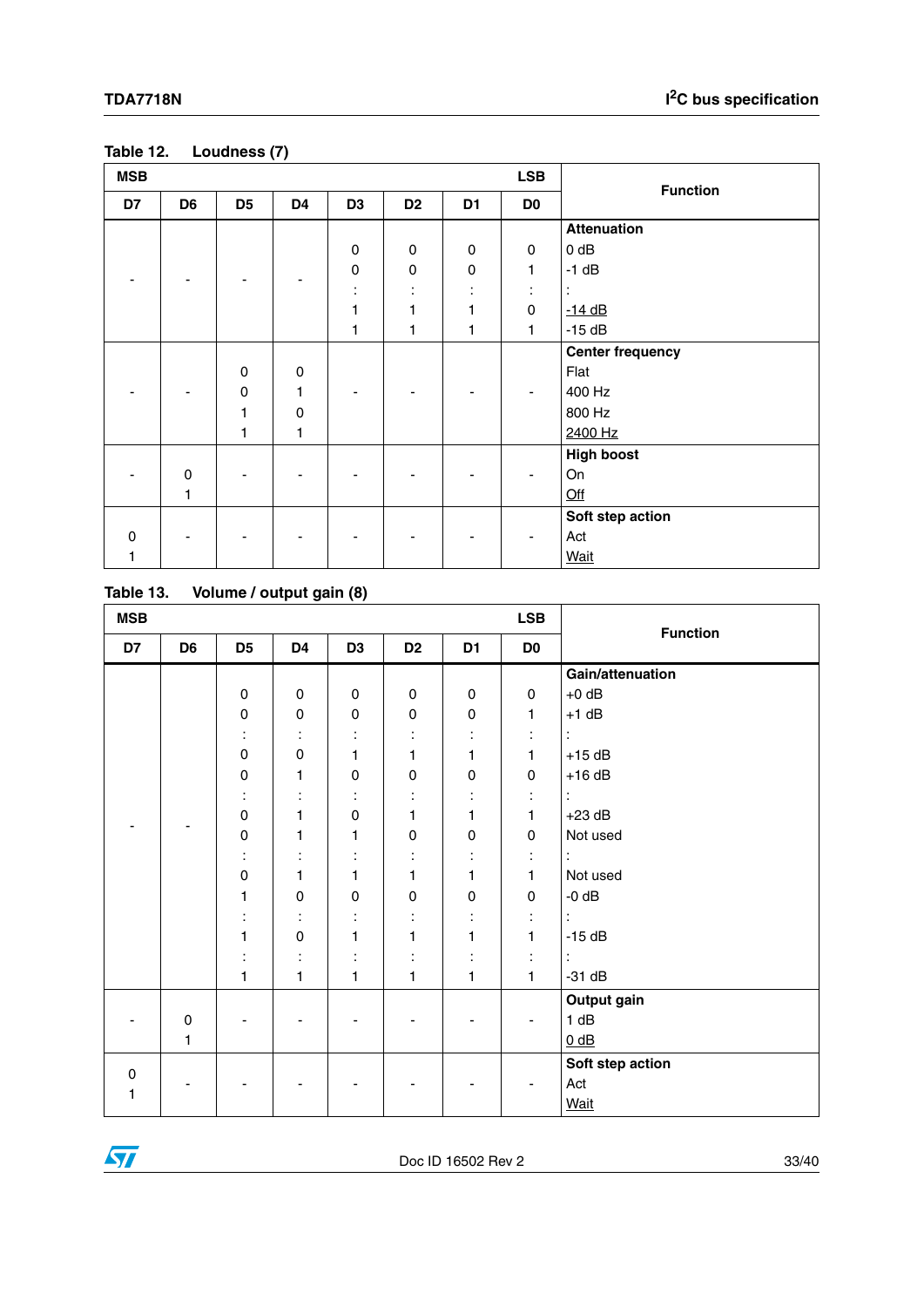| <b>MSB</b>  |                |                |             |                     |                |                | <b>LSB</b>     | <b>Function</b>         |  |
|-------------|----------------|----------------|-------------|---------------------|----------------|----------------|----------------|-------------------------|--|
| D7          | D <sub>6</sub> | D <sub>5</sub> | D4          | D <sub>3</sub>      | D <sub>2</sub> | D <sub>1</sub> | D <sub>0</sub> |                         |  |
|             |                |                |             |                     |                |                |                | Gain/attenuation        |  |
|             |                |                | $\pmb{0}$   | $\pmb{0}$           | $\mathsf 0$    | $\pmb{0}$      | 0              | $-15dB$                 |  |
|             |                |                | $\pmb{0}$   | $\pmb{0}$           | $\mathsf 0$    | $\pmb{0}$      | 1              | $-14dB$                 |  |
|             |                |                | ÷           | ٠<br>$\blacksquare$ |                | ÷              | ÷              | ÷                       |  |
|             |                |                | $\mathsf 0$ | 1                   |                | 1              | 0              | $-1$ dB                 |  |
|             |                |                | 0           | 1                   | 1              | 1              | 1              | $0$ dB                  |  |
|             |                |                | 1           | 1                   | 1              | 1              | 1              | $0$ dB                  |  |
|             |                |                | 1           | 1                   | 1              | 1              | 0              | $+1$ dB                 |  |
|             |                |                |             | ٠<br>$\cdot$        | ٠<br>٠         | ٠<br>$\bullet$ | ÷              | ÷                       |  |
|             |                |                | 1           | $\pmb{0}$           | $\pmb{0}$      | $\pmb{0}$      | 1              | $+14$ dB                |  |
|             |                |                | 1           | 0                   | 0              | $\mathbf 0$    | 0              | $+15$ dB                |  |
|             |                |                |             |                     |                |                |                | Treble center frequency |  |
|             | $\mathbf 0$    | $\mathbf 0$    |             |                     |                |                |                | 10.0 kHz                |  |
|             | $\pmb{0}$      | 1              |             |                     |                |                |                | 12.5 kHz                |  |
|             | 1              | 0              |             |                     |                |                |                | 15.0 kHz                |  |
|             | 1              | 1              |             |                     |                |                |                | 17.5 kHz                |  |
|             |                |                |             |                     |                |                |                | Soft step action        |  |
| $\mathbf 0$ |                |                |             |                     |                |                |                | Act                     |  |
| 1           |                |                |             |                     |                |                |                | <b>Wait</b>             |  |

#### <span id="page-33-0"></span>**Table 14. Treble filter (9)**

<span id="page-33-1"></span>

| Table 15. | Middle filter (10) |  |
|-----------|--------------------|--|
|           |                    |  |

| <b>MSB</b> |                |                | $\sim$ $\sim$ $\sim$ $\sim$ |                      |                |                | <b>LSB</b>     | <b>Function</b>        |
|------------|----------------|----------------|-----------------------------|----------------------|----------------|----------------|----------------|------------------------|
| D7         | D <sub>6</sub> | D <sub>5</sub> | D4                          | D <sub>3</sub>       | D <sub>2</sub> | D <sub>1</sub> | D <sub>0</sub> |                        |
|            |                |                |                             |                      |                |                |                | Gain/attenuation       |
|            |                |                | $\pmb{0}$                   | $\pmb{0}$            | $\pmb{0}$      | $\pmb{0}$      | $\mathsf 0$    | $-15dB$                |
|            |                |                | $\pmb{0}$                   | 0                    | 0              | $\pmb{0}$      | 1              | $-14$ dB               |
|            |                |                | ÷                           |                      |                | ÷              | ÷              | $\ddot{\phantom{a}}$   |
|            |                |                | $\pmb{0}$                   | 1                    |                | 1              | 0              | $-1$ dB                |
|            |                |                | 0                           | 1                    |                | 1              | 1              | $0$ dB                 |
|            |                |                | 1                           | 1                    | 1              | 1              | $\mathbf{1}$   | 0 dB                   |
|            |                |                | 1                           | 1                    | 1              | 1              | $\pmb{0}$      | $+1$ dB                |
|            |                |                |                             | $\bullet$<br>$\cdot$ |                | ÷              | ÷              | $\ddot{\cdot}$         |
|            |                |                | 1                           | $\mathsf 0$          | $\mathsf 0$    | $\pmb{0}$      | $\mathbf{1}$   | $+14$ dB               |
|            |                |                | 1                           | 0                    | $\pmb{0}$      | $\pmb{0}$      | 0              | $+15$ dB               |
|            |                |                |                             |                      |                |                |                | <b>Middle Q factor</b> |
|            | $\mathbf 0$    | $\mathbf 0$    |                             |                      |                |                |                | 0.75                   |
|            | 0              | 1              |                             |                      |                |                |                | 1                      |
|            | 1              | 0              |                             |                      |                |                |                | 1.25                   |
|            | $\mathbf{1}$   | 1              |                             |                      |                |                |                | Reserved               |
|            |                |                |                             |                      |                |                |                | Soft step action       |
| $\Omega$   |                |                |                             |                      |                |                | ٠              | Act                    |
| 1          |                |                |                             |                      |                |                |                | <b>Wait</b>            |

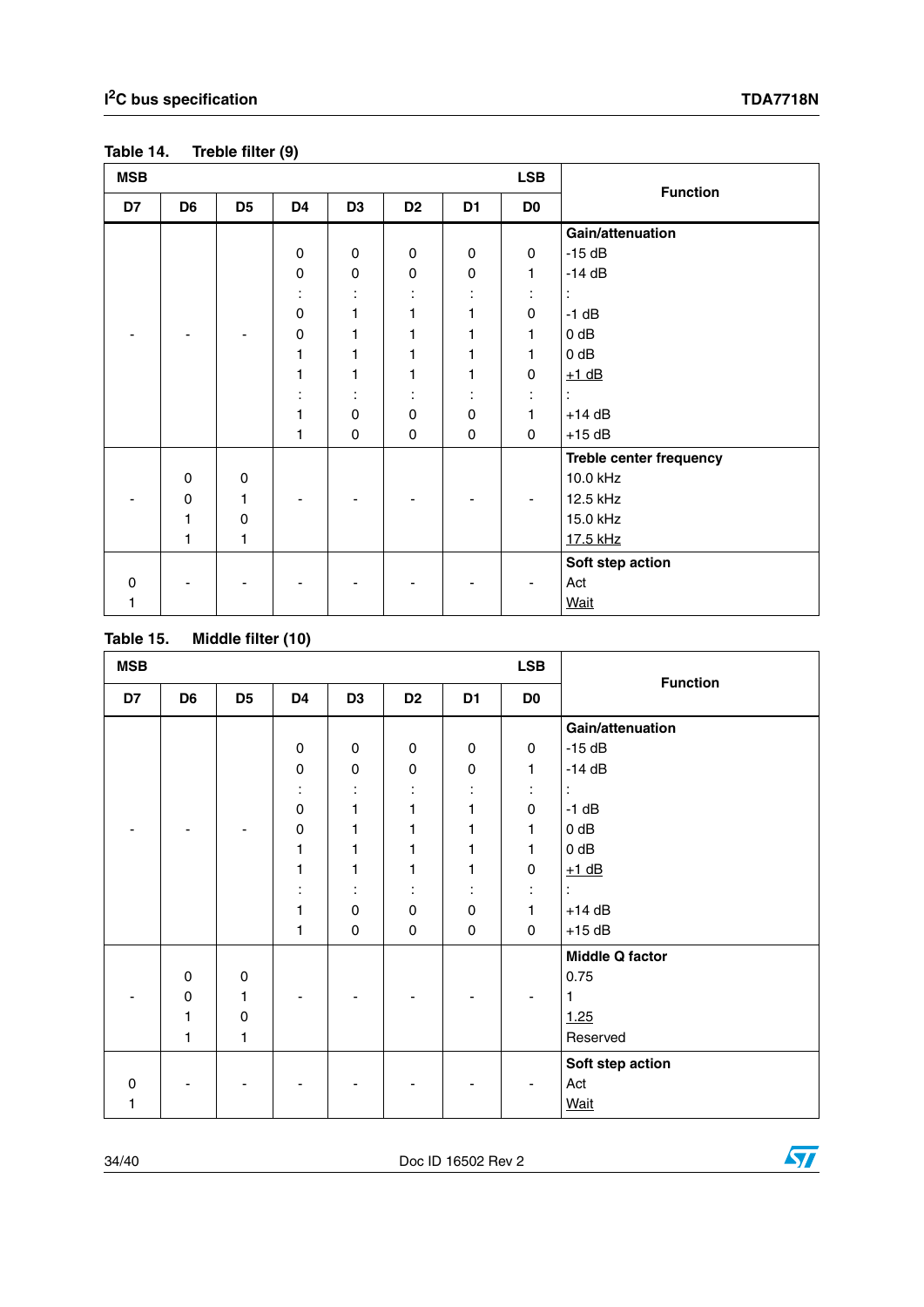| <b>MSB</b> |                |                |              |                          |                     | <b>LSB</b>     | <b>Function</b> |                      |
|------------|----------------|----------------|--------------|--------------------------|---------------------|----------------|-----------------|----------------------|
| D7         | D <sub>6</sub> | D <sub>5</sub> | D4           | D <sub>3</sub>           | D <sub>2</sub>      | D <sub>1</sub> | D <sub>0</sub>  |                      |
|            |                |                |              |                          |                     |                |                 | Gain/attenuation     |
|            |                |                | $\pmb{0}$    | $\pmb{0}$                | $\mathsf{O}\xspace$ | $\mathsf 0$    | $\mathbf 0$     | $-15dB$              |
|            |                |                | $\pmb{0}$    | $\pmb{0}$                | 0                   | $\pmb{0}$      | 1               | $-14$ dB             |
|            |                |                | ÷            | ٠<br>$\cdot$             | ٠<br>$\blacksquare$ |                | ٠<br>٠          |                      |
|            |                |                | 0            | 1                        | 1                   | 1              | 0               | $-1$ dB              |
|            |                |                | 0            | 1                        | 1                   | 1              | 1               | $0$ dB               |
|            |                |                | 1            | 1                        | 1                   | 1              | 1               | $0$ dB               |
|            |                |                | $\mathbf{1}$ | $\mathbf{1}$             | 1                   | 1              | 0               | $+1$ dB              |
|            |                |                | ÷            | ÷                        | ÷                   | ÷              | ÷               |                      |
|            |                |                | 1            | 0                        | 0                   | 0              | 1               | $+14$ dB             |
|            |                |                | 1            | $\mathsf 0$              | $\pmb{0}$           | $\mathbf 0$    | 0               | $+15$ dB             |
|            |                |                |              |                          |                     |                |                 | <b>Bass Q factor</b> |
|            | $\mathbf 0$    | 0              |              |                          |                     |                |                 | 1.0                  |
|            | $\mathbf 0$    | 1              |              |                          |                     |                |                 | 1.25                 |
|            | 1              | $\mathbf 0$    |              |                          |                     |                |                 | 1.5                  |
|            | 1              | 1              |              |                          |                     |                |                 | 2.0                  |
|            |                |                |              |                          |                     |                |                 | Soft step action     |
| 0          |                |                |              | $\overline{\phantom{0}}$ |                     |                |                 | Act                  |
| 1          |                |                |              |                          |                     |                |                 | <b>Wait</b>          |

<span id="page-34-0"></span>

| Table 16. | Bass filter (11) |
|-----------|------------------|
|-----------|------------------|

<span id="page-34-1"></span>

| Subwoofer / middle / bass (12) | Table 17. |  |  |  |  |
|--------------------------------|-----------|--|--|--|--|
|--------------------------------|-----------|--|--|--|--|

| <b>MSB</b> |                |                |    |                |                |                | <b>LSB</b>     | <b>Function</b>              |
|------------|----------------|----------------|----|----------------|----------------|----------------|----------------|------------------------------|
| D7         | D <sub>6</sub> | D <sub>5</sub> | D4 | D <sub>3</sub> | D <sub>2</sub> | D <sub>1</sub> | D <sub>0</sub> |                              |
|            |                |                |    |                |                |                |                | Subwoofer cut-off frequency  |
|            |                |                |    |                |                | $\mathbf 0$    | $\mathbf 0$    | 55 Hz                        |
|            |                |                |    |                |                | 0              | 1              | 85 Hz                        |
|            |                |                |    |                |                | 1              | 0              | 120 Hz                       |
|            |                |                |    |                |                | 1              | $\mathbf{1}$   | 160 Hz                       |
|            |                |                |    |                |                |                |                | Subwoofer output phase       |
|            |                |                |    |                | $\mathbf 0$    |                |                | 180 deg                      |
|            |                |                |    |                | 1              |                |                | 0 <sub>deg</sub>             |
|            |                |                |    |                |                |                |                | Middle center frequency      |
|            |                |                | 0  | 0              |                |                |                | 500 Hz                       |
|            |                |                | 0  | 1              |                |                |                | 1000 Hz                      |
|            |                |                | 1  | $\mathbf 0$    |                |                |                | 1500 Hz                      |
|            |                |                | 1  | 1              |                |                |                | 2500 Hz                      |
|            |                |                |    |                |                |                |                | <b>Bass center frequency</b> |
|            | $\Omega$       | $\mathbf 0$    |    |                |                |                |                | 60 Hz                        |
|            | $\mathbf 0$    | 1              |    |                |                |                |                | 80 Hz                        |
|            | 1              | $\mathbf 0$    |    |                |                |                |                | 100 Hz                       |
|            | 1              | 1              |    |                |                |                |                | 200 Hz                       |
|            |                |                |    |                |                |                |                | <b>Bass DC mode</b>          |
| O          |                |                |    |                |                |                |                | On                           |
|            |                |                |    |                |                |                |                | Qff                          |

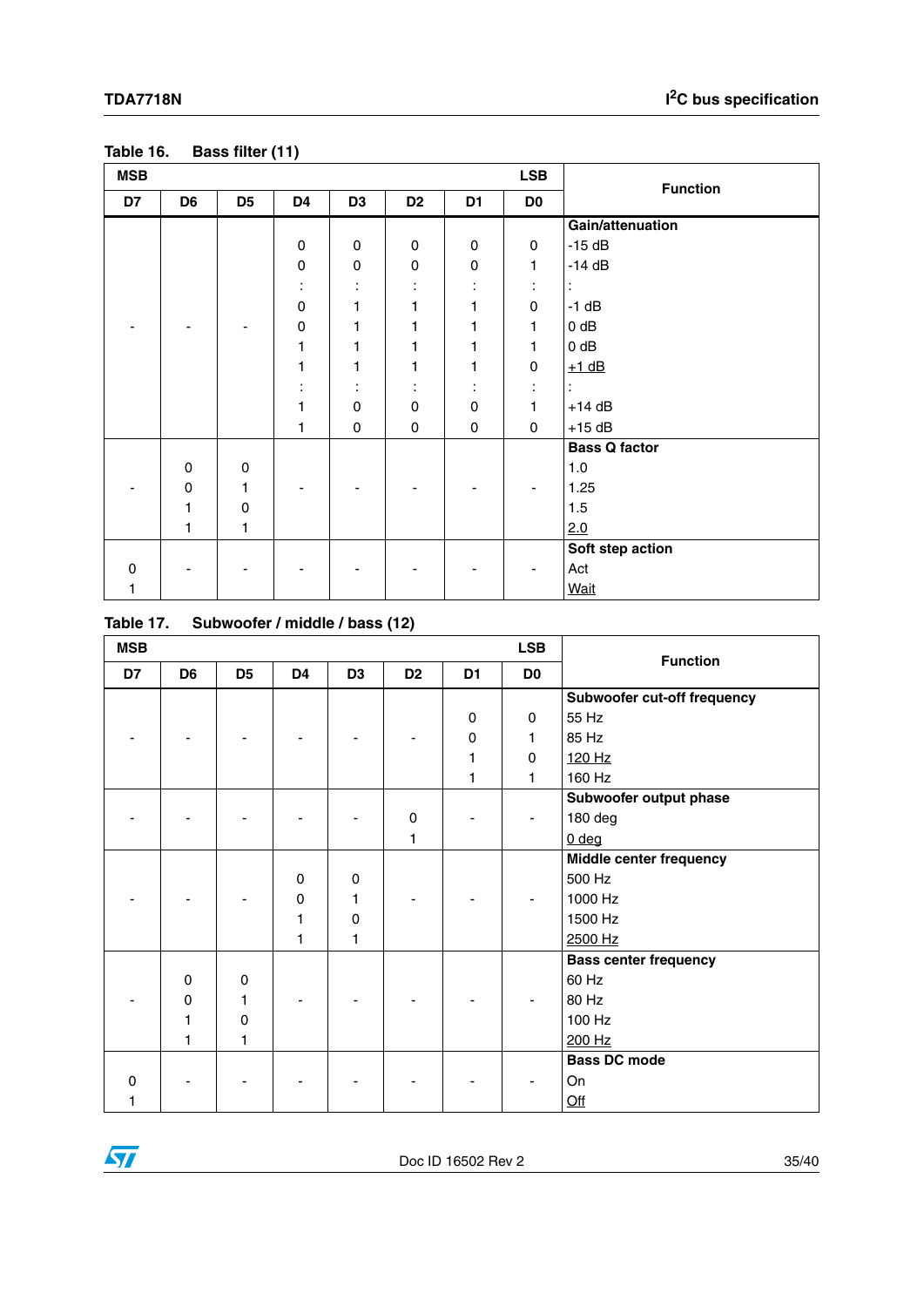| <b>MSB</b> |                |                     |                               |                     |                |                | <b>LSB</b>               | <b>Function</b>  |
|------------|----------------|---------------------|-------------------------------|---------------------|----------------|----------------|--------------------------|------------------|
| D7         | D <sub>6</sub> | D <sub>5</sub>      | D4                            | D <sub>3</sub>      | D <sub>2</sub> | D <sub>1</sub> | D <sub>0</sub>           |                  |
|            |                |                     |                               |                     |                |                |                          | Gain/attenuation |
|            | $\mathbf 0$    | $\mathbf 0$         | 0                             | $\mathbf 0$         | $\pmb{0}$      | $\mathbf 0$    | 0                        | $0$ dB           |
|            | $\Omega$       | $\mathbf 0$         | $\mathbf 0$                   | $\mathbf 0$         | $\pmb{0}$      | 0              | 1                        | 1 dB             |
|            | ٠              | ٠<br>$\blacksquare$ | $\bullet$<br>$\blacksquare$   | ٠<br>$\blacksquare$ | ٠<br>٠.        | ٠<br>٠.        | $\bullet$<br>٠.          | ٠                |
|            | 0              | 0                   | 0                             | 1                   | 1              | 1              | 1                        | $+15$ dB         |
|            | 0              | $\mathbf 0$         | 1                             | $\mathbf 0$         | $\mathbf 0$    | $\mathbf 0$    | 0                        | $-0$ dB          |
|            | $\Omega$       | $\Omega$            | 1                             | $\mathbf 0$         | $\pmb{0}$      | 0              | 1                        | $-1$ dB          |
|            |                | ٠<br>$\blacksquare$ | ٠<br>$\overline{\phantom{a}}$ | ٠<br>$\blacksquare$ | ٠<br>٠.        | ٠<br>٠.        | $\bullet$<br>$\cdot$     | ٠                |
|            |                | 0                   | 1                             |                     | 1              |                | 0                        | $-78$ dB         |
|            |                | $\mathbf 0$         | 1                             | 4                   | 1              | 1              | 1                        | $-79$ dB         |
|            |                | 1                   | X                             | X                   | X              | X              | X                        | mute             |
|            |                |                     |                               |                     |                |                |                          | Soft step action |
| $\Omega$   |                |                     |                               |                     |                |                | $\overline{\phantom{a}}$ | Act              |
|            |                |                     |                               |                     |                |                |                          | <b>Wait</b>      |

<span id="page-35-0"></span>**Table 18. Speaker attenuation (FL/FR/RL/RR/SWL/SWR) (13-18)** 

<span id="page-35-1"></span>**Table 19. Testing audio processor 1 (19)** 

| <b>MSB</b> |                |                |                | <b>LSB</b>     |                |                |                | <b>Function</b>                              |  |  |
|------------|----------------|----------------|----------------|----------------|----------------|----------------|----------------|----------------------------------------------|--|--|
| D7         | D <sub>6</sub> | D <sub>5</sub> | D <sub>4</sub> | D <sub>3</sub> | D <sub>2</sub> | D <sub>1</sub> | D <sub>0</sub> |                                              |  |  |
|            |                |                |                |                |                |                |                | Audio processor testing mode                 |  |  |
|            |                |                |                |                |                |                | 0              | Off                                          |  |  |
|            |                |                |                |                |                |                | 1              | On                                           |  |  |
|            |                |                |                |                |                |                |                | Test multiplexer at SE1L (1)                 |  |  |
|            |                |                | $\mathbf 0$    | $\mathbf 0$    | $\mathbf 0$    | $\mathbf 0$    |                | <b>SSCLK</b>                                 |  |  |
|            |                |                | 0              | 0              | 0              | 1              |                | <b>REQ</b>                                   |  |  |
|            |                |                | 0              | $\mathbf 0$    | 1              | 0              |                | <b>SMCLK</b>                                 |  |  |
|            |                |                | $\mathbf 0$    | $\mathbf 0$    | 1              | 1              |                | DCDet Vth High                               |  |  |
|            |                |                | 0              | 1              | $\pmb{0}$      | 0              |                | <b>DCDet Vth Low</b>                         |  |  |
|            |                |                | 0              | 1              | 0              | 1              |                | IntZeroErr                                   |  |  |
|            |                |                | 0              | 1              | 1              | 0              |                | Ref5V5                                       |  |  |
|            |                |                | 0              | 1              | 1              | 1              |                | <b>VGB1.95</b>                               |  |  |
|            |                |                | 1              | $\mathbf 0$    | 0              | 0              |                | Clock200k                                    |  |  |
|            |                |                | 1              | $\mathbf 0$    | $\pmb{0}$      | 1              |                | <b>SDCLK</b>                                 |  |  |
|            |                |                | 1              | $\mathbf 0$    | 1              | $\mathbf 0$    |                | VrefDCO                                      |  |  |
|            |                |                |                |                |                |                |                | Clock fast mode <sup>(2)</sup>               |  |  |
|            |                | $\mathbf 0$    |                |                |                |                |                | On                                           |  |  |
|            |                | 1              |                |                |                |                |                | Qff                                          |  |  |
|            |                |                |                |                |                |                |                | Clock source <sup>(2)</sup>                  |  |  |
|            | 0              |                |                |                |                |                |                | External                                     |  |  |
|            | 1              |                |                |                |                |                |                | Internal (200 kHz)                           |  |  |
|            |                |                |                |                |                |                |                | Attenuator gain clock control <sup>(2)</sup> |  |  |
| $\Omega$   |                |                |                |                |                |                |                | On                                           |  |  |
| 1          |                |                |                |                |                |                |                | Off                                          |  |  |

1. The control bit needs both  $1^2C$  test mode on & sub-address test mode on.

2. The control bit does not depend on test mode.

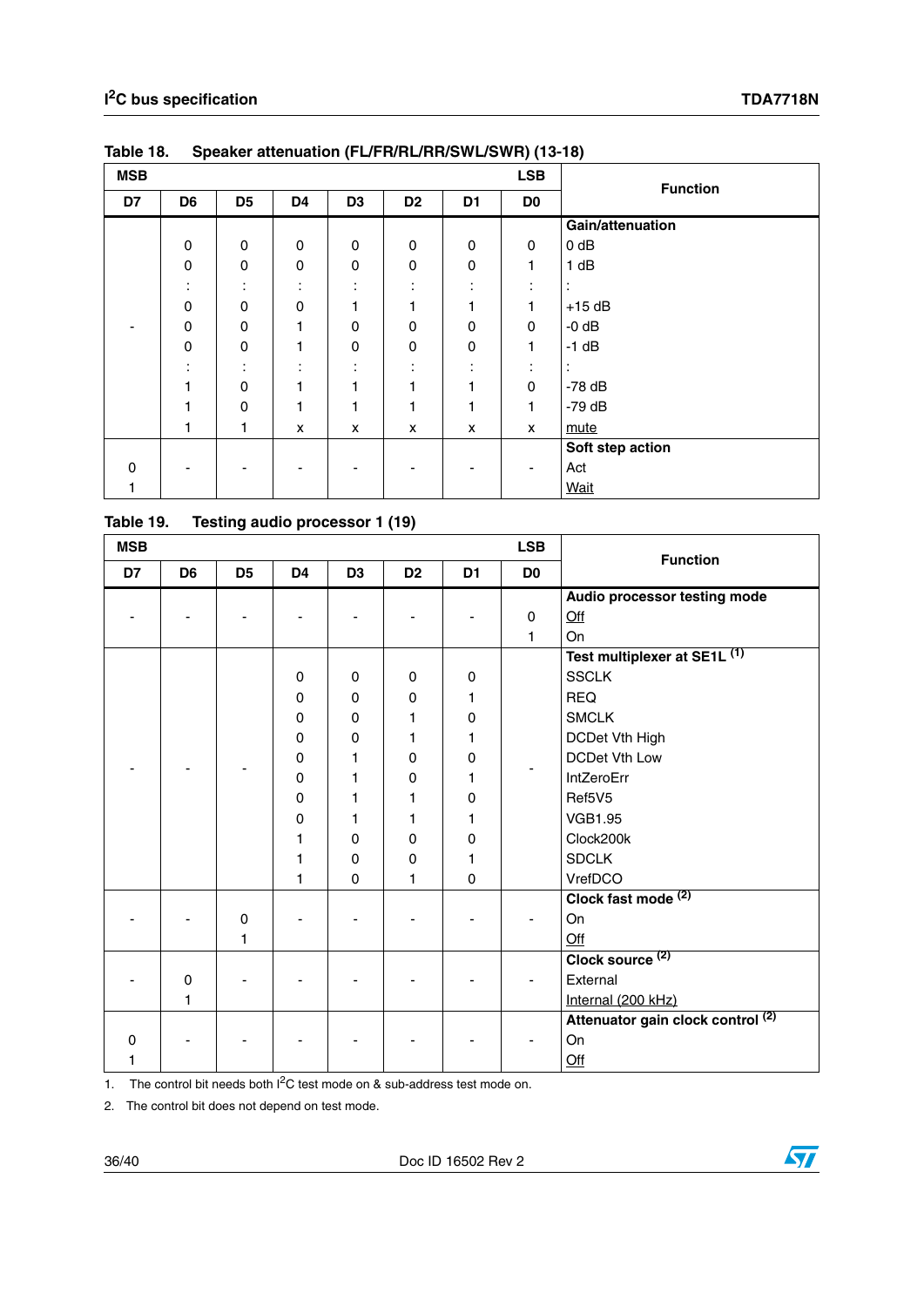| <b>MSB</b> |                |                |                |                |                | <b>LSB</b>     | <b>Function</b> |                                       |
|------------|----------------|----------------|----------------|----------------|----------------|----------------|-----------------|---------------------------------------|
| D7         | D <sub>6</sub> | D <sub>5</sub> | D <sub>4</sub> | D <sub>3</sub> | D <sub>2</sub> | D <sub>1</sub> | D <sub>0</sub>  |                                       |
|            |                |                |                |                |                |                |                 | Test architecture <sup>(1)</sup>      |
|            |                |                |                |                |                |                | $\mathbf 0$     | Normal                                |
|            |                |                |                |                |                |                | 1               | Split                                 |
|            |                |                |                |                |                |                |                 | Oscillator clock <sup>(2)</sup>       |
|            |                |                |                |                |                | $\pmb{0}$      |                 | 400 kHz                               |
|            |                |                |                |                |                | 1              |                 | 800 kHz                               |
|            |                |                |                |                |                |                |                 | Softstep curve <sup>(2)</sup>         |
|            |                |                |                |                | 0              |                |                 | S-Curve                               |
|            |                |                |                |                | 1              |                |                 | Linear curve                          |
|            |                |                |                |                |                |                |                 | Manual set busy signal (1)            |
|            |                |                | 0              | $\mathbf 0$    |                |                |                 | Auto                                  |
|            |                |                | 0              | 1              |                |                |                 | Auto                                  |
|            |                |                | 1              | $\pmb{0}$      |                |                |                 | 0                                     |
|            |                |                | 1              | 1              |                |                |                 | 1                                     |
|            |                |                |                |                |                |                |                 | Request for clk generator (1)         |
|            |                |                | 0              | 0              |                |                |                 | Allow                                 |
|            |                |                | 0              | 1              |                |                |                 | Allow                                 |
|            |                |                | 1              | 0              |                |                |                 | Stopped                               |
|            |                |                | 1              | 1              |                |                |                 | Stopped                               |
|            |                |                |                |                |                |                |                 | No DCO spike rejection <sup>(1)</sup> |
|            |                | 0              |                |                |                |                |                 | On                                    |
|            |                | 1              |                |                |                |                |                 | Off                                   |
| x          | X              |                |                |                |                |                |                 | Not used                              |

#### <span id="page-36-0"></span>**Table 20. Testing audio processor 2 (20)**

1. The control bit needs sub-address test mode on.

2. The control bit does not depend on test mode.

#### <span id="page-36-1"></span>**Table 21. Testing audio processor 3 (21)**

| <b>MSB</b> |                |                |                          |                |                |                | <b>LSB</b>     | <b>Function</b>                      |
|------------|----------------|----------------|--------------------------|----------------|----------------|----------------|----------------|--------------------------------------|
| D7         | D <sub>6</sub> | D <sub>5</sub> | D <sub>4</sub>           | D <sub>3</sub> | D <sub>2</sub> | D <sub>1</sub> | D <sub>0</sub> |                                      |
|            |                |                |                          |                |                |                |                | Enable clock for FL/FR/RL/RR/SWL/SWR |
|            |                |                | ۰                        |                |                | ۰              | 0              | On                                   |
|            |                |                |                          |                |                |                | 1              | Off                                  |
|            |                |                |                          |                |                |                |                | Enable clock for volume              |
|            |                |                |                          |                |                | 0              |                | On                                   |
|            |                |                |                          |                |                |                |                | Qff                                  |
|            |                |                |                          |                |                |                |                | Enable clock for treble and bass     |
|            |                |                |                          |                | 0              |                |                | On                                   |
|            |                |                |                          |                |                |                |                | Qff                                  |
|            |                |                |                          |                |                |                |                | Enable clock for loudness and middle |
|            |                |                | $\overline{\phantom{a}}$ | 0              |                |                |                | On                                   |
|            |                |                |                          |                |                |                |                | Qff                                  |
| X          | x              | x              | X                        |                |                |                |                | Not used                             |

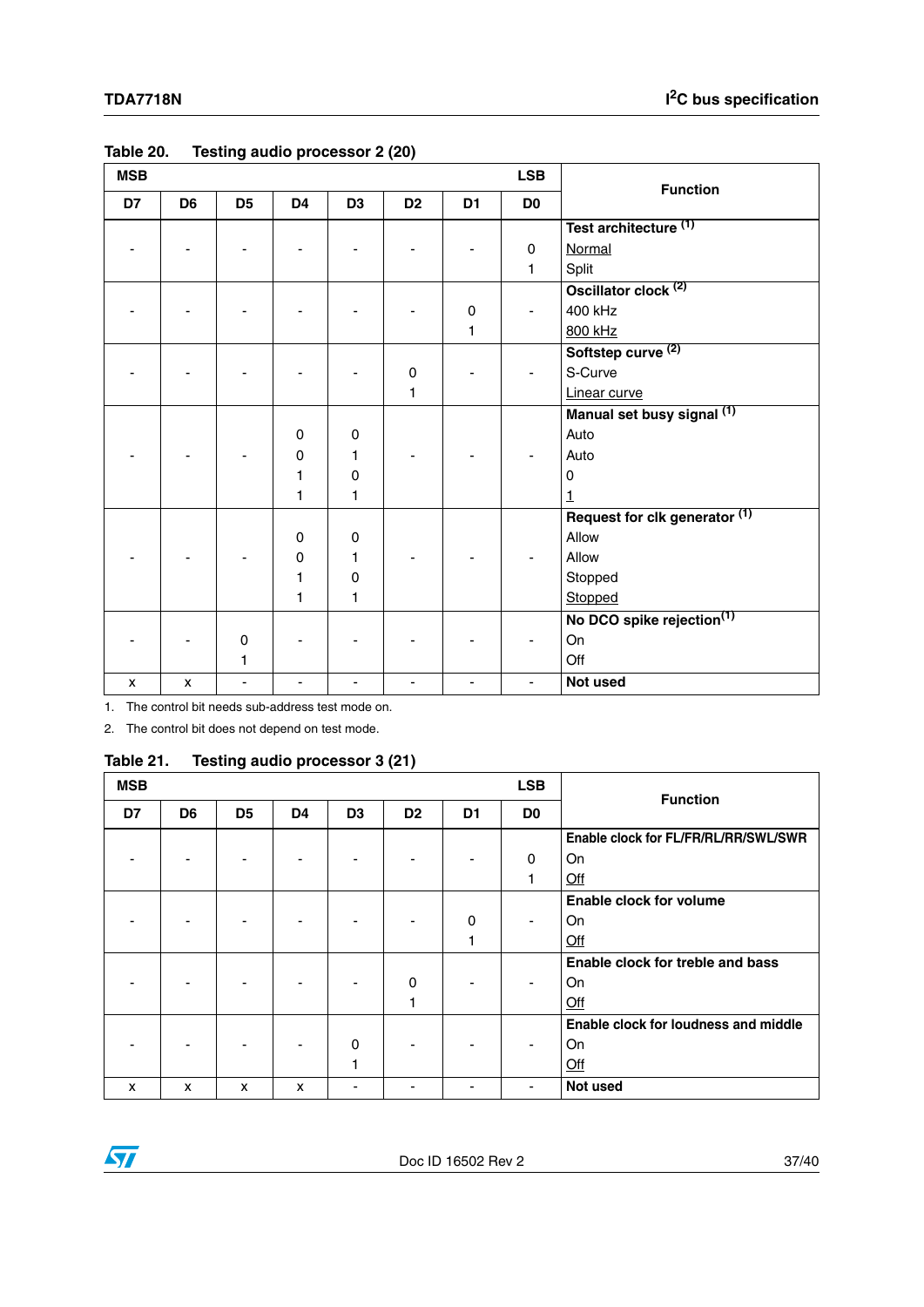# <span id="page-37-0"></span>**6 Package information**

In order to meet environmental requirements, ST offers these devices in different grades of ECOPACK® packages, depending on their level of environmental compliance. ECOPACK® specifications, grade definitions and product status are available at: *[www.st.com](http://www.st.com)*.

ECOPACK® is an ST trademark.



<span id="page-37-1"></span>

38/40 Doc ID 16502 Rev 2

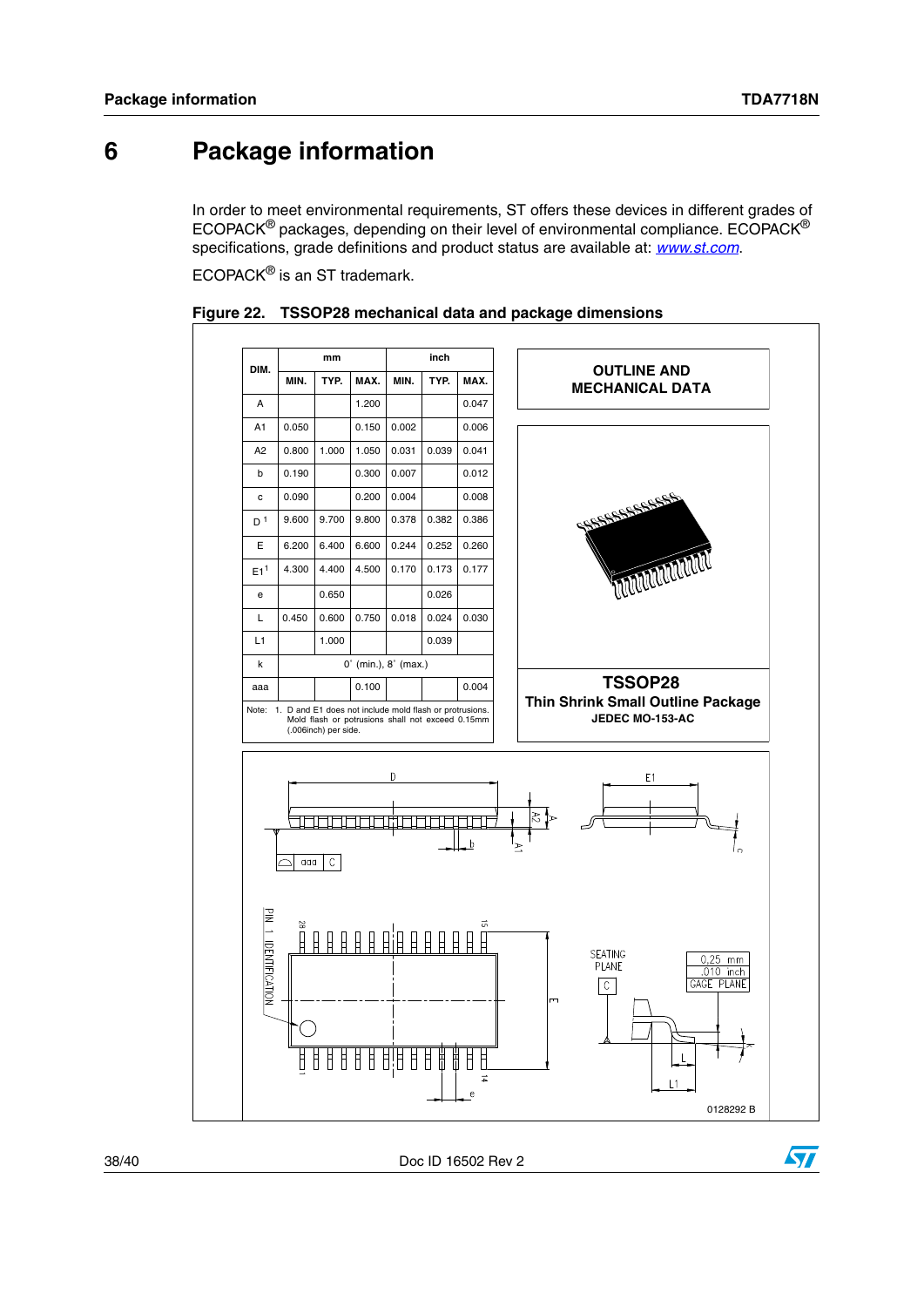# <span id="page-38-0"></span>**7 Revision history**

#### <span id="page-38-1"></span>Table 22. **Document revision history**

| <b>Date</b>  | <b>Revision</b> | <b>Changes</b>            |  |  |  |  |
|--------------|-----------------|---------------------------|--|--|--|--|
| 21-Oct-2009  |                 | Initial release.          |  |  |  |  |
| 16-Sept-2013 | 2               | <b>Updated Disclaimer</b> |  |  |  |  |